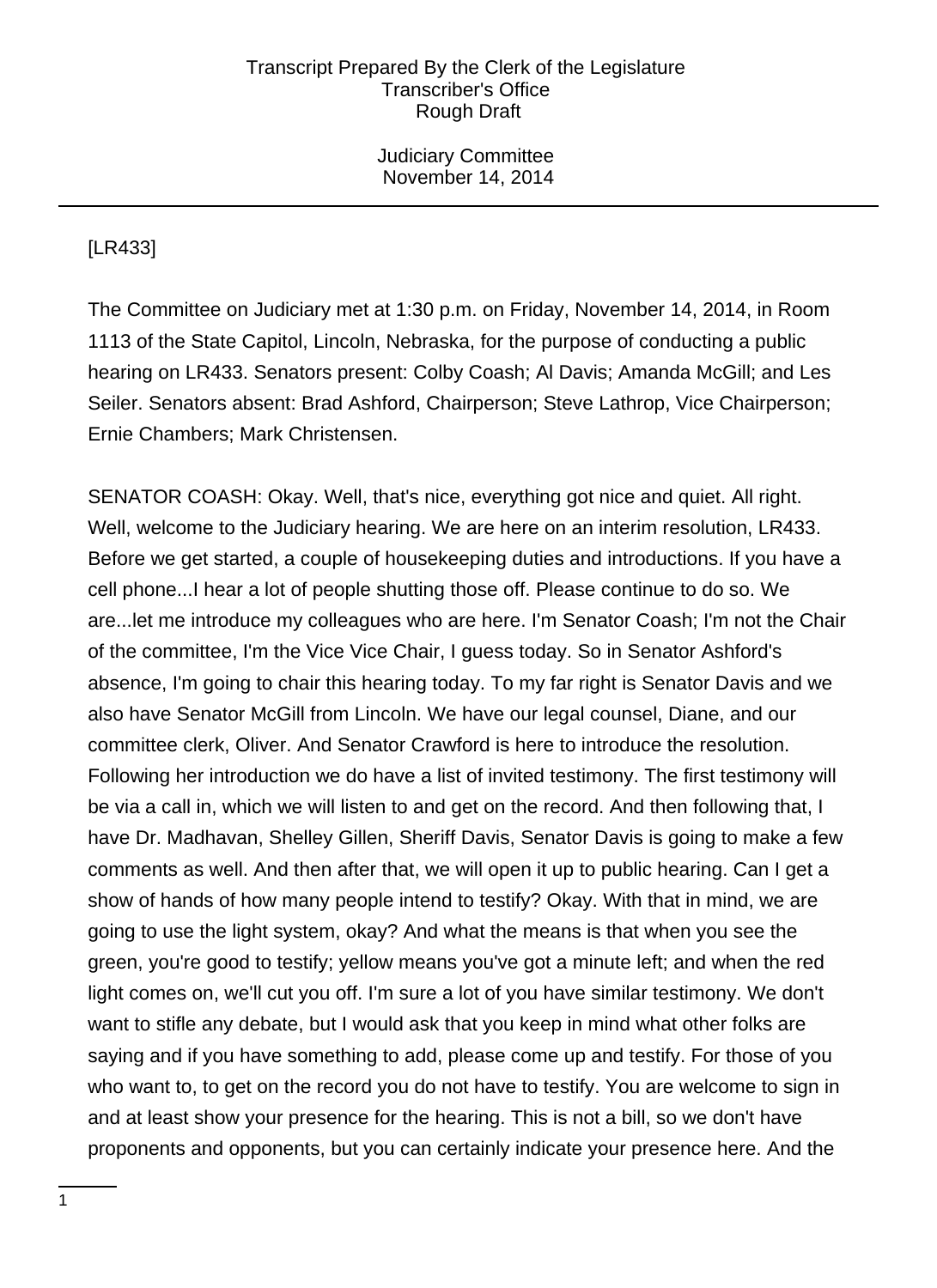Judiciary Committee November 14, 2014

committee will be glad to take any materials and use those as part of the record as well. So with that in mind, Senator Crawford, we'll recognize you to open up on LR433. [LR433]

SENATOR CRAWFORD: Thank you, Senator Coash, and thank you for being here to run the hearing. Good afternoon, members of the Judiciary Committee. My name is Sue Crawford, S-u-e C-r-a-w-f-o-r-d, and I represent District 45 of Bellevue, Offutt, and eastern Sarpy County. Thank you for the opportunity to appear before you today to share the results of our interim study, LR433, regarding issues surrounding the use of cannabidiol or CBD oil to treat patients with intractable epilepsy. I first learned about this issue from Shelley and Dominic Gillen who attended a town hall meeting I held last November with their son Will. The weather that night at the town hall meeting was terrible, yet Shelley, Dominic, and Will were among those who braved the weather to attend. I invited them to share their story at the town hall and promised to do some research. Since that time I have heard many more stories of Nebraskan families like the Gillens who have a child or close family member who suffers from intractable seizures. Some of these families are here today to share their experiences. I think you will find their stories as compelling as I have. As I dug into the research on CBD and intractable epilepsy as I had promised to do, I became more convinced of the need to provide some way for patients in Nebraska with the most severe and untreatable forms of epilepsy to access CBD. After learning that a prominent pediatric neurologist from the flagship university in Utah came out in favor of a CBD bill in that state in 2013, I decided to draft a bill to submit in 2014. Bills were introduced in several other states last year as well. However, in the midst of the busy session and in the early days of the CBD debate, we did not have top neurologists from Nebraska on board yet last year. So I pulled the bill in 2014 so that we could have time to develop a sound policy and learn from other states. We have had time, thanks to this interim study and the hard work of so many in this room, to dig into the details of creating a cautious and compassionate pilot project. We are still crafting the draft that will be introduced next year. So this hearing provides an opportunity to hear suggestions and concerns as we craft that bill.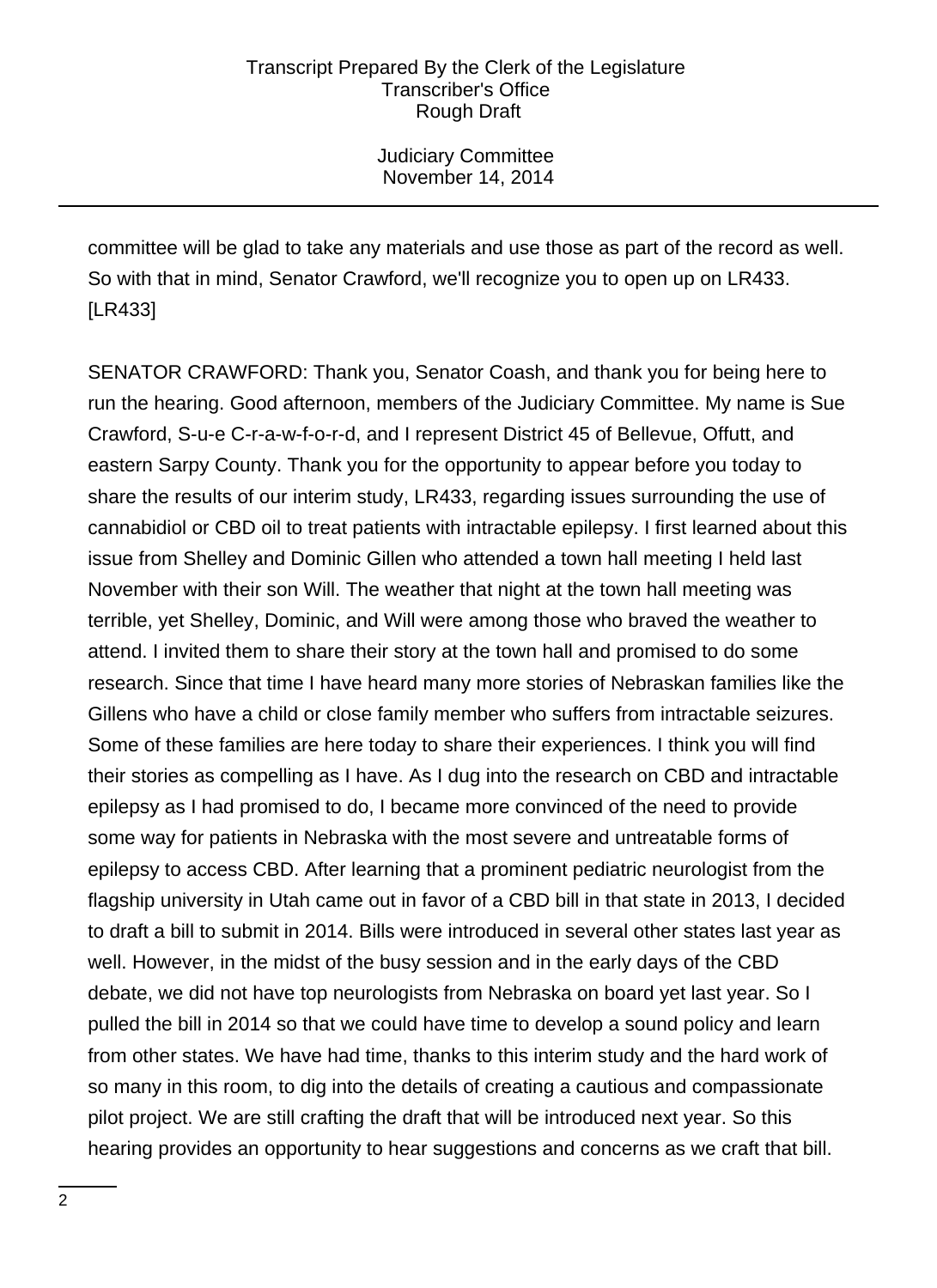Judiciary Committee November 14, 2014

Before I continue with my testimony, I want to clearly state for the record that the focus of our interim study and the focus of legislation we intend to introduce next session, is a narrow pilot study for patients who have intractable seizures and who have tried other treatment options. These patients must receive approval by neurologists participating in the study and the only substance that the bill would authorize for these patients is a substance that contains .3 percent THC or less. Several committee members may recognize this level of THC, .3 percent or less, as the level that legally defines hemp from our discussions of Senator Wallman's industrial hemp bill that passed last year. THC is the ingredient in marijuana that creates the high. THC is also the ingredient in marijuana that has been the focus of some recent studies of the dangers of marijuana on the brain, particularly for youth. The fact that the treatment for intractable epilepsy uses CBD and not THC means that the substance has no value for recreational diversion and that it does not pose risks that may be associated with THC use. The main objection I've heard against moving forward with the CBD policy in the state is that we should not allow treatments that are not FDA approved. There is an effort to conduct clinical trials for a CBD pharmaceutical product called Epidiolex, produced by GW Pharmaceuticals. The FDA approved a limited clinical trial for approximately 300 patients out of the estimated 93,200 children in the United States who suffer from intractable seizures. Last year we checked to see if it was possible to get some of our Nebraska families in this clinical trial and learned that unfortunately Nebraska families are not able to participate in this study. The FDA approval process, as I'm sure you are aware, is a multiyear process. Meanwhile, over a very short time period of about two years now, compelling evidence for the effectiveness of CBD to treat seizures continues to mount rapidly. I do not take the risks of allowing compassionate use for CBD while FDA trials continue lightly. However, the risks that we take by acting now must be weighed against the immediate and certain risk of irreversible developmental delays and in some cases even death that these children face by waiting for FDA approval or for more research. Our program will allow parents who have tried other FDA-approved options to choose to take this risk in consultation with an epilepsy specialist. We realize that the FDA research and research in states with medical marijuana may yield findings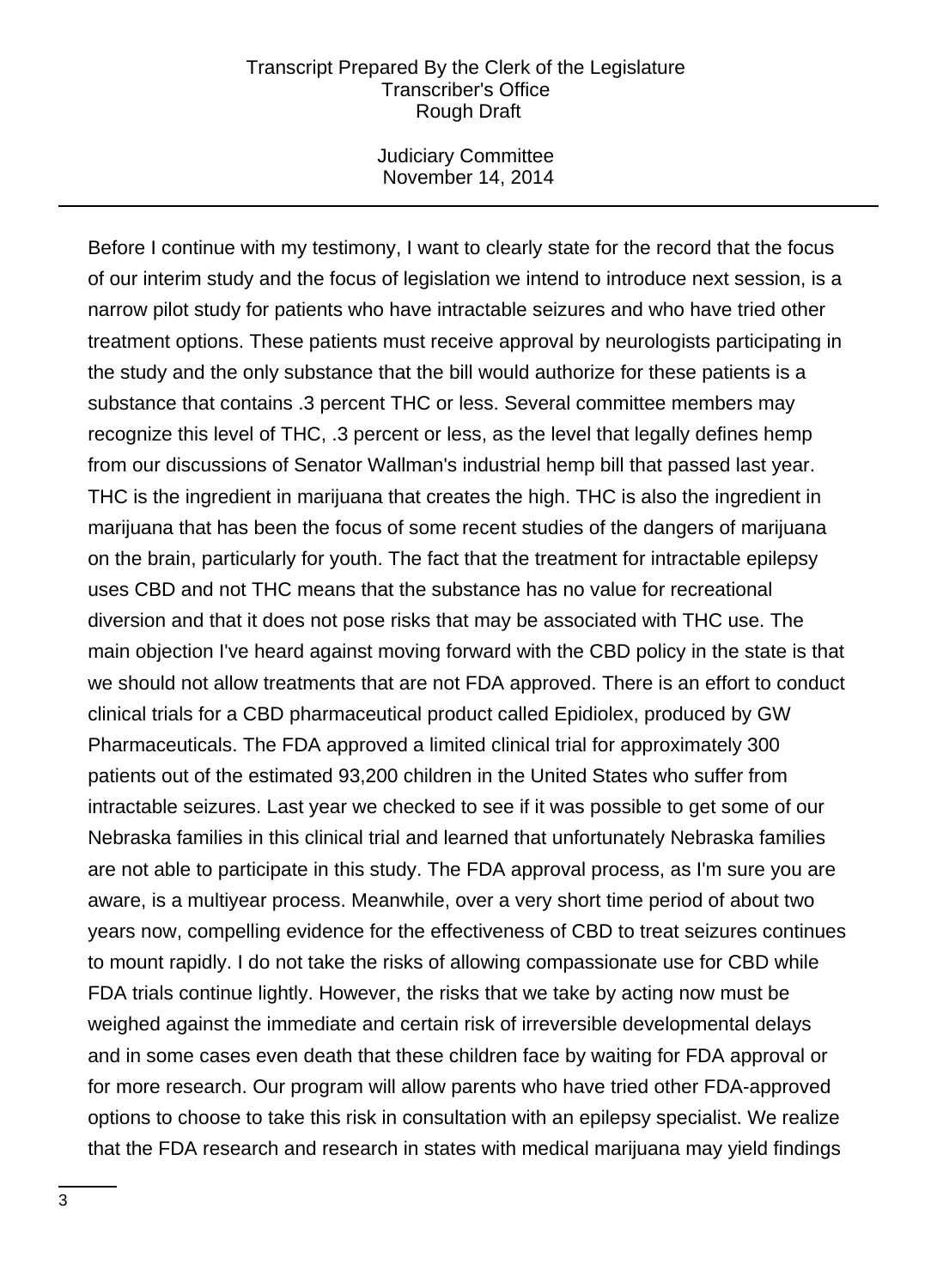Judiciary Committee November 14, 2014

that open new opportunities in a few years. We need a cautious option for those kids who simply cannot wait for FDA approval and more research. Prior to the hearing we were proactive in talking to substance abuse prevention advocates who work hard in our communities to prevent marijuana use among youth. They raised three main concerns: one, that we need to proceed with caution; two, that more research is needed; and, three, that we should not send a message to youth that marijuana is safe. We agree that we need to proceed with caution and that we need more research and our program is designed to do both. It is a cautious and compassionate pilot program with an emphasis on gathering data on the use of CBD for intractable epilepsy. Finally, the emphasis of the pilot project on only allowing CBD substance that is legally equivalent to hemp reinforces the message of the danger of THC, particularly for youth. As I've already noted, there's no recreational use for low THC cannabidiol, so it does not create a diversion risk for law enforcement. We are also paying attention to clear identification of study participants, specific labeling of the CBD substance, and restrictions against smoking or vaping for participants in the study so that the pilot study does not provide cover for any illegal substances. As stated earlier, we intend to pursue legislation to create a small research pilot program that allows epilepsy specialists at the University of Nebraska Medical Center to use low THC cannabidiol oil with participants identified by these neurologists as having untreatable seizures. These university neurologists will be responsible for communicating the risks to patients or in the case of a minor patient, to their parents to ensure that they understand the medical risks involved. UNMC will also be responsible for tracking results and managing the quality of the CBD oil. This includes testing by UNMC pharmacists to ensure that the product falls under the appropriate THC level. Here with us today is Dr. Deepak Madhavan with the Department of Neurological Sciences at UNMC to discuss their interest in this project. And I appreciate their willingness to be here with us today. Also joining us via telephone is Karmen Hanson from the National Conference of State Legislatures who will provide the committee an update on CBD legislation passed in other states. Although our main focus here is on state law, I want to state for the record the importance of policy change also at the federal level. As a result of this interim study I met Jayen and his parents,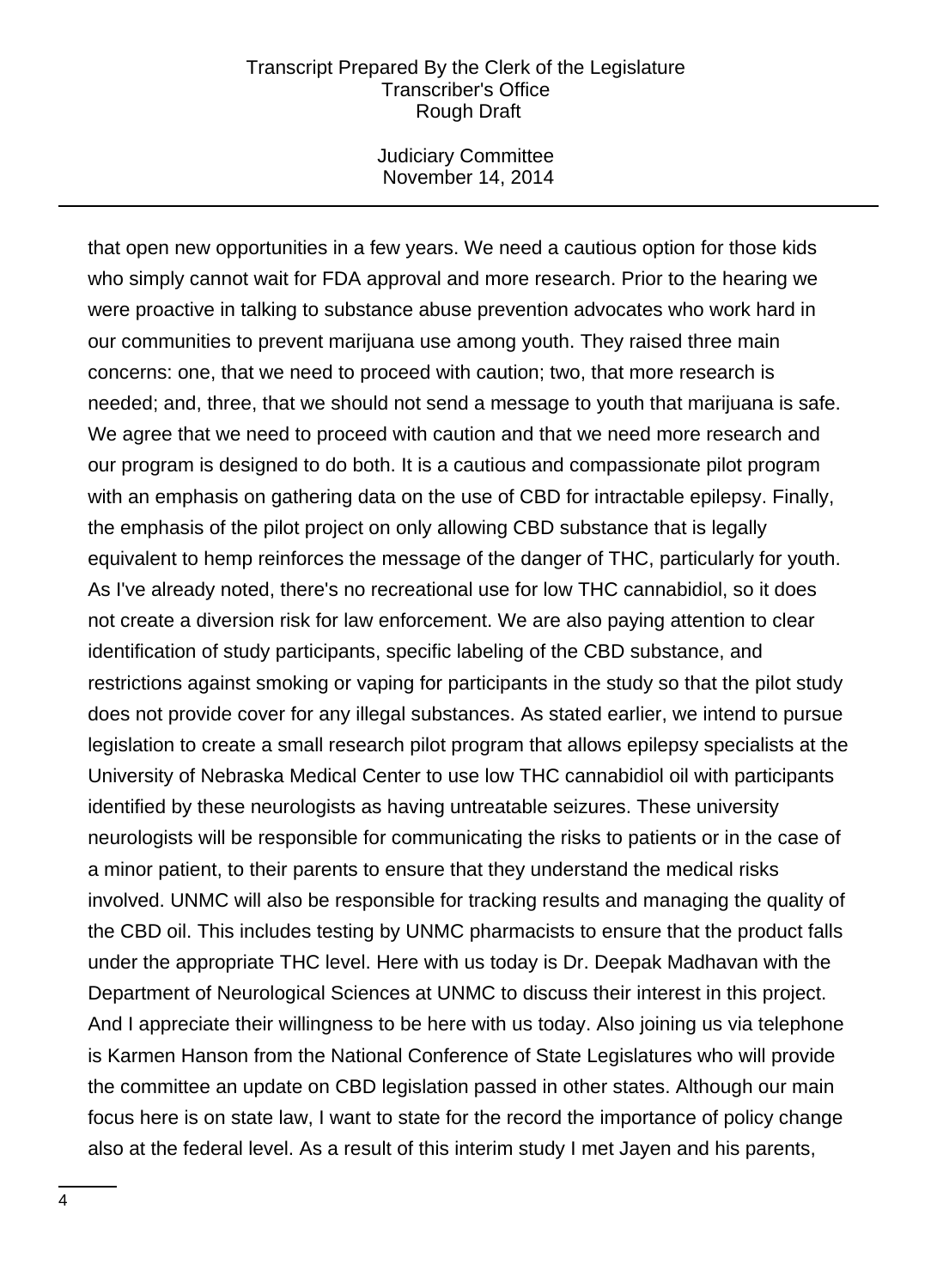Judiciary Committee November 14, 2014

Nicole and Matt. Jayen suffers from intractable seizures. After trying 25 different medications with no long-term success--and this is just a little guy--his parents decided to try brain surgery. Unfortunately, less than a week after leaving the hospital, Jayen began to seize again. Jayen is part of a military family. Even if Jayen is able to receive treatment in Nebraska, if his family receives orders to relocate to another state, this access will be cut off unless federal action occurs. Other families may be unable to visit family or travel outside of the state with their child. It's vital that we continue to push for federal action to reclassify this low THC substance so that state efforts to explore and develop medical uses do not get restricted by strict federal-controlled substance restrictions. One of the great traditions in the Nebraska Unicameral is that anyone can testify at our hearings and we have a great crowd here today. Interim hearings provide a forum for a broad range of views on a topic. You will hear today from testifiers interested in much broader legalization policies. However, again, our proposed legislation next year will focus on a small pilot program with a strong research focus using low THC oil which has no recreational use for minors or adults. The substance's legal equivalence to hemp and the tragic consequences of inaction for children make a compelling case for the immediate creation of this pilot study. The focus on intractable epilepsy is not because I consider it more deserving than any other health condition, but instead that it happens to be a condition for which a low THC substance appears to be effective. Also, a pilot study project allows rapid implementation of compassionate care for this urgent need without the time, costs, and risks of establishing an infrastructure for broader legalization. I would like to thank Shelley Gillen and her family for their persistent advocacy for CBD access for families like hers in Nebraska. I would also like to thank the 13 parents who contacted our office to share their stories of struggling to find help for their children. Six of these parents visited Colorado with Senator Al Davis, Senator Tommy Garrett, and Dr. Ismail Dweikat, an agronomist from UNL, and me to learn about the work of the Realm of Caring Foundation. The Realm of Caring Foundation supports CBD development, particularly Charlotte's Web. I would also like to thank my intern, Addi Fairchild, for her hard work and research on this interim study. There are many people who have testimony they would like to share so I'm happy to answer some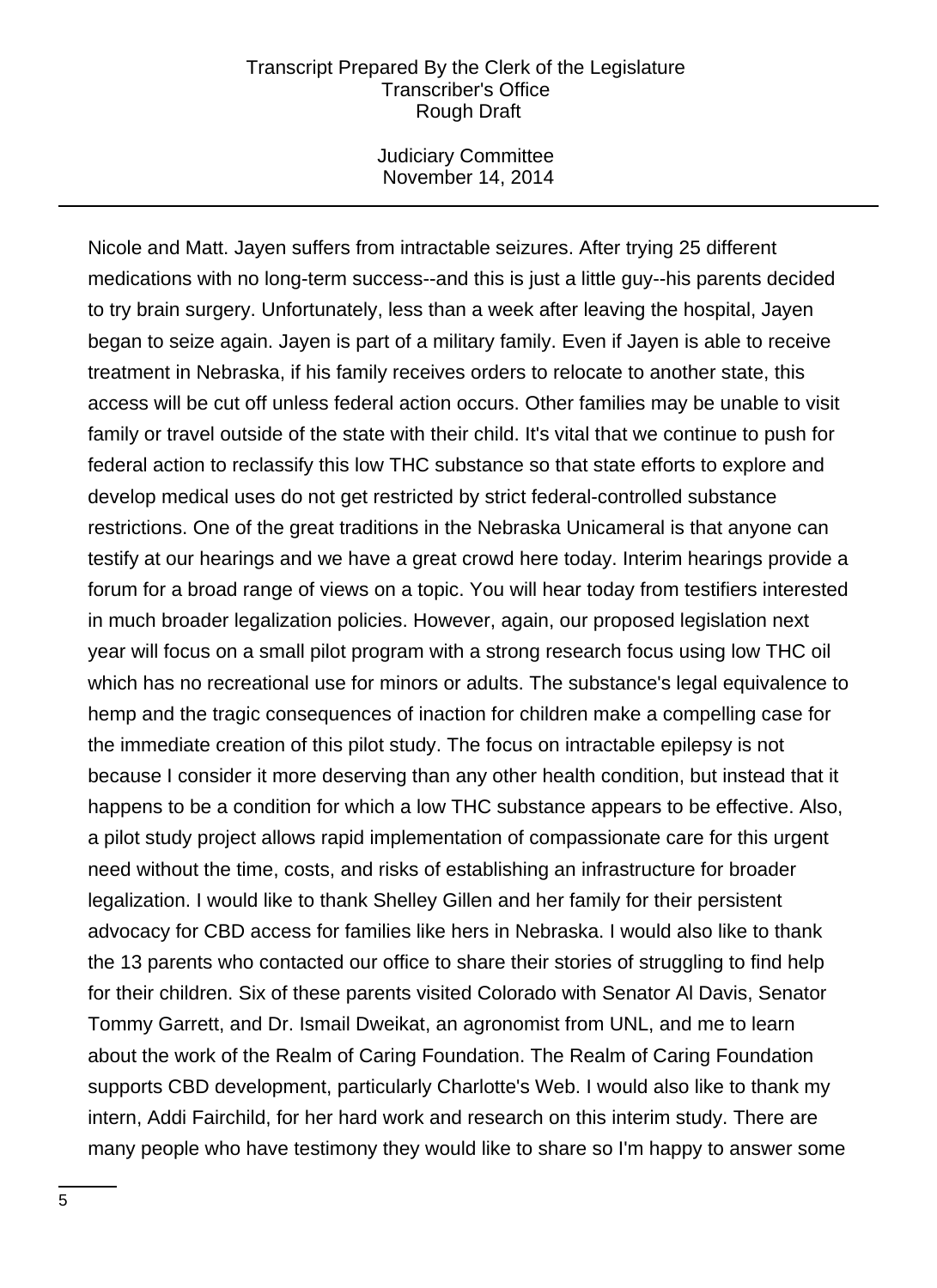Judiciary Committee November 14, 2014

questions if you would like but I'm going to stay and I'm happy to answer them at the end instead. [LR433]

SENATOR COASH: Okay. Thank you, Senator Crawford, for that introduction. Senator Seiler from Hastings has joined us to my far left, also a member of the committee. With that, Senator Crawford, we have a lot of people to get through so we're going to get started, okay? We're going to start with some testimony via audiconference so Karmen Hanson from the Council of State Legislatures is on the phone. Karmen, can you hear us? [LR433]

KARMEN HANSON: Yes, I can. Can you all hear me? [LR433]

SENATOR COASH: We sure can. We're going to go ahead and give you the time and please begin your testimony. [LR433]

KARMEN HANSON: (Exhibit 1) Great. Thank you, Chairman Ashford, for the invitation and opportunity to present to the committee today. I'm Karmen Hanson from the National Conference of State Legislatures' health program in the Denver office. And I have worked on health policy for 13 years and on medical marijuana policy for the last 7 or so. And today I'll provide a brief overview of the existing state medical marijuana and low THC policies and programs and include some information on the current legislative landscape. Starting with my second slide, while the discussion of using marijuana for medical use may seem like an old idea, state legislation governing its use is relatively recent. California was the first to allow for medical marijuana by a voter-approved proposition in 1996. And since then, 22 states, D.C., and Guam have followed--most of which since 2000--making for a total of 25 current programs. Thirteen of those programs were voted in by voter-ballot initiatives and 12 were approved by legislative bodies. And I've provided a link to the NCSL medical marijuana Web page here for your reference as well. And most of the information covered in this presentation comes from that page and related resources. As you may expect, no two medical marijuana laws or programs are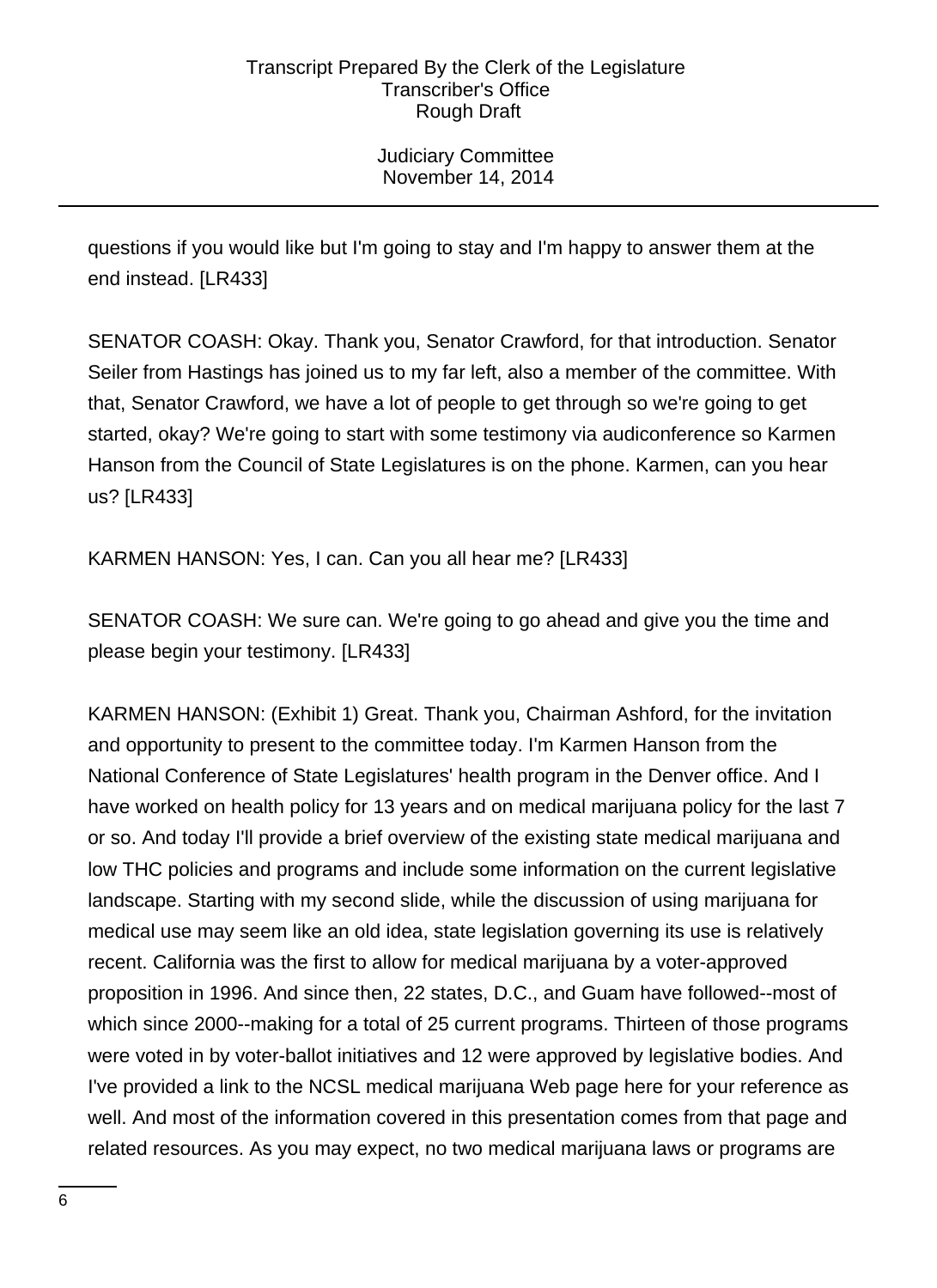Judiciary Committee November 14, 2014

alike, but some similarities do exist. Most programs include provisions for the following issues: patient registries, grower or caregiver registries, dispensaries, specific conditions, recognizing patients from other states. For grower or caregiver registries, there are 17. And these are as of October of 2014 just because I haven't noticed any changes yet, but it just states that I know that this...for sure the information as of October. The limits are...possession limits are one ounce to eight ounces and/or 3 to 12 mature plants and seedlings. These categories also vary. For example, some states don't limit the number of licensed dispensaries with a hard number. Some states restrict the number to a total number, like six in Connecticut or Minnesota is about to start their program with four. So legislation does also allow them to expand that over time if they see the need to. And when it comes to growers and dispensaries, local zoning and licensing procedures may control if they can operate legally. In Colorado, for example, many cities and counties do not allow for commercial growing or dispensaries within their jurisdiction. The process varies widely. Some programs are silent or have yet to be determined on issues like dispensaries. Or more likely, they haven't decided if they're going to recognize patients from other states. It also takes time to establish rules and regulations after these laws take effect, which is the case in Connecticut and Massachusetts from 2012 and Illinois and New Hampshire in 2013. Some items were established in the legislation or ballot measure, while in other states those details are left up to a governing board, task force, or rulemaking committee. And I also want to point out that the state health departments generally operate these programs. However, a few are run by attorneys general offices or consumer protection or public safety or justice. Of the latest issues with medical marijuana, the new low THC or CBD-only limited or research programs have come about in 2014. Eleven states passed these bills in 2014 and they vary widely. More information on them can be found on the marijuana policy page listed here and I believe you had a committee staff person also create a comparison list for you as well. As I mentioned, these new programs are very new, all of them being approved in the last six to eight months by states with no other existing medical marijuana programs. Since they are so new, no one has had an existing program model. That said, programs have some similarities and differences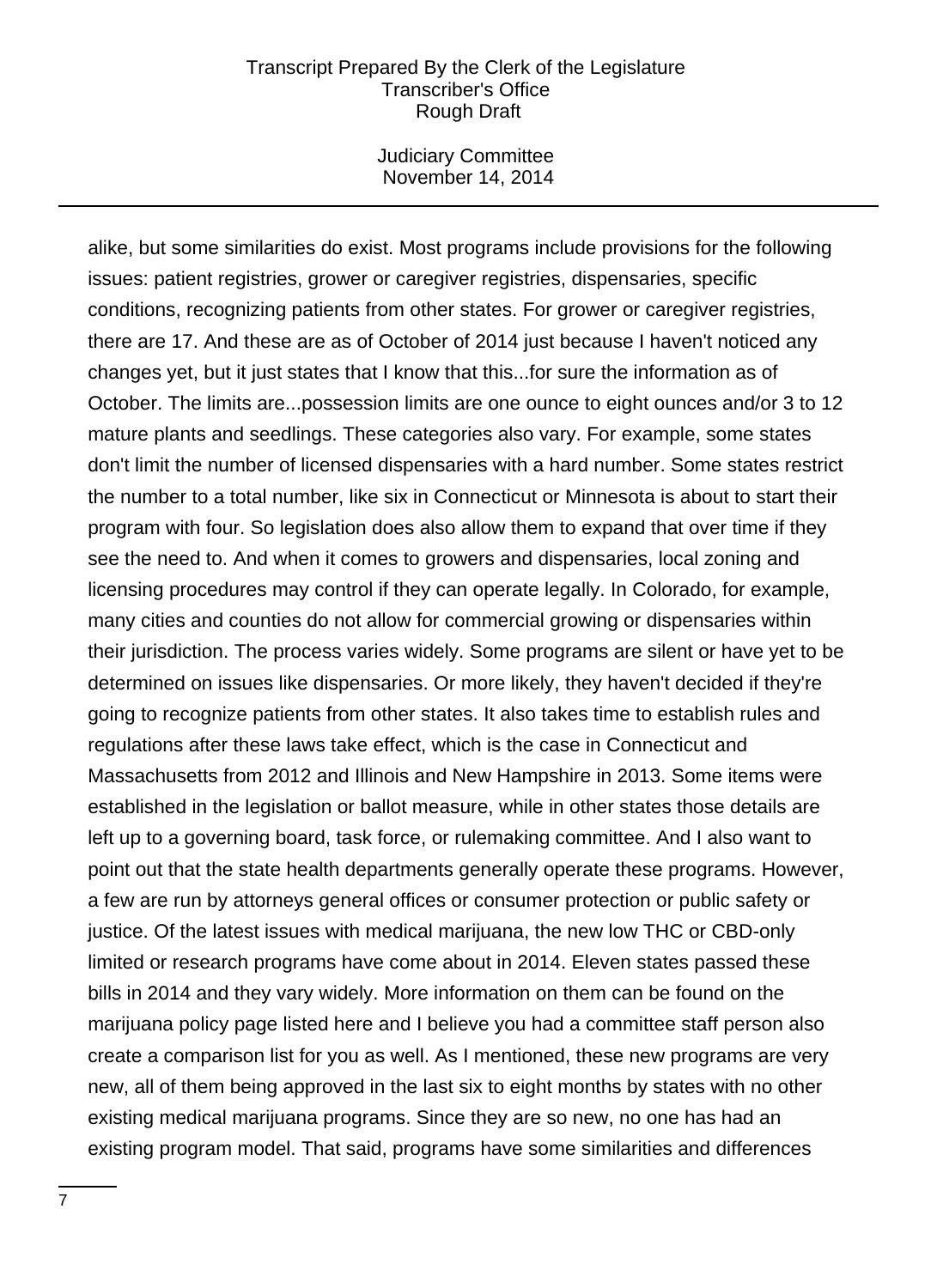Judiciary Committee November 14, 2014

and here's kind of a 30,000 foot overview. The low THC definitions vary by state. For example, I have them listed there. Some of the lowest THC limits are .3 percent and greater than 5 or 15 percent CBD by weight. Some of the highest amounts of THC allowed are 3 percent THC and/or above 10 percent cannabidiol by weight. And those conditions are kind of narrow. Some also...some of these programs require a failure of traditional treatment before gaining access to the CBD program. Identified sources of the product also vary. The most common source of the products in these programs are medical schools that managed to get a research project or a clinical trial through existing government mechanisms. Some medical schools would be able to grow their own or get it through the federal grow at the University of Mississippi, although research has shown that that process has been quite difficult and takes numerous years, sometimes up to four years unless you're in an established clinical trial or research project already under way. A few of the laws do not define where the CBD product comes from, which means that the person using the product may be put at risk of breaking federal or state laws if they transport the product through another state or through the mail. So for example, we'll use Colorado as an example. Colorado products...marijuana products in general are labeled as "only for use in Colorado." So if you drive across the border into Kansas, you can be arrested, prosecuted for having marijuana products in Kansas because in Kansas it doesn't...there's no medical program, there's nothing saying that you can bring a product from another state. Plus, you're also violating Colorado law by taking product out of the state. So none of these new CBD programs are operational yet and the details on who is to implement them aren't always clear. A few of these laws allow for a working group or a task force to finalize the details about how they will actually work or the agencies named in the legislation need to develop more rules before they can go forward. Again, for sources of the product, most of the states that...with these new programs talk about the conditions for use, which are the intractable seizure disorders such as Dravet syndrome, epilepsy, muscle spasms, different neurological disorders, cancer, pain, and a couple of others, but those are the vast majority of the conditions allowed for CBD programs. The sources vary. Like I mentioned, it's usually universities with medical schools is how it's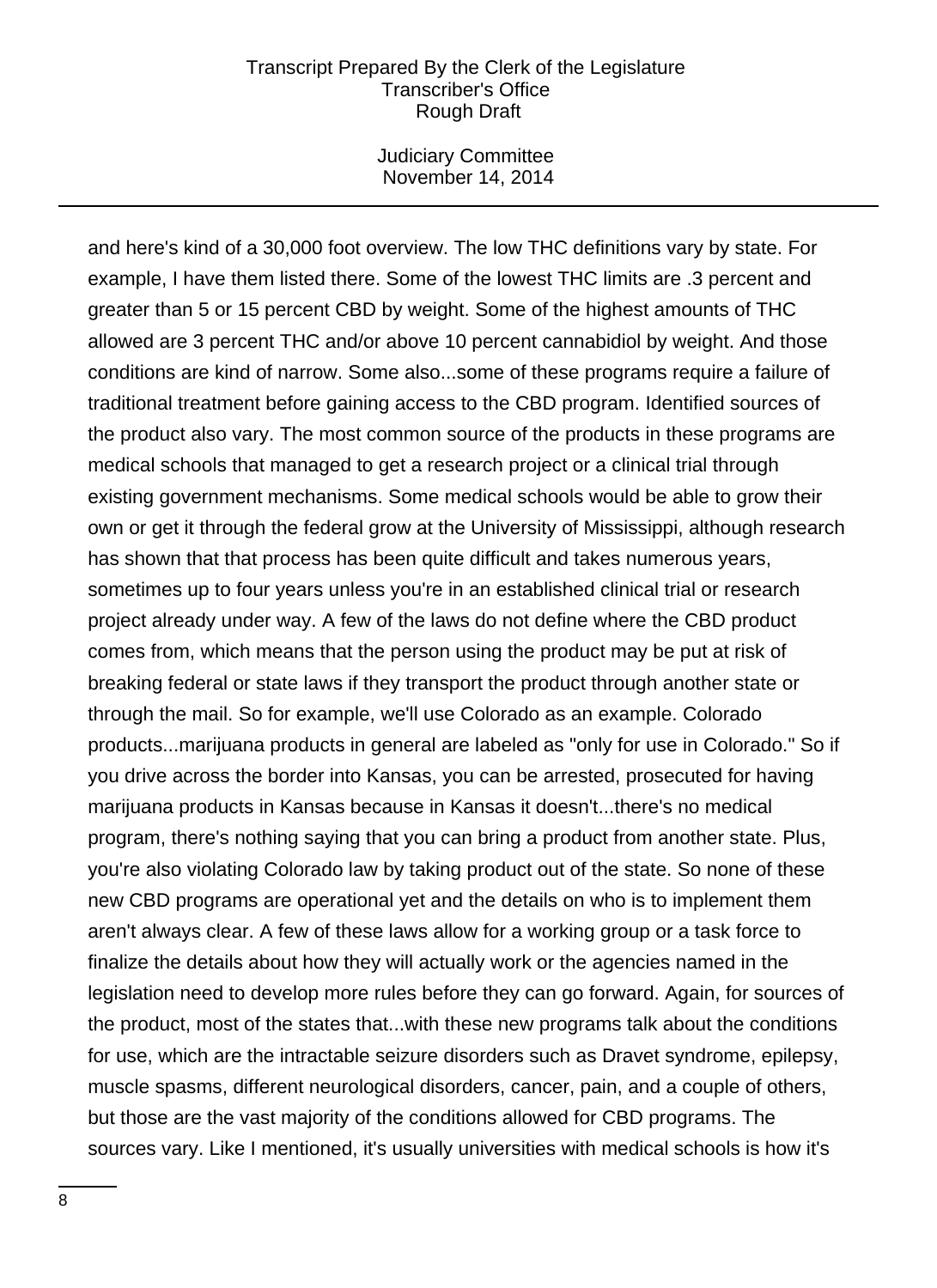Judiciary Committee November 14, 2014

phrased in the legislation. And sometimes they do allow for dispensaries not affiliated with schools and those two examples are Florida and Missouri. And then the University of Mississippi is the location of the federal marijuana grow and that's, of course, in Mississippi. And it's not clearly defined in, I would say, Alabama. Even though it says universities with medical schools, but it's kind of fuzzy. Iowa, South Carolina, and Wisconsin they don't have a good, clear definition of who's allowed to produce or grow CBD products. And some of the states have included as a legal defense for the patient, some protections refer to doctors that are referring these products to folks. And some of the laws are a little vague to the point where doctors or universities or other providers may feel that they are at risk for breaking federal or state laws if they are trying to operate within the laws of the program. Sometimes there's just not enough clarity for them to feel comfortable with participating in these programs. So like anything else, the medical use of marijuana has had its advocates and critics. Shortly after California legalized medical use of marijuana, the Institute of Medicine came out with its own opinion. It found that marijuana helped some patients with pain relief and any side effect was generally short lived and well tolerated. And I want to mention that these are talking about both regular or wide strains of marijuana products and sometimes CBD specifically, but most of them are speaking to the larger use of medical marijuana with kind of considering all strains. In late 2012, the Treatment Research Institute released its own opinion based on it's addiction-related research. They do not abide using marijuana for medical use. In recent years, other disease-specific and patient advocacy groups have varied in their support of medical marijuana for treatment of pain, nausea, and other issues. Some groups that may not currently support its use but would reconsider with additional FDA and scientific research standards to support it include: The American Society of Addiction Medicine, American Cancer Society, American Glaucoma Foundation, National Multiple Sclerosis Society, American Academy of Pediatrics, American Medical Association. And note that some will not agree to full legalization of marijuana generally, but they would perhaps support it with more research. So federally, marijuana remains a Schedule I product and that means it's seen as having no acceptable medical use. However, in 2009, the Obama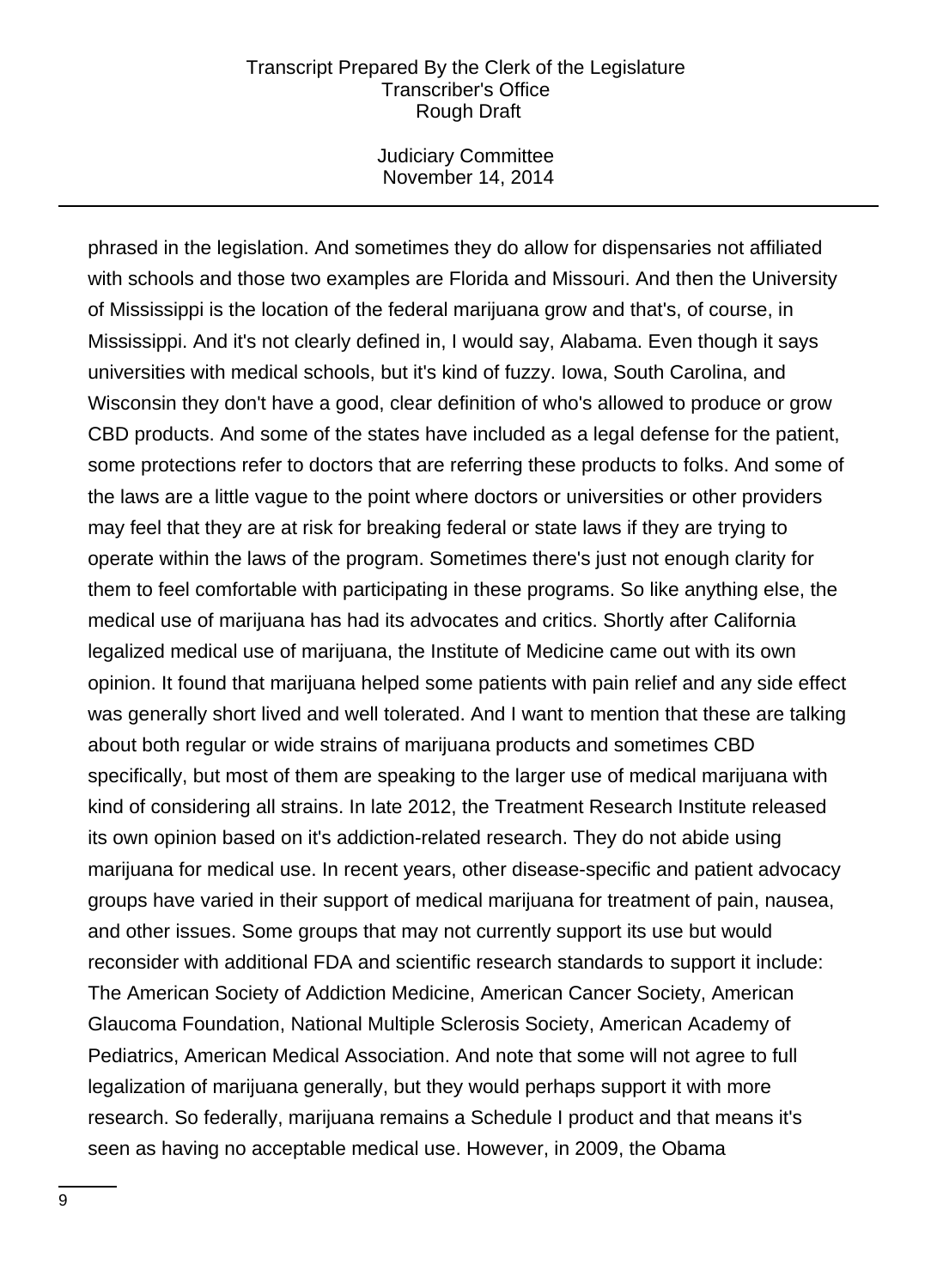Judiciary Committee November 14, 2014

administration stated that they would not actively prosecute those states adhering to the state laws for medical distribution in states with medical marijuana statutes. More recently in late August of 2013, the U.S. Department of Justice announced an update to their marijuana enforcement policy. The statement reads that while marijuana remains illegal federally, the U.S.D.O.J. expects states like Colorado and Washington to create strong, state-based enforcement efforts, and will defer their right to challenge their legalization laws at this time. The department also reserves the right to challenge the states at any time they feel it's necessary. And I can tell you firsthand, there are stories of federal agencies coming into both dispensaries and growers within Colorado and Washington and seizing materials and basically shutting them down when they find that...when they have good reason to believe there is something fishy going on, where they are not abiding by Colorado or Washington law. And there are other organizations out there that do have their opinions about if marijuana and CBD-only products are helpful or not. And I think you have folks also available today to testify that are going to speak to that. So that very briefly concludes what I have prepared for you today unless you have any additional questions. I'm glad to take those now or e-mail, so contact me with my information on the slide. So thank you very much. [LR433]

SENATOR COASH: All right. [LR433]

KARMEN HANSON: Take care. [LR433]

SENATOR COASH: Thank you, Karmen. We appreciate you phoning in to join us today. And we do have your contact information so we will use you as a resource to the committee as well as through Senator Crawford's office. So thank you again for your testimony. [LR433]

KARMEN HANSON: Thank you, Senator. [LR433]

SENATOR COASH: Thank you. Okay. We're going to move...we're going to keep this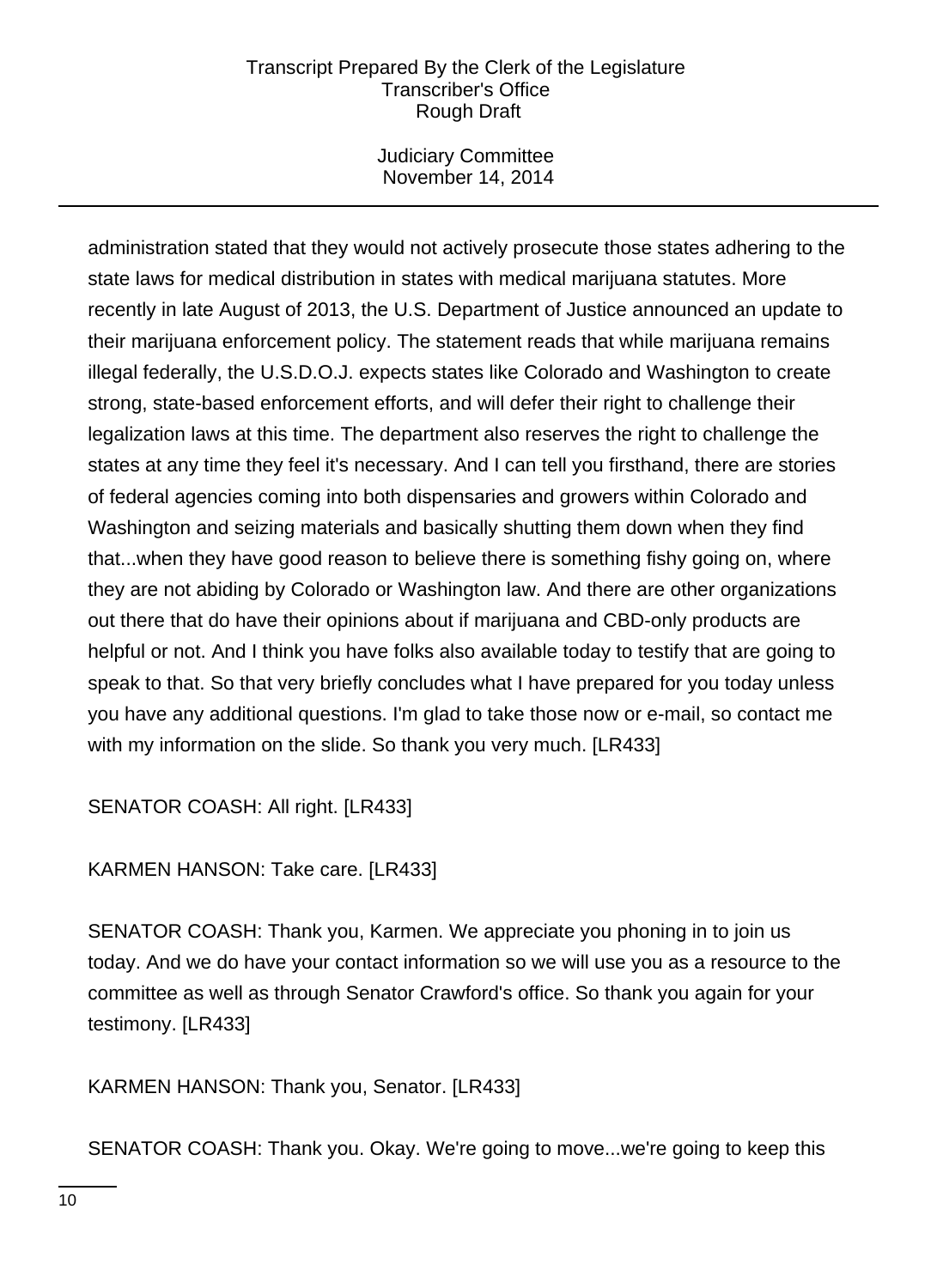Judiciary Committee November 14, 2014

moving. Dr. Madhavan, would you please come on up? And one thing I neglected to say earlier, anybody that comes up to testify, if you could state your name and spell it for the record, we'll start with that. [LR433]

DEEPAK MADHAVAN: (Exhibit 2) Sure. Deepak Madhavan, D-e-e-p-a-k M-a-d-h-a-v-a-n. Good afternoon, members of the Judiciary Committee. My name is Deepak Madhavan, M.D., and I'm a physician and assistant professor at the University of Nebraska Medical Center and the director of the comprehensive epilepsy program at the Nebraska Medical Center. I'm here today speaking for myself as a physician. As part of the only comprehensive epilepsy program in the state of Nebraska, we receive referrals of adult and child patients with the most severe and intractable seizure disorders. Fortunately for most of these patients, we are able to determine a treatment regimen that is both effective and FDA approved that leads to a substantial reduction of seizures and improved quality of life. In a small subset of patients, however, their seizures are so exceptionally debilitating or severe, the standard treatment regimens are not enough to properly control their seizure activity. In this population, breakthrough seizures can result in what we call drop attacks or falls, which result in significant injury and in the pediatric population, can contribute to intellectual and behavioral regression. With these patients, we are often relegated to treating seizures with extremely powerful medications where the side effects can often rival the benefits themselves or they face risky brain surgeries which can potentially leave the patients with significant neurologic consequences. Those of us on the clinical front lines of epilepsy treatment have witnessed firsthand the devastating effects of these severe and refractory seizure disorders and have often felt powerless to help. In several case studies in small clinical trials, cannabidiol has been shown to potentially provide dramatic improvements of seizures in these individuals with severe epilepsy with a relatively benign side effect profile. It is for the above reasons that, as a physician, I am supportive of Senator Crawford's efforts to create a legal and organized method for which patients with the most severe epilepsy seen at our epilepsy center have a chance to receive cannabidiol oil. We do not harbor unrealistic hopes about the potential therapeutic effects of the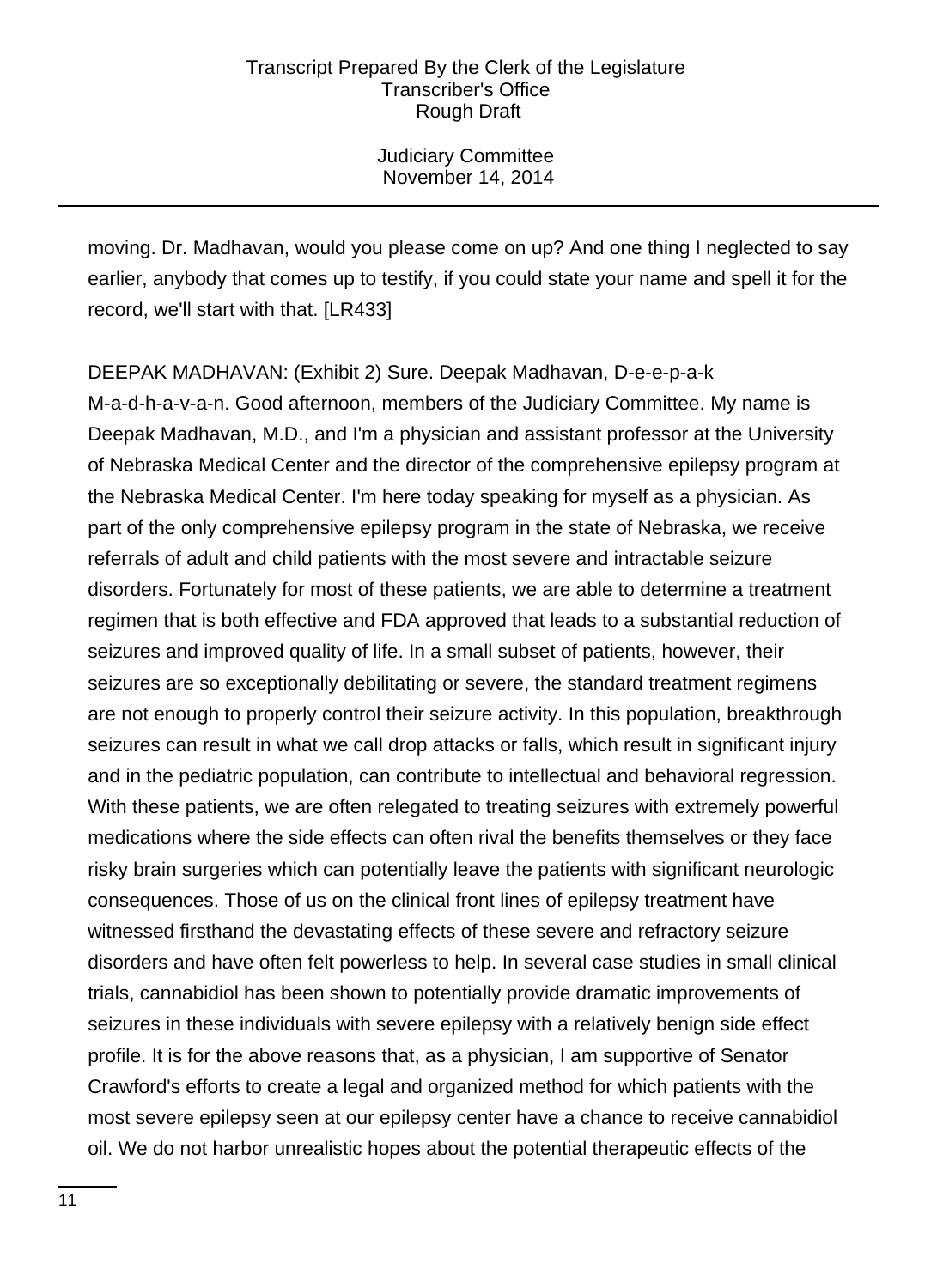Judiciary Committee November 14, 2014

substance, but do feel that additional therapy we can offer to this most severely affected patient population allows us to at least provide further options where there were previously dead ends. I support the efforts of pharmaceutical companies that are seeking to make medications that contain cannabidiol legal and FDA approved and our senators actively seeking partnerships to test these medications in Nebraska. However, we are also aware that the time frame that is associated with the FDA approval process can take a few years. In the meantime, patients with uncontrolled epilepsy who have exhausted all other treatment options continue to be at risk for injury or intellectual damage that may be irreversible. Therefore, for these patients who have no other treatment options, I am supportive of the efforts related to sourcing and dispensing this substance through the comprehensive epilepsy program in a way that can be done with the full accordance of state and federal laws. I hope to continue working with Senator Crawford to forward this process. There would be a number of logistical and regulatory issues to work through to ensure the safe and reliable sourcing and dispensing of cannabidiol. Also decisions would have to be made about whether it is more feasible to utilize the substance in a clinical trial versus a compassionate care use. I stand ready to work with Senator Crawford and the Legislature to move forward with this planning in order to ensure another therapeutic option for those patients that suffer from the most intractable seizure disorders. Thank you and may I answer questions? [LR433]

SENATOR COASH: Thank you, Doctor. I'll start. Where would you anticipate sourcing this oil if we were...if we open up the door under this limited use? [LR433]

DEEPAK MADHAVAN: That's a very good question, Senator. We are actively discussing this. We have a number of potential options available to us. We haven't settled on one particular option quite yet. I do have a statement from our Dean of Pharmacy, Dr. Courtney Fletcher, which I'd like to submit today that discusses some of the possibilities. But we have not come to a firm decision on that at this point. [LR433]

SENATOR COASH: That would be one of the important legs of this initiative, right? Is to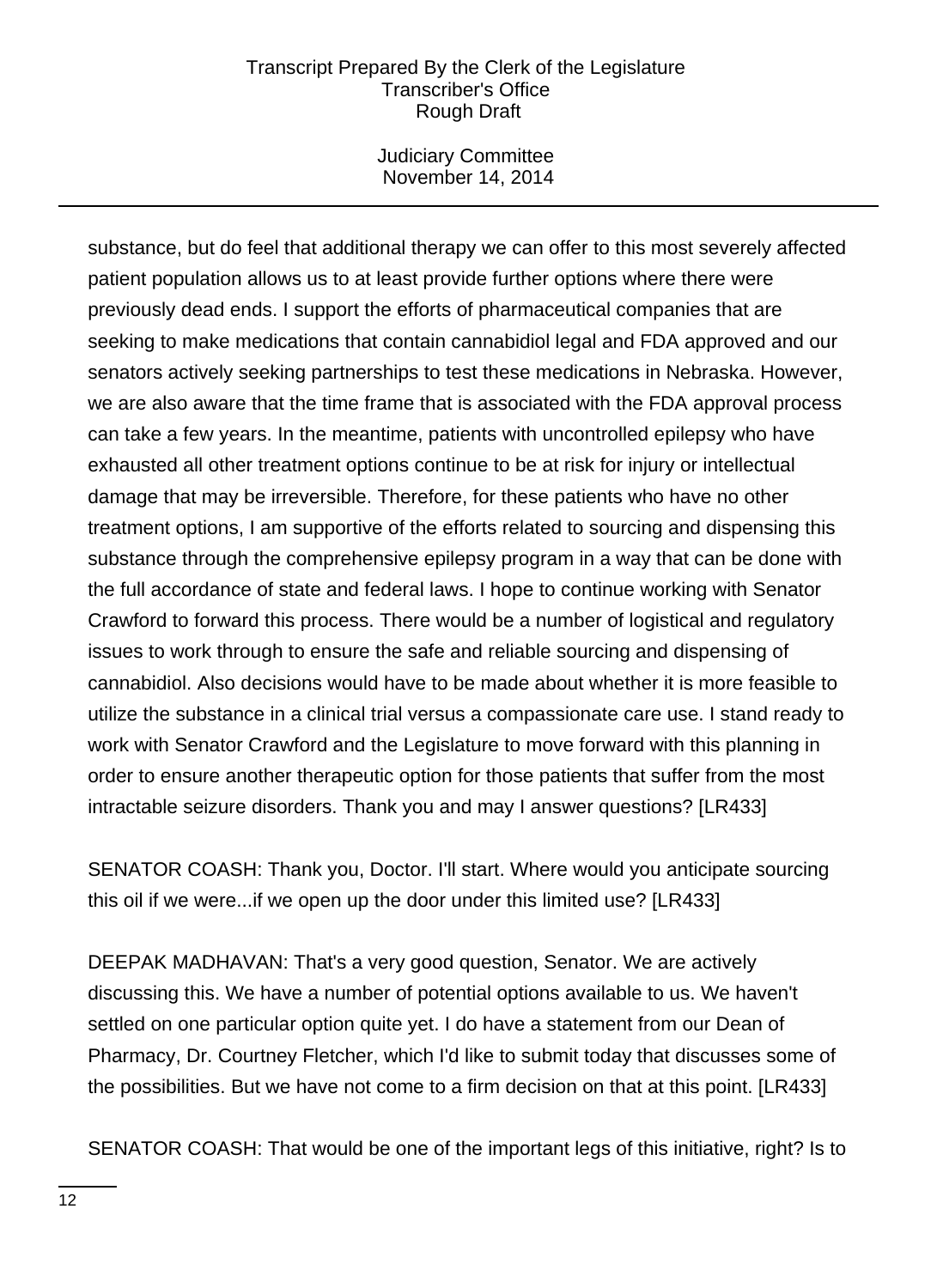Judiciary Committee November 14, 2014

have a reliable and safe source for this? [LR433]

DEEPAK MADHAVAN: Absolutely. [LR433]

SENATOR COASH: It would be medicine, is what it is. [LR433]

DEEPAK MADHAVAN: Right. Right. [LR433]

SENATOR COASH: Okay. Let me turn over IT to the committee and see if they have any questions for you. Seeing none, Doctor, thank you very much for all your work you're doing and working with Senator Crawford. I'm sure this isn't the last time this committee will hear from you. Thank you very much. Shelley Gillen, are you...come on up, Shelley. And for those of you that testify, we will have you fill out a sheet, which will be helpful for keeping a good record. The page will help you out with that. Shelley, you want to start? [LR433]

MICHELLE GILLEN: (Exhibit 10) Yes. Good afternoon, members of the Judiciary Committee. My name is Michelle Gillen, M-i-c-h-e-l-l-e G-i-l-l-e-n, and I am here today to make a plea for my 12-year-old son, Will. Will has suffered from multiple types of seizures on a daily basis since he was four months old. He has a rare diagnosis called Lennox-Gastaut syndrome. It is considered a catastrophic disorder because it is treatment resistant oftentimes. Will has failed 11 meds, special diets, a surgically implanted VNS, and in desperation on our part, alternative treatments as well, such as homeopathy, chiropractor, and neurofeedback. The meds that Will has been prescribed over the past 12 years have been very powerful ones with side effects that have been as devastating as the seizures themselves. Personally, the side effects Will has experienced have been dangerously high blood pressure, deterioration of his stomach lining, a compromised immune system, excessive weight gain, inconsolable irritability, vomiting, severely impacted bowels which required a seven-day hospitalization, excessive drooling, and behaviors that have ranged from aggressiveness to being just a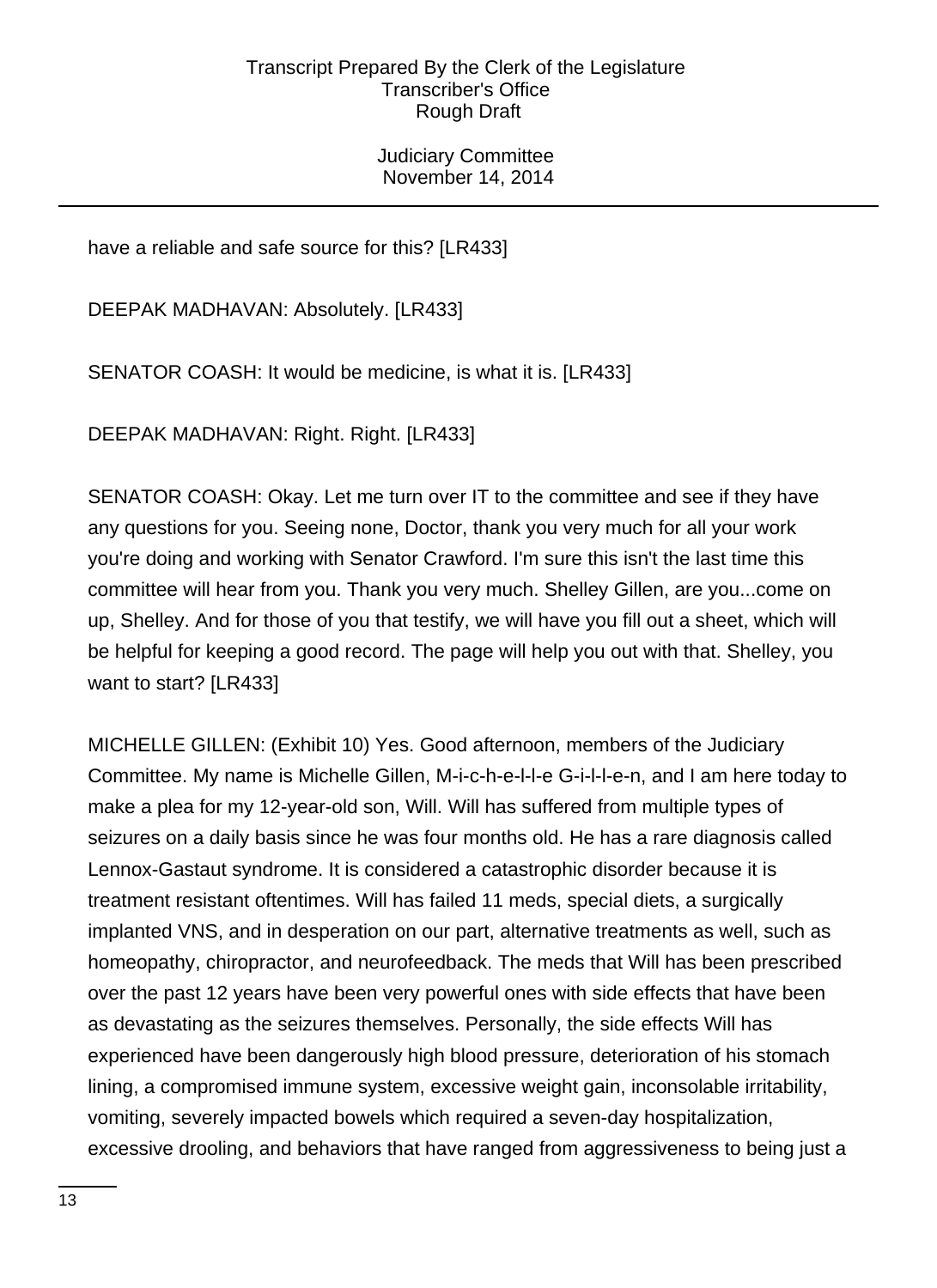Judiciary Committee November 14, 2014

shell with no personality left at all. Some of these meds are not even FDA approved for children. And some of them are "benzos" which are completely, 100 percent addictive. At one point Will was taking 24 pills a day. As a last resort, we are now faced with a very invasive option for Will, brain surgery. A surgery that is still not a guarantee and even if it does work, the results may be temporary. This is a decision no parent should have to make, yet here we are. As a result of the thousands of seizures and the powerful meds he has been on, Will is completely nonverbal, incontinent, legally blind, and cognitively about a two-year-old. Gratefully, though, he is mobile. However, along with this blessing has come great risk factors because of falling from his seizures. In our desperate efforts to protect him, Will wears a fully padded face guard helmet at all times unless he's sleeping in his medically enclosed bed or is being transported in a medical stroller for outings. Even with all of these precautions taken, though, Will has suffered and endured horrific seizure-related injuries: multiple stitches, head staples, knocked out teeth, concussion, suspected broken nose twice, suspected broken finger, and other significant facial and mouth trauma. As you can see, epilepsy is a thief and a bully. It has robbed Will of a childhood he so deserves. It has shook our family to the core. Parents and family members of those with this diagnosis are often compared to those who have PTSD because of the horrors we have witnessed. You truly don't know how long 30 seconds is until you watch someone you love having a seizure. In the past year, though, our hopes have been renewed. They've been renewed by hearing about multiple stories in the media about the effectiveness of CBD oil for those who suffer from seizures. The oil is administered orally in food and the results have ranged from significant decrease in seizures to improved cognitive development. There are presently an estimated 21,500 people in Nebraska who suffer from treatment resistant epilepsy. Will and the other children and loved ones in this room are part of that 21,500. With that all said, in closing I would like to respectfully ask the committee to please have open hearts and open minds. Please have compassion and allow families like ours to have this treatment option, which should be decided upon between doctors and patients and not elected officials. As a mother, I have no pride in asking this. Please, please give Will and others a chance. Please give all those in Nebraska who live with epilepsy and other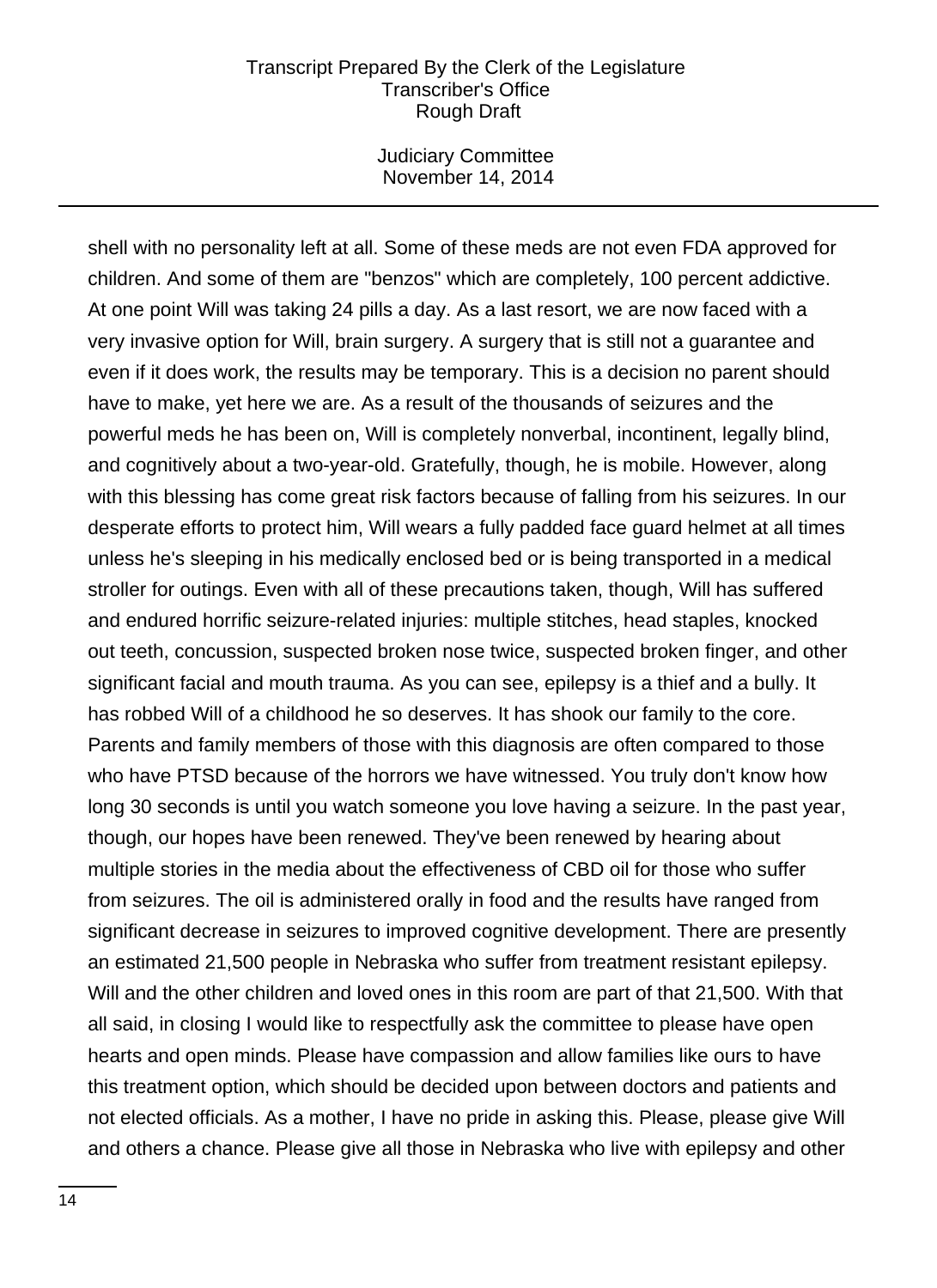Judiciary Committee November 14, 2014

chronic illnesses a chance at a better quality of life. Thank you for your time and consideration. [LR433]

SENATOR COASH: Thank you very much for your testimony and for bringing Will with you so he could participate as well. Let me see if we have any questions from the committee. [LR433]

SENATOR McGILL: Thank you. [LR433]

MICHELLE GILLEN: Thank you. [LR433]

SENATOR COASH: I don't see any. We really appreciate you coming down. [LR433]

MICHELLE GILLEN: Thank you very much. [LR433]

SENATOR COASH: (Exhibit 3) Very good testimony. Sheriff Davis, come on up. While the sheriff is coming on up, I want to make sure it's reflected in the record we do have a letter from the dean and professor of the pharmaceutical college, the College of Pharmacy at UNMC, which has been submitted to the committee. Sheriff. [LR433]

JEFFREY DAVIS: Thank you. I'm Sheriff Jeffrey L. Davis, J-e-f-f-r-e-y D-a-v-i-s, I'm the Sarpy County Sheriff. I'm not here today representing any other organization, the Nebraska Sheriffs' Association or the Police Officers' Association of Nebraska yet. I want to tell you a story. Over 25 years ago a bullet was invented. It was dubbed the "cop killer" bullet. We contacted an action organization, a well-known action organization and asked them to oppose this bullet. And they told us they could not because they felt it would open the door in the future for the government to come in and start taking guns away from people or limiting the amount of ammunition that people could have. I don't know how many police officers were injured because of that decision or maybe lost their lives. But I learned a lesson back then, that you cannot stop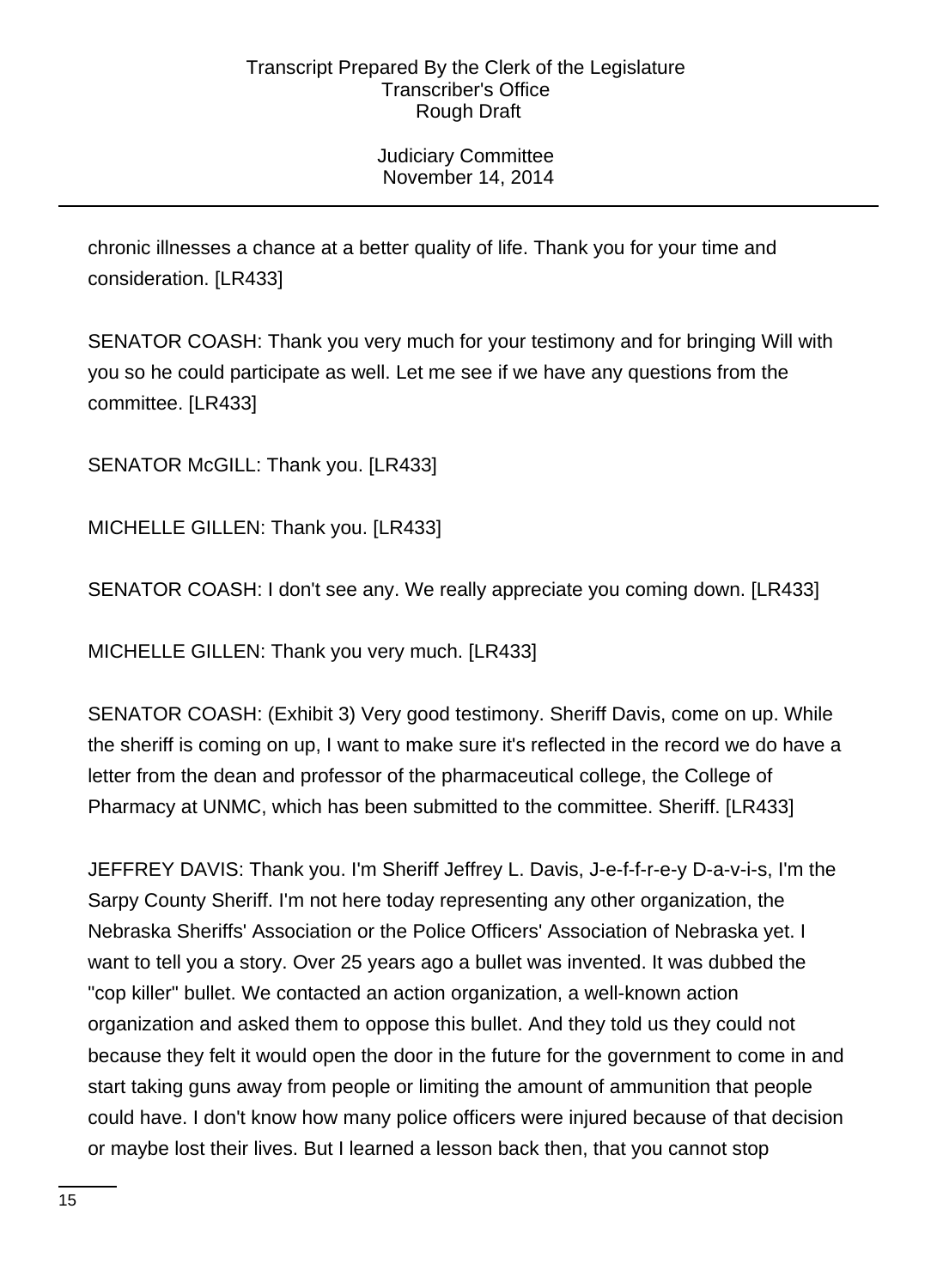Judiciary Committee November 14, 2014

something that's necessary because you're afraid it's going to open a door to something else. I think that's what we have here. And I applaud Senator Crawford and her office. I think that this is certainly a step in the right direction. I pledge to her and to the Legislature to garner as much law enforcement support as I can in the future in this situation. I can tell you that I don't view it as an open door or as a door to legalization of marijuana. There might be members of the crowd here today that hope that is what's going to happen; it is not. We pledge, when we take an oath to become a law enforcement officer, to help people. We are service providers. And you can look around the room and see how many people need our or need your help through this type of legislation. That's what we're here for, that's what I get paid to do. I will tell you that I will do everything I can to make certain that that's not the direction that we go with this type of legislation. It is not to legalize marijuana in the state of Nebraska. I'm an opponent of that, as most law enforcement officers would be. And I believe given the right information pursuant to what this experiment or test is going to bring about, most law enforcement will eventually be on board and see it as necessary. With that, if you have any questions... [LR433]

SENATOR COASH: Thank you, Sheriff. Senator McGill. [LR433]

SENATOR McGILL: Sheriff, do you have a personal connection to this issue that's made you passionate about it? [LR433]

JEFFREY DAVIS: I do not. [LR433]

SENATOR McGILL: Can you tell me where that comes from? [LR433]

JEFFREY DAVIS: I know two of the members that may be here today or I know Senator Crawford knows there's one I think in the eastern part of the county and one in the western part of the county. We do a program through our office called Project Lifesaver. And in that event, we've met up with many individuals that suffer from other diseases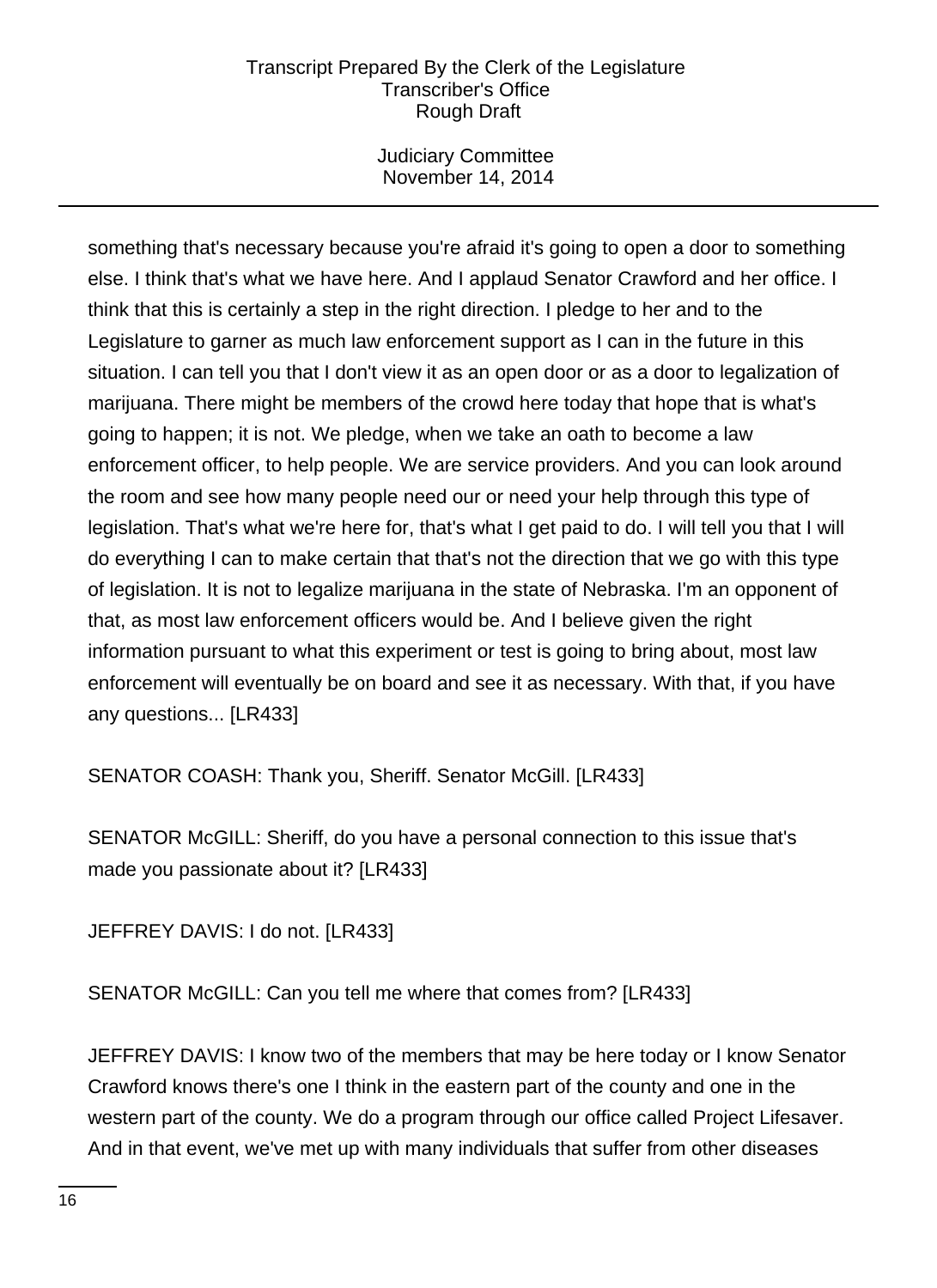Judiciary Committee November 14, 2014

but that includes epilepsy. And if this is medicine that can help those people, we have to look at that and take that step and not be afraid that the media or someone else is going to look at it and say, oh, my gosh, we're opening the door to legalization of marijuana. That's not what's going to happen here. [LR433]

SENATOR McGILL: Thank you. [LR433]

SENATOR COASH: Thank you, Senator McGill. Senator Davis. [LR433]

SENATOR DAVIS: Sure. Thank you for coming today and giving this testimony, it's very important. And I'm very much a proponent of what Senator Crawford is doing and I'm going to work with her to get this done. My question is, how are we going to get...do away with the ignorance in the law enforcement community to try to get people on board, because that's going to be a big part of what we're doing? [LR433]

JEFFREY DAVIS: I think you're right. And I think that Senator Crawford and I talked about that. I don't want to put all that weight on my shoulders, but I will do my best through the organizations that I belong to to bring either Senator Crawford or members of her staff out to explain what we're talking about here and how important it is and the parameters around some of the questions you asked: Where is this going to be housed? How many people will have access to it? Those are good questions. And I'm sure law enforcement will ask those same questions but they will have those answers and I believe this is the right step. [LR433]

SENATOR DAVIS: Thank you. [LR433]

SENATOR COASH: Thank you, Senator Davis. [LR433]

JEFFREY DAVIS: Thank you very much. [LR433]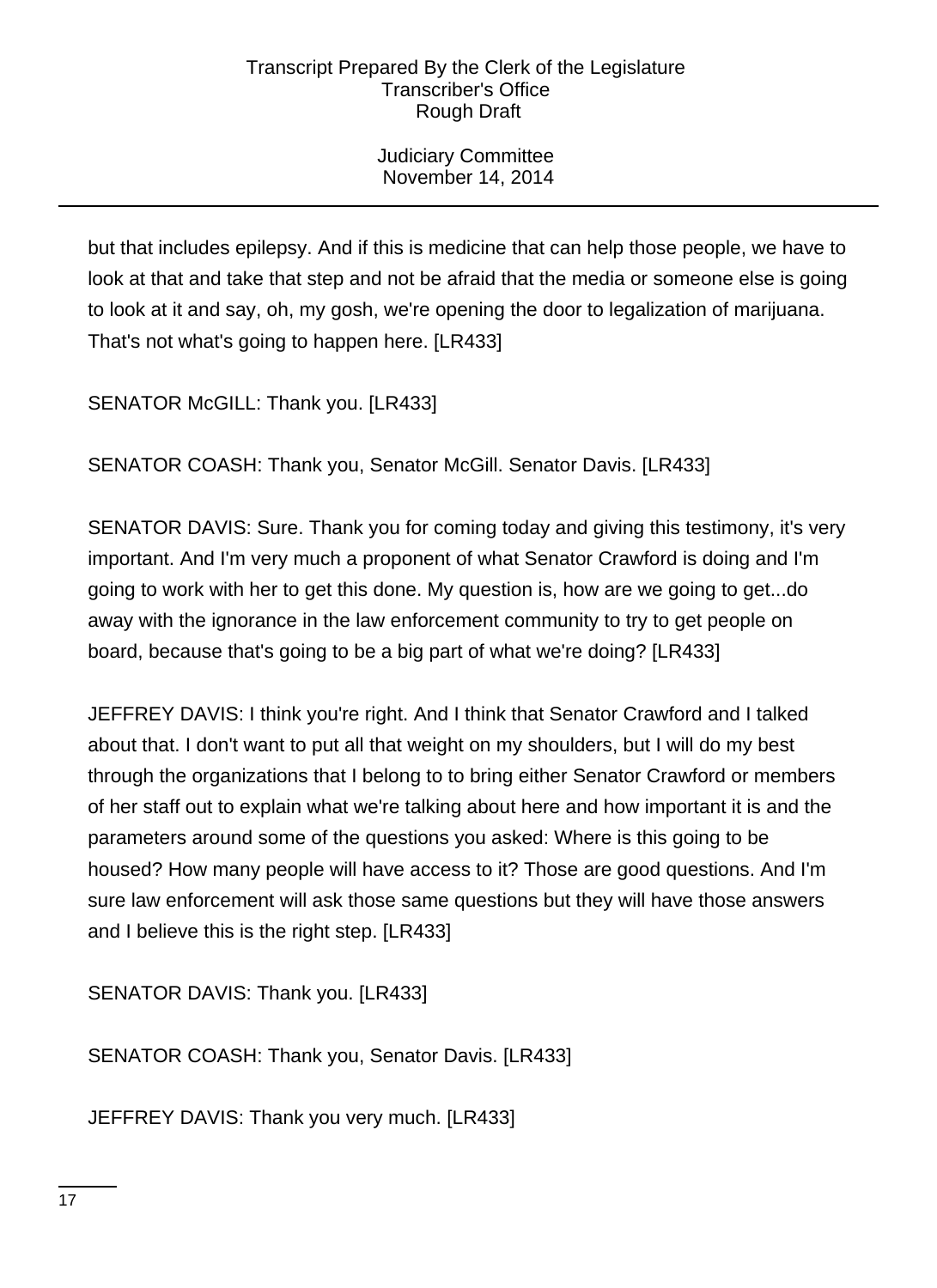Judiciary Committee November 14, 2014

SENATOR COASH: Sheriff, thanks for coming out and testifying. From Sheriff Davis we're going to go to Senator Davis. Are you guys related? [LR433]

SENATOR DAVIS: You want me to do it from here? [LR433]

SENATOR COASH: Why don't you go on up here, Senator, and we'll...I've got some tough questions for you. [LR433]

SENATOR DAVIS: Probably a little bit unorthodox for a state senator to come testify on this bill but I am passionate about it. I'm Senator Al Davis, A-l D-a-v-i-s, from District 43. When I was 14 years old I had my first seizure. It was on the football field, I was playing in the band. And I woke up in the ambulance on the way to the hospital and had no idea what had happened to me. But my parents obviously knew what had happened and were very concerned. About two weeks later, I had another seizure. I'm a very poor piano player, but I was practicing my piano and kind of keeled over with that. My parents had the resources and the ability to take me somewhere and they took me to the Mayo Clinic and I was there for quite some time with a long diagnosis. And the physicians put me on some medication which really was quite helpful to me. At that point and with my seizure condition, preventing seizures had a big contribution to keeping me from having seizures when I got to be older, so it was important. My parents were very good about keeping me on my medications and I didn't have another one for many years. When I got to college, I was living a more free lifestyle. Doing an all-nighter one night, I had a seizure. Then I began kind of a series of having them fairly regularly then at that point. So if you've never had one, let me just talk a little bit about that process and what happens to you. Mine were grand mal seizures so you can get a sort of confused phase of your life in that particular day and collapse to the ground, seize, and then it takes a day or two before you're really kind of back because you lose memory and you lose control. And so for these particular children who have seizure conditions that happen multiple times a day, they never have a chance to catch back up. It's a bad thing. If you talk about the marijuana plant, most medications come from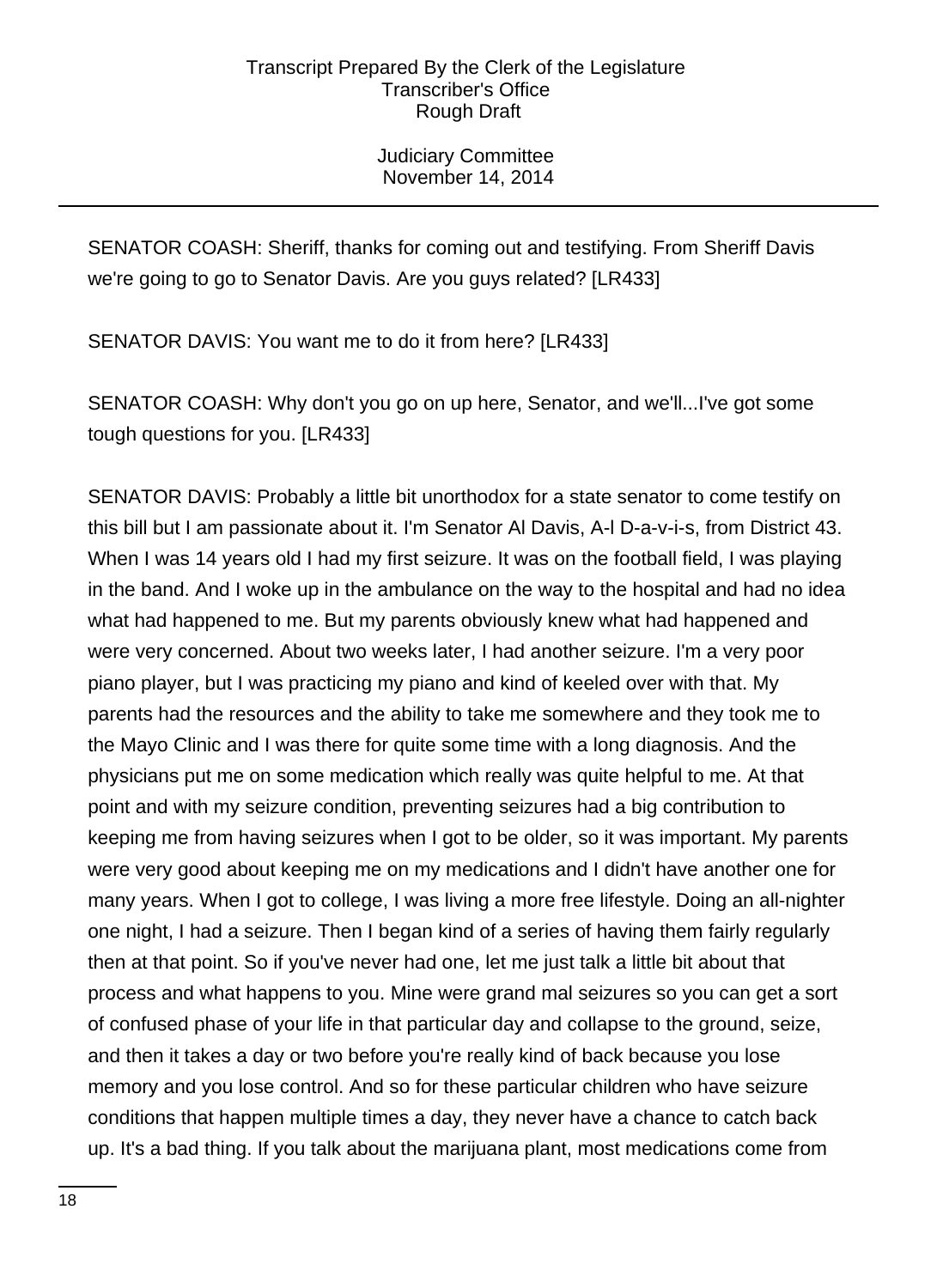Judiciary Committee November 14, 2014

marijuana. It's been almost 100 years...80-some years since the marijuana became illegal and research really stopped on the plant. But it doesn't mean that it doesn't do good things and that there aren't good things that can come from it. I think CBD oil is one of those. So I went to Colorado with Senator Crawford this summer and we toured the Stanley brothers' facility. We went to a grow lab where they start the plants, we saw how that was done, very scientifically processed. We went to the greenhouses and saw the plants growing there. And after that, we went to meet with the parents of the children who are in the Realm of Caring, one of whom is a young girl named Charlotte Figi. Charlotte's seizures have been documented by Dr. Sanjay Gupta on his CNN special on marijuana and the changing view of marijuana in the country. So when we met with the family of Charlotte Figi, the little girl was running around, she's got a cast on her arm. She'd fallen and broken her arm, but it wasn't from a seizure. She just injured herself playing like a lot of children do. Charlotte had had--and I get confused on the number, I can't remember what it was--but hundreds of seizures a month. Her parents had been told basically to kind of expect that her life would probably be ending. CBD oil has worked well for her. It can work well for people in Nebraska and we need to move forward rapidly with it. And I would urge the committee to do something with that. And just to follow up a little bit and talk about my own condition--and you heard what Michelle had to say about Will's falls and things--so I fell when I was 25 years old, dislocated my shoulder. Happened again the next seizure I had, and again, so I finally had to have shoulder surgery. And that's the kind of thing these kids deal with. If we can solve their seizure problems, even if we can't do away with them completely but you can move them down to where they're manageable, they'll have a full, real life. What a great opportunity that we have to give to them. Thank you. [LR433]

SENATOR COASH: Thank you, Senator Davis, for sharing that story. You're not getting up yet, Senator Seiler has some questions for you. [LR433]

SENATOR SEILER: Senator Davis, I may have missed Senator Crawford's statement proposed in the Legislature. How is your distribution proposed, through a pharmacy,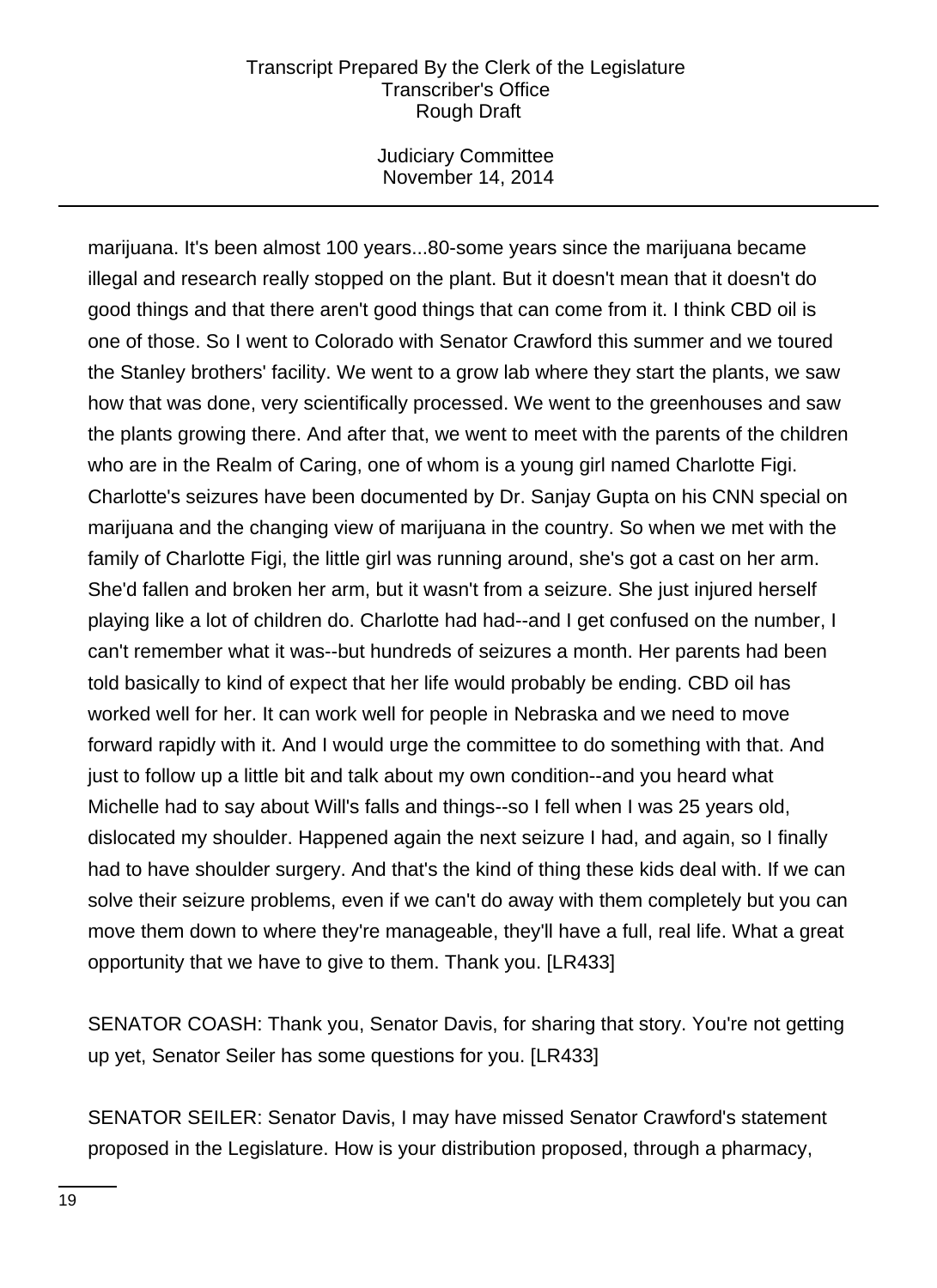Judiciary Committee November 14, 2014

with medical prescription, or... [LR433]

SENATOR DAVIS: You're going to have to ask Senator Crawford that, but I think the answer to that is that the University of Nebraska Med Center will probably be the ultimate person that's in charge since this is going to be under their auspices. Correct, Senator Crawford? [LR433]

SENATOR SEILER: Thank you. That's all. [LR433]

SENATOR COASH: Thank you, Senator Seiler. Senator McGill. [LR433]

SENATOR McGILL: I just want to thank you for sharing your story. I also had seizures as a child, but nothing in comparison to you or this group; mine were partial. And I just wanted to get on the record that I'm sorry I won't be here next year to be voting on this because I absolutely would be supportive and will talk to the senator who has just been elected in my district to encourage his support. [LR433]

SENATOR DAVIS: Thank you. [LR433]

SENATOR COASH: Thank you, Senator Davis. Okay, that's all the invited testimony we have, so we're going to move on to the public's testimony. So you can come up, there's no order, and we will start to take testimony. Why don't you come on up and we are going to start the light system now so we'll ask you to keep your comments to under three minutes and then we'll see if the committee has any questions for you. We'll go ahead and let you get started. [LR433]

BECKY BUDDEN: (Exhibit 4) My name is Becky Budden, B-e-c-k-y B-u-d-d-e-n. Our daughter, Alice, is four years old. At four months of age, Alice had her very first seizure. This was on a routine surgery at Boys Town Hospital. She has continued to have seizures ever since because of the medication they gave her. Just recently Alice had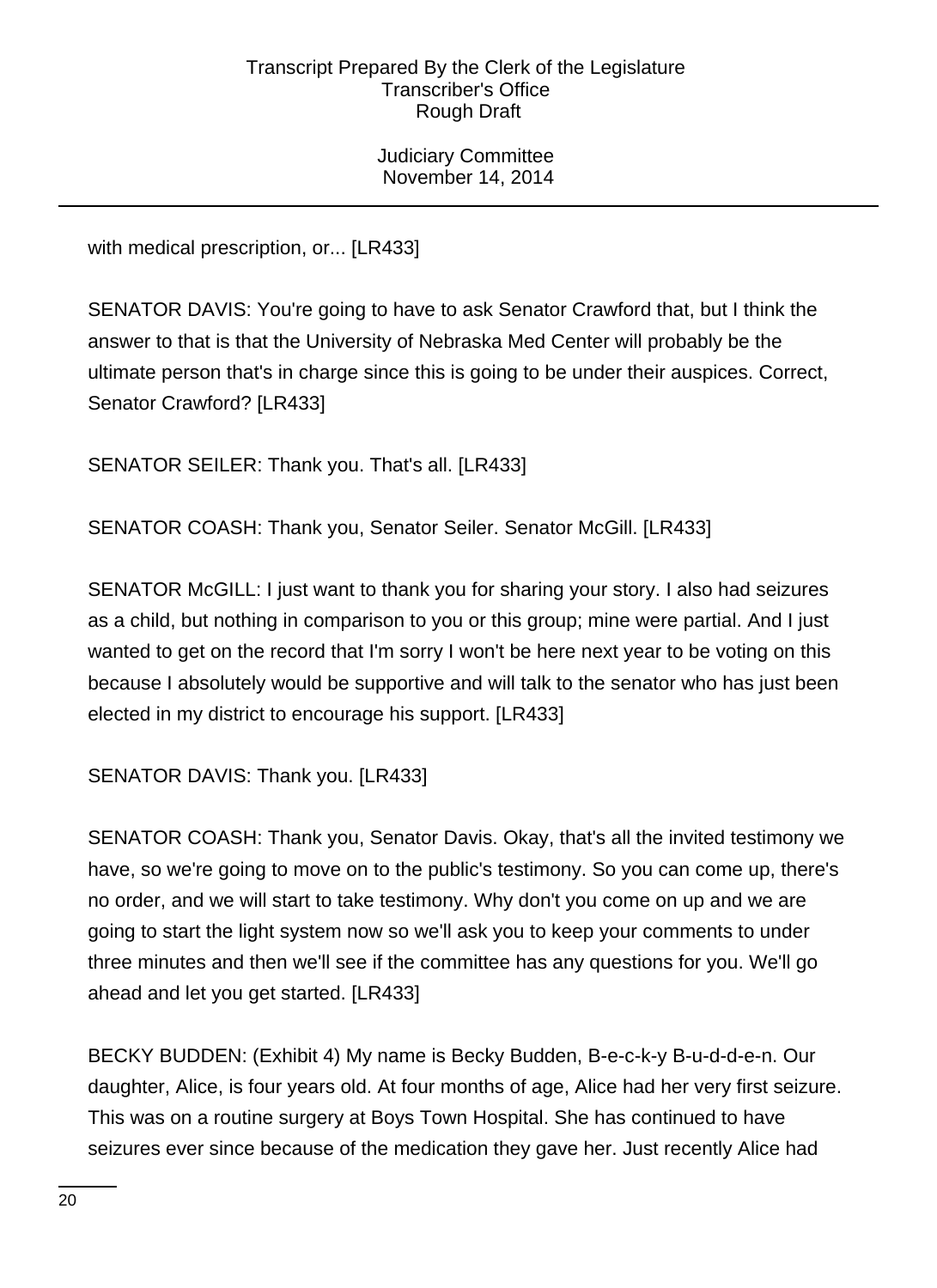Judiciary Committee November 14, 2014

the VNS, vagus nerve stimulator inserted within her body, wired through her neck to help regulate extreme seizures. This device is known to send shock waves every five minutes for 30 seconds to the vagus nerve. My husband or I swipe her magnet to her chest. Once in a while she can feel them coming and will say, mommy, please put your magnet on me. Presently, all the medication, including the VNS, are not approved for children. Yet my daughter needs all of these adult treatments to survive. No form of treatment has been successfully identified for children for constant seizures. Many, such like our daughter, Alice, are subject to numerous forms of adult treatment physically and chemically. There is no studies out there right now giving the proper impact of what her life is going to be when she is an adult from all of this and that she has now. Nothing better exists for our daughter, Alice, on the treatment team, including my husband and I and the doctors that she goes and sees. I'm constantly worrying and struggling to not only prolong the time between Alice's seizures while attempting to lessen the magnitude of each individual seizure, but to continue to pray that the next seizure will not be the one that severely impacts or, heaven forbid, ends her life. I worry over the forms of treatment being used and the long-term effects for her health and well-being. Each time Alice has a seizure we have to reassure our six-year-old son that his sister will be okay. We don't know if this will work with the type of seizures she has, but we want to help Will and his family and every other family in the state of Nebraska get help so they don't have to move. That is it. [LR433]

SENATOR COASH: Thank you, Becky, and we have your testimony here, so I know you had some more comments and the committee has those and we appreciate you coming down. You did a great job. [LR433]

BECKY BUDDEN: Thank you. [LR433]

SENATOR COASH: Let's see if we have any questions from the committee. [LR433]

SENATOR McGILL: How old is Alice now? [LR433]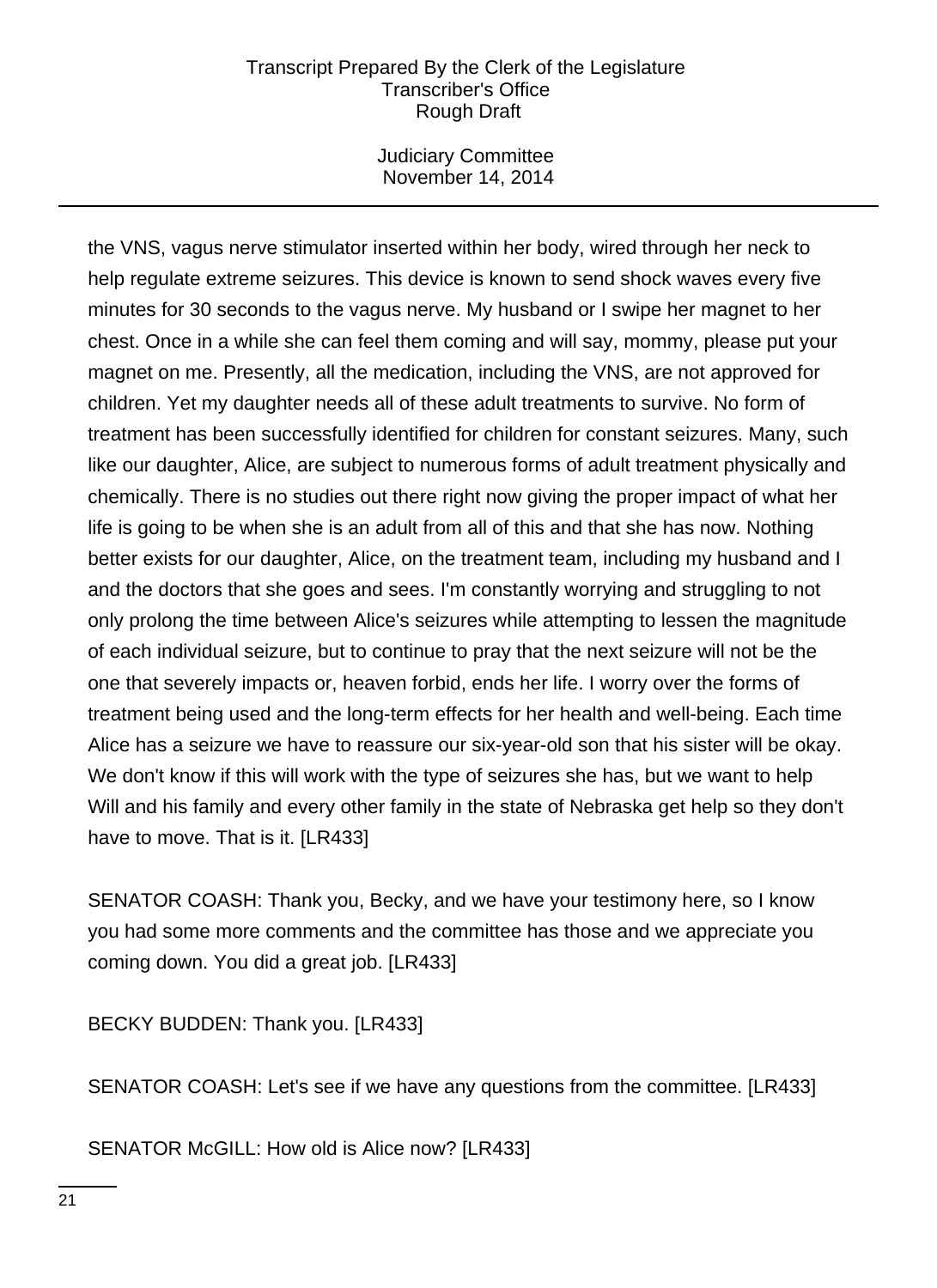Judiciary Committee November 14, 2014

BECKY BUDDEN: She's four years old. [LR433]

SENATOR McGILL: Oh, okay. I can't see her behind the chair. [LR433]

BECKY BUDDEN: She had a tonic-clonic seizure while we were here. And now she will probably be out until Sunday or Monday before she's fully functioning again. [LR433]

SENATOR McGILL: Okay. Well, thank you. [LR433]

SENATOR COASH: Thank you for bringing her down. Any other questions for Becky? I don't see any. Thank you very much. Okay, we'll take the next testifier. Why don't you come on up. Welcome. [LR433]

DESIREE STEDNITZ: (Exhibit 5) Dear Chairman Ashford...well, Senator Coash and honorable committee members, my name is Desiree Stednitz, D-e-s-i-r-e-e S-t-e-d-n-i-t-z. I'm here today to provide testimony on the significant impact epilepsy has had on our family. My daughters Lydia and Regina were born 13 weeks premature on Memorial Day 2000. Both girls spent four months in the hospital. Lydia had collapsed lungs requiring weeks of ventilation. Reggie had many more complications. During her stay, she endured multiple surgeries on her heart, intestines, and brain. What little fighters! With lots of love, additional surgeries, great docs, wonderful teachers and coaches, physical, occupational, speech, and vision therapy, Reggie's primary diagnosis of hydrocephalus followed by cerebral palsy and developmental delay have been manageable but not easy. Reggie's secondary diagnosis of epilepsy, given after her first seizure 13 years ago today, has been our biggest struggle and heartache. Regina has had approximately 60 seizures in her lifetime. Her seizures are unusual as they are infrequent and she does not lose consciousness or her ability to speak. However, over half these seizures have been status epilepticus, a life-threatening condition where a seizure does not stop without medical intervention. We've had ones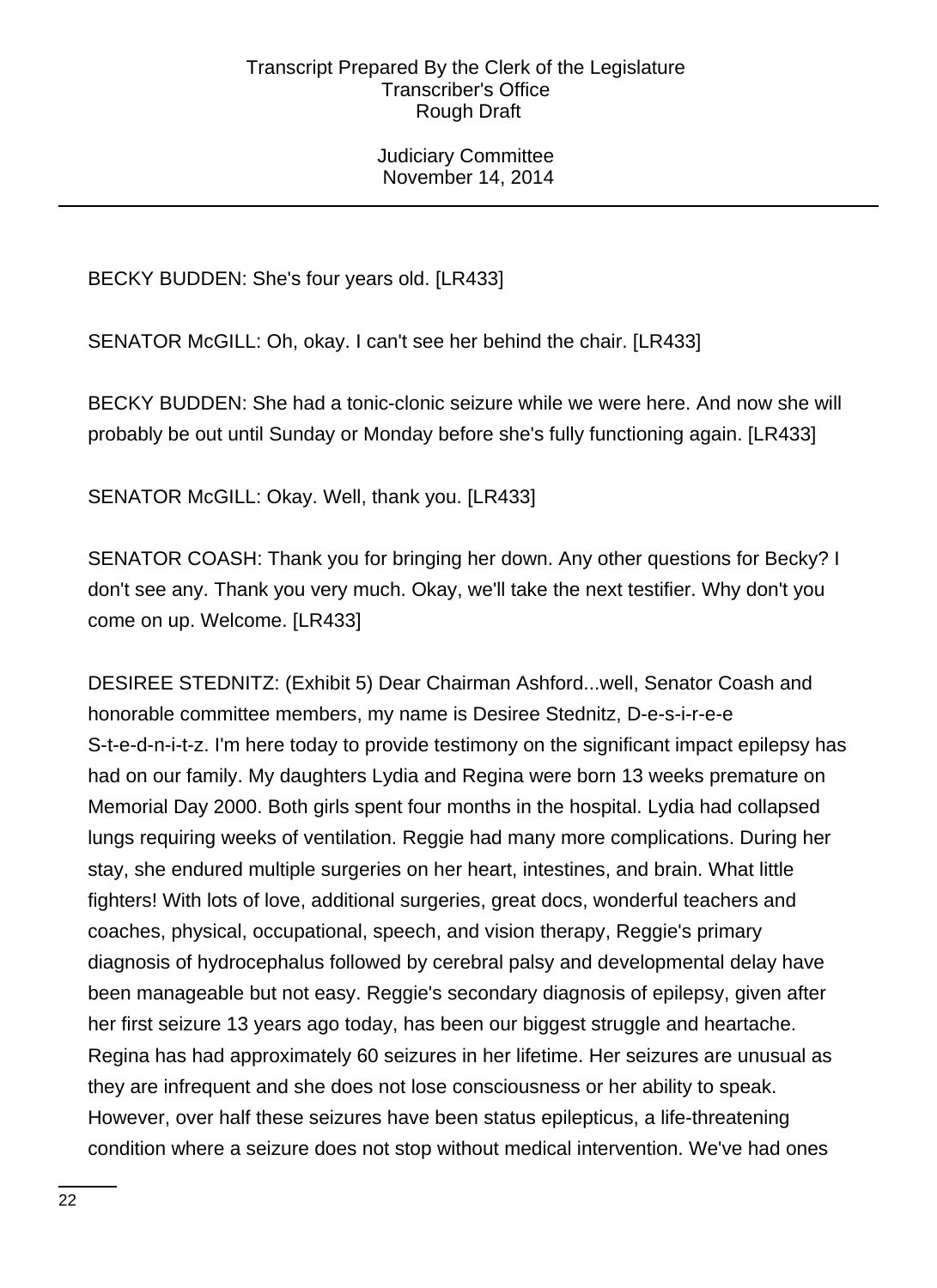Judiciary Committee November 14, 2014

last as long as two hours. In the first few years, she only had a few seizures, predictable during illness or upon waking. Over the past three years, though, her seizures have become more frequent and sporadic. Her heart rate rises very high during her seizures and afterwards she often vomits, sleeps for hours, wakes with a crushing headache, and fever unaffected by medicine. She is extremely drained and generally takes a few days to a week to recover, depending on the length and severity. Emotionally, Reggie's epilepsy has been very tough on the entire family. We have raced her to ER after a rescue med has not stopped the seizure. In 2006 she had a seizure on a family road trip to Dallas. We spent 20 minutes under an overpass in the driving rain waiting for an ambulance. She has been taken by ambulance from school where her twin and younger sister, Anna, attend. Two Sundays ago, she had a seizure during church. We've consulted specialists and undergone testing at the Nebraska Medical Center and Children's Hospital in St. Louis, where she's been on various medications; currently on three which all carry risks and side effects. As the risk of more unpredictable seizures has risen for Reggie over the years, we are undergoing testing to remove part of her brain as a solution. If this surgery is not successful, we will be where many families are, with no other options. Epilepsy steals time, emotion, financial resources, and even sometimes lives from families. Reggie would be here today, but she's already missed 17 days of school due to seizures, testing, and appointments. She would ask you to please give Nebraska families an additional legal weapon in the fight against epilepsy. Thank you. And I've included some pictures from recent days. [LR433]

SENATOR COASH: We have your testimony and your pictures with it; very helpful. Thank you for sharing your story. It's very helpful. Is there any questions for Desiree? Seeing none, we appreciate your testimony. We'll take the next testifier who would like to testify. Come on up. Welcome. [LR433]

MARC BOWMAN: (Exhibit 6) Thank you. Hi, my name is Marc Bowman, M-a-r-c B-o-w-m-a-n. Members of the Judiciary Committee, thank you for your time. I come to you today in support of legislation allowing the citizens of Nebraska suffering from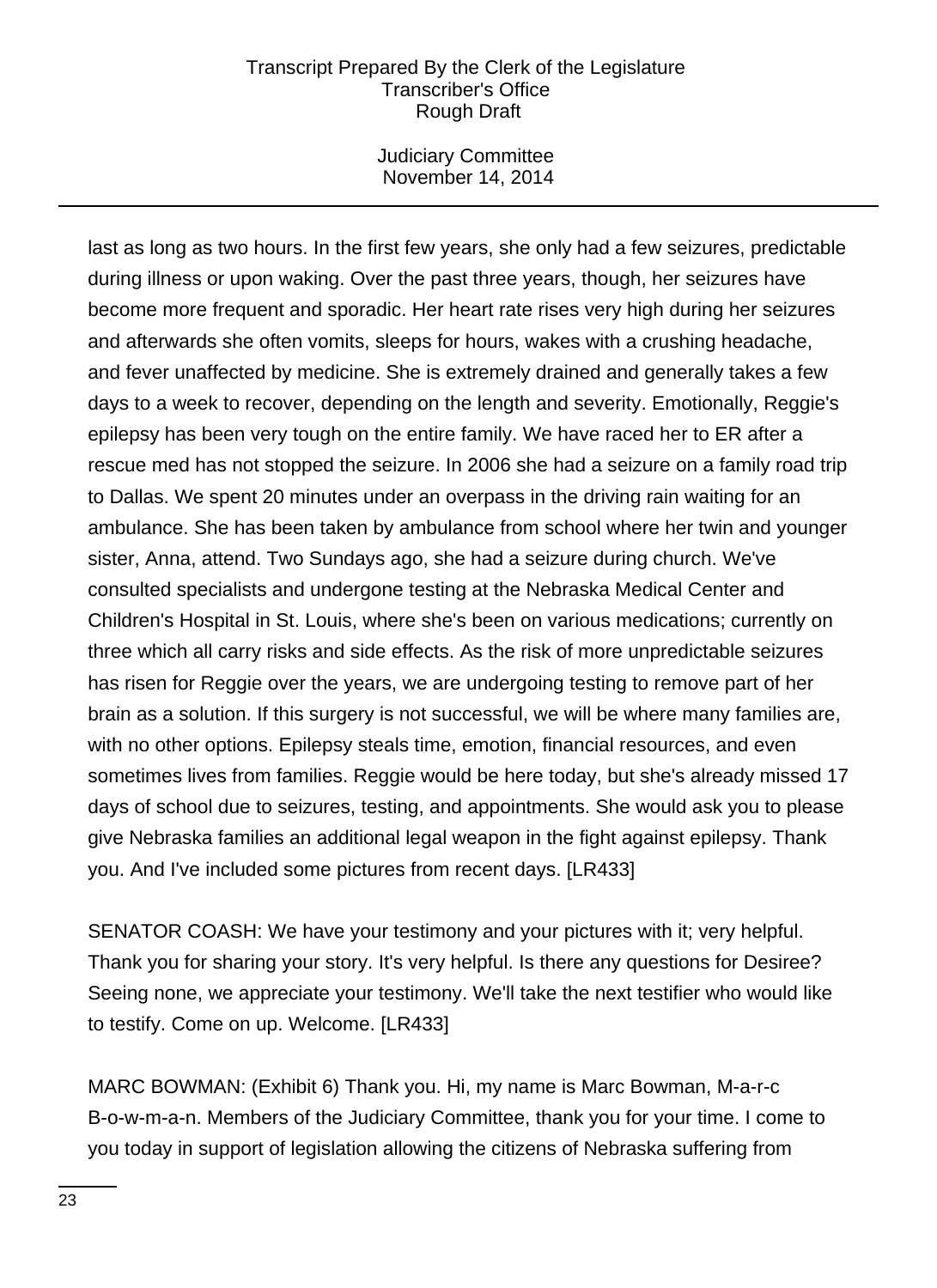Judiciary Committee November 14, 2014

intractable epileptic seizures to obtain hemp oil, a/k/a cannabidiol oils, CBD-rich oil, or simply CBD as a medical treatment option. There has been much media coverage about CBD, cannabidiol, or hemp oil in the anecdotal evidence of many children with intractable epilepsy having amazing results. Most notably, Charlotte Figi from Colorado portrayed on Sanjay Gupta's documentary entitled Weed. There has been enough media such that a bill has been introduced in the House of Representatives H.R.5226, Charlotte's Web Medical Hemp Act of 2014. Studies have been performed and more underway, specifically Cunha in 1980 indicating some antiepileptic/anticonvulsant effects with minimal side effects. Studies have been done in mice, also indicating the anticonvulsant benefits. An article in The Journal of Pharmacology And Experimental Therapeutics in February 2010, Nicholas A. Jones, et al. states, "We demonstrate the potential of CBD as a novel antiepileptic drug in the unmet clinical need associated with generalized seizures." I like the indication of minimal nonlife-threatening side effects. We've tried many treatments that have failed and have included such side effects as bloating, vomiting, constipation, loss of peripheral vision, to name a few. On some occasions we have had to do blood draws on a regular basis, as much as once a week, in addition to blood pressure monitoring to avert any life-threatening side effects. While there is no guarantee of CBD's effectiveness, in our situation I think it is definitely worth a try. We have had no guarantees of any of the many other antiepileptic drugs we have tried yet. Any surgical option appears to be only palliative in nature for our daughter. Our daughter was here but she was a little loud today. Yeah, she's excited. It is estimated that there are 90,000 children, Epilepsy Foundation of America suggests, suffering from intractable epilepsy like our daughter's. We have known at least half a dozen in Omaha alone. Interestingly enough, three of these families, including ours, have children within a year of each other, all diagnosed with similar intractable epilepsy. It is agreed in the medical world that aggressive treatment should be done with childhood epilepsy because of the rapidly developing brain and the propensity of prolonged cognitive impairment. Even our education system recognizes the long-term importance of serving the zero to five-year-old population. Current medical studies suggest the brain is fully developed at 21 to 25 years of age. That being said, we have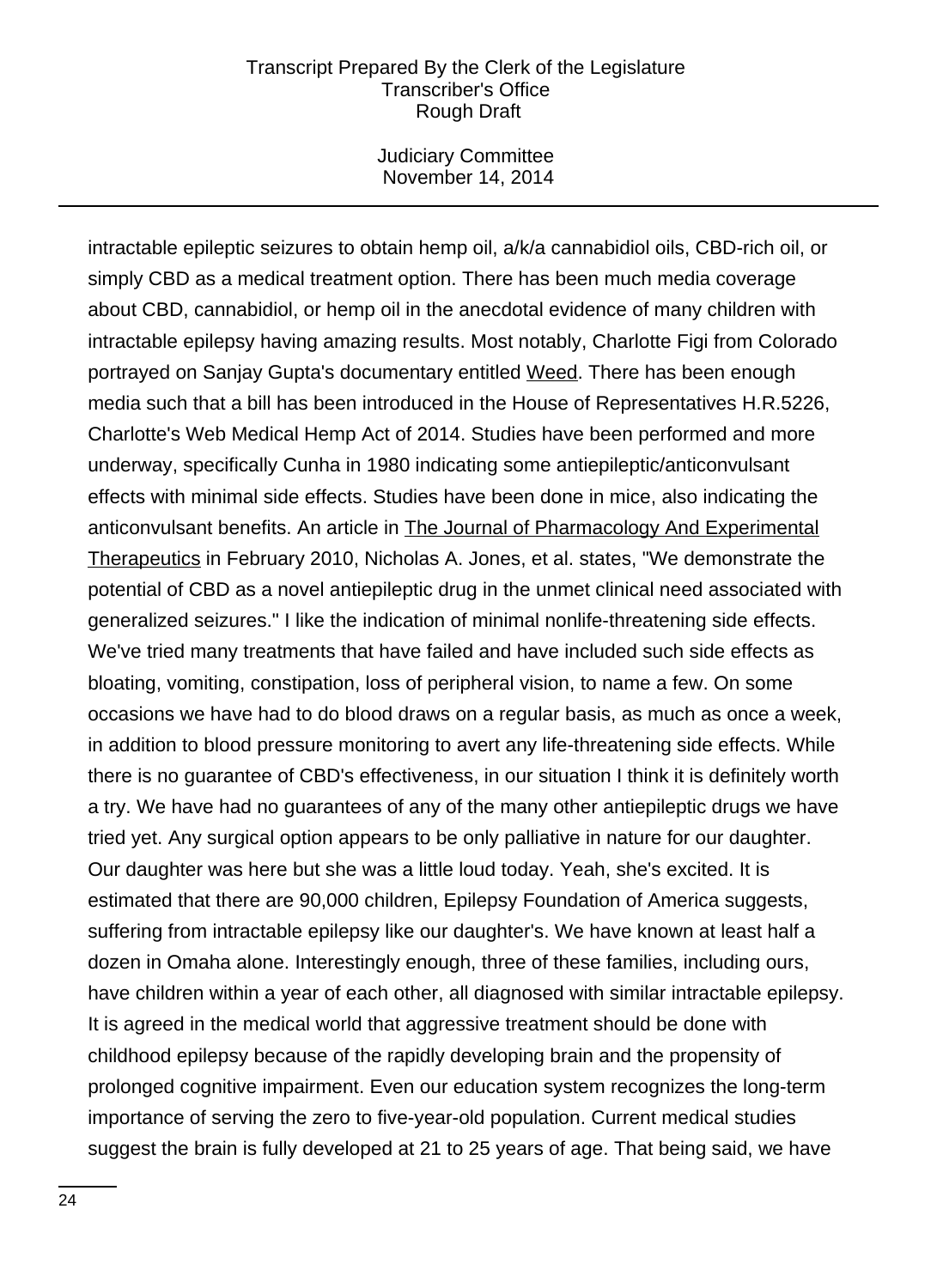Judiciary Committee November 14, 2014

less than ten years to impact our daughter's cognitive development for the rest of her life. It would be nice to see her walk or perhaps form a single word like "mom" or "dad" or even "no." It would be nice to see her eat food as the last time she ingested nutrition through her mouth was when she was about nine months. Seizures are a symptom that can be caused by many things: head trauma, illness, stroke, dementia, structural malformation, underlying functional disorders, and many more. One in three people have a seizure in their lifetime. Surgery can be a wonderful option if a specific focal point or a lesion can be identified. But those that do not have an identified malformation have less potential surgery options, as is our case. In my opinion, if the structure does not appear to be the cause then it must be something in the chemical balance or underlying functioning of electrical connections of the brain. With continued research and discovery of the endocannabinoid system and anecdotal evidence, perhaps the CBD-oil dependency or deficiency is the answer to allow our daughter's brain to function at its optimum and we can reach developmental milestones that are in the baby books we threw out years ago. We've been on an 11.5-year journey. We only have a few more years for a significant impact. Please don't dash our hopes. As Nebraska prepares to treat another Ebola patient, anticipating positive results again using multiple treatments, including experimental drugs not knowing what works, I think we are asking for the same all-out approach with our urgency based on the declining time line we have for optimum cognitive development. Lastly, if it were child, what would you do? [LR433]

SENATOR COASH: Thank you, Marc. Thank you very much. Any questions for Mr. Bowman. Seeing none, we thank you for your testimony and we thank your daughter for coming, too. We'll take the next testifier. [LR433]

SHARI LAWLOR: Good afternoon. [LR433]

SENATOR COASH: Good afternoon. [LR433]

SHARI LAWLOR: (Exhibit 7) My name is Shari Moreland-Lawlor. And I have a daughter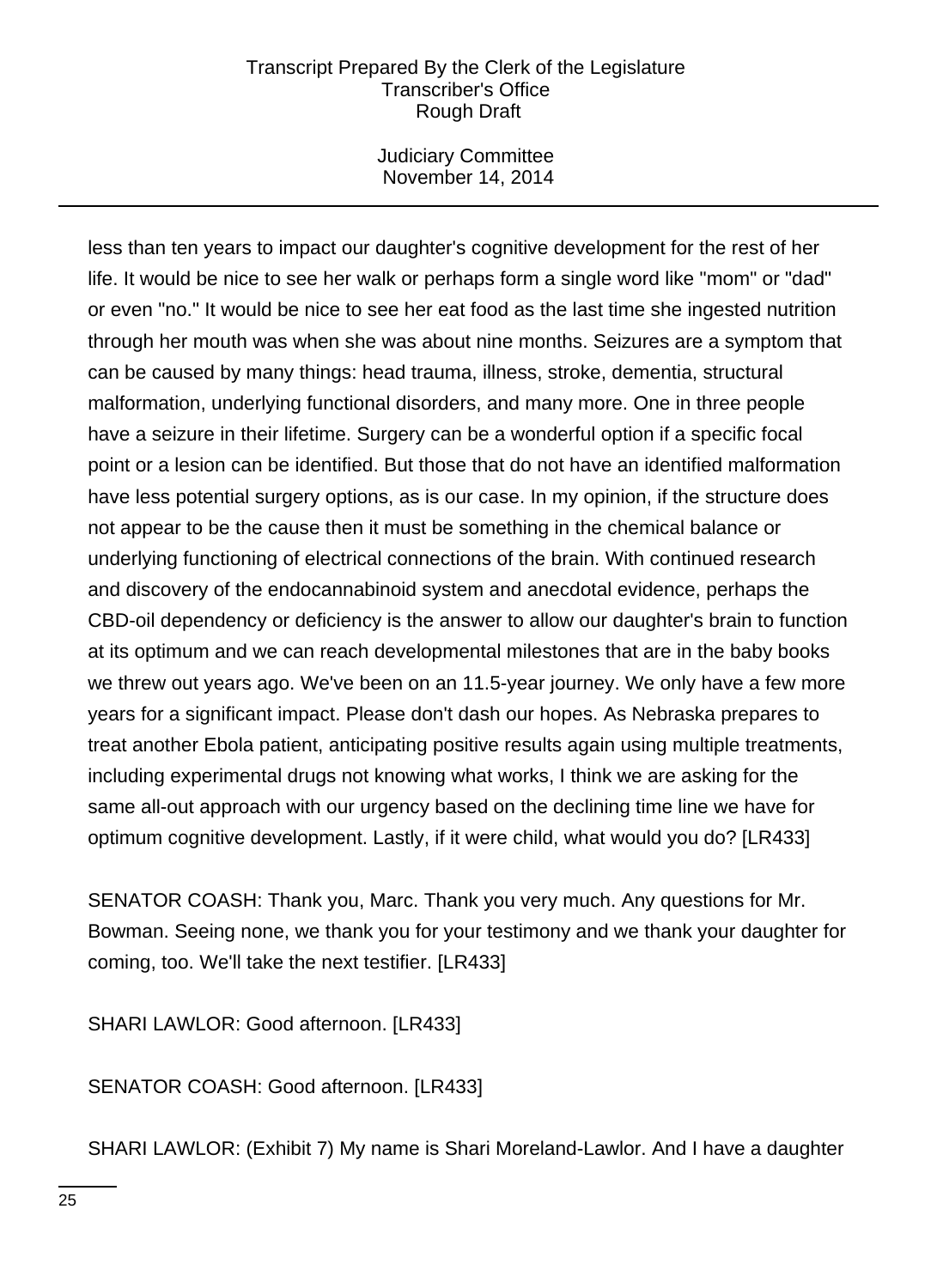Judiciary Committee November 14, 2014

that is 21 years old. She's had epilepsy since she was 15 months. And I feel very blessed when I meet families that their children have a lot more challenges than my child has. However, I still want a better quality of life for my daughter. And I guess what I wanted to elaborate on is the trip that we made out to Realm of Caring because my curiosity just...I wanted to go out and see for myself that this was actually something that could possibly work because it just sounds too good to be true. So we traveled to Colorado last summer on kind of a fact-finding mission. And as Senator Davis says, we met the Figi family from Colorado Springs and their daughter Charlotte who was the first to try CBD oil from the nonprofit Realm of Caring. And she was having 200 seizures a week. It was on video out on Facebook. It was horrible. And her parents had signed a do not resuscitate order because they couldn't bear to see her suffer anymore. And she has had treatments now for two years with CBD oil and she is nearly seizure free. She has maybe one seizure a month. Going from 200 a week to 1 seizure a month, that's miraculous. And we talked to Heather Jackson, she's the director at Realm of Caring, and she told us she is not an isolated case. There are 73.5 percent of their clients that have started the oil who are having at least a 50 percent decrease in seizures and almost 100 percent of their clients are seeing quality of life improvements. And amazingly, 13 percent have become seizure free. And so some of the questions that come up with this new testimony from Dr. Madavan--who is my daughter's neurologist--about the research study is, you know, how is this going to roll out? What is the time line? And this hasn't been taught in medical school so who are they going to consult with? And how long will this take, I mean? And what are we to do until that time? Where are we to go? Basically, the people that are professionals in this are out in Colorado from the Realm of Caring. And it's like why reinvent the wheel when they are a source of expertise? And talking about the sheriff, about how they can protect us, I know just from our recent experience with a service dog, I carry the law with me. And this is what we could carry with our prescriptions. And I guess I would feel more comfortable about going to a state that has had years of experience with this and that would be the medical marijuana doctors out in the state of Colorado. [LR433]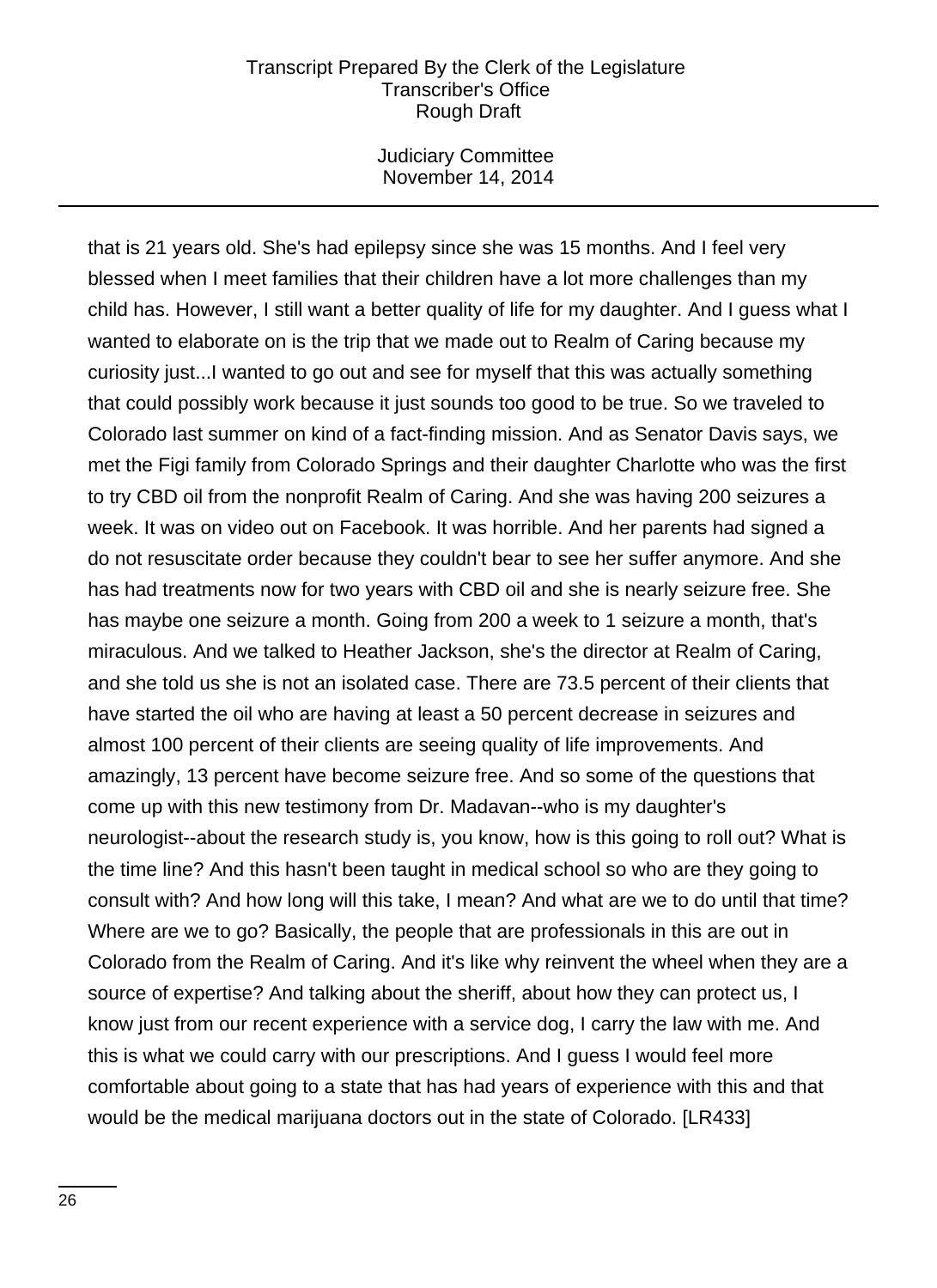Judiciary Committee November 14, 2014

# SENATOR COASH: Okay. Shari, thank you for your testimony. [LR433]

SHARI LAWLOR: Thank you. [LR433]

SENATOR COASH: I don't see any questions so we'll take the next testifier. Come on up. Welcome. [LR433]

BILL HAWKINS: Senator Crawford, senators of the Judiciary Committee, my name is Bill Hawkins, B-i-l-l H-a-w-k-i-n-s, I'm with the Nebraska hemp company this...today. And I have no idea what a seizure is like, but I've had over 40 years experience with this plant. I've been a herbalist for a lot of years. I've studied biochemistry and synthesizing of pharmaceuticals because of this plant. And I've become a spokesman for this plant. This is something that's desperately needed. We talk about studies and the need for more studies. This plant has been used "herbally" for thousands of years; it is still used in other herbal countries. We've known about the seizures since the 1800s. At the time of prohibition cannabis was in 160 medicines. We talk about safety. I have the lethal dose of marijuana here, it's a U.S. government authority. We talk about the "LD," legal dose of a pharmaceutical drug. With aspirin, over the counter safe aspirin, a dose is two tablets; a lethal dose is ten doses which is 20 tablets. The lethal dose of cannabis is approximately 1,500 pounds. And the joke around is it's only if the one-ton bale falls on you. And so there have been studies. There are over 20,000 medical studies on cannabis across the nation, across the world. Israel...a company in Israel is just joining with a company in Canada to start supplying a high CBD...their genetics from Israel. Israel has had a medical cannabis program in their hospitals, they allow vaporization in their hospitals, they have addressed this situation. So if we look at public opinion on what cannabis is doing across the nation, I have a public opinion poll. One of the questions: What do you consider the most dangerous drug? The following substances is most harmful to a person's overall health: tobacco, alcohol, sugar, or marijuana. Tobacco, as we know, kills half a million people a year is 49 percent. Alcohol, which we are suffering some real serious issues with in this state, 24 percent. They happen to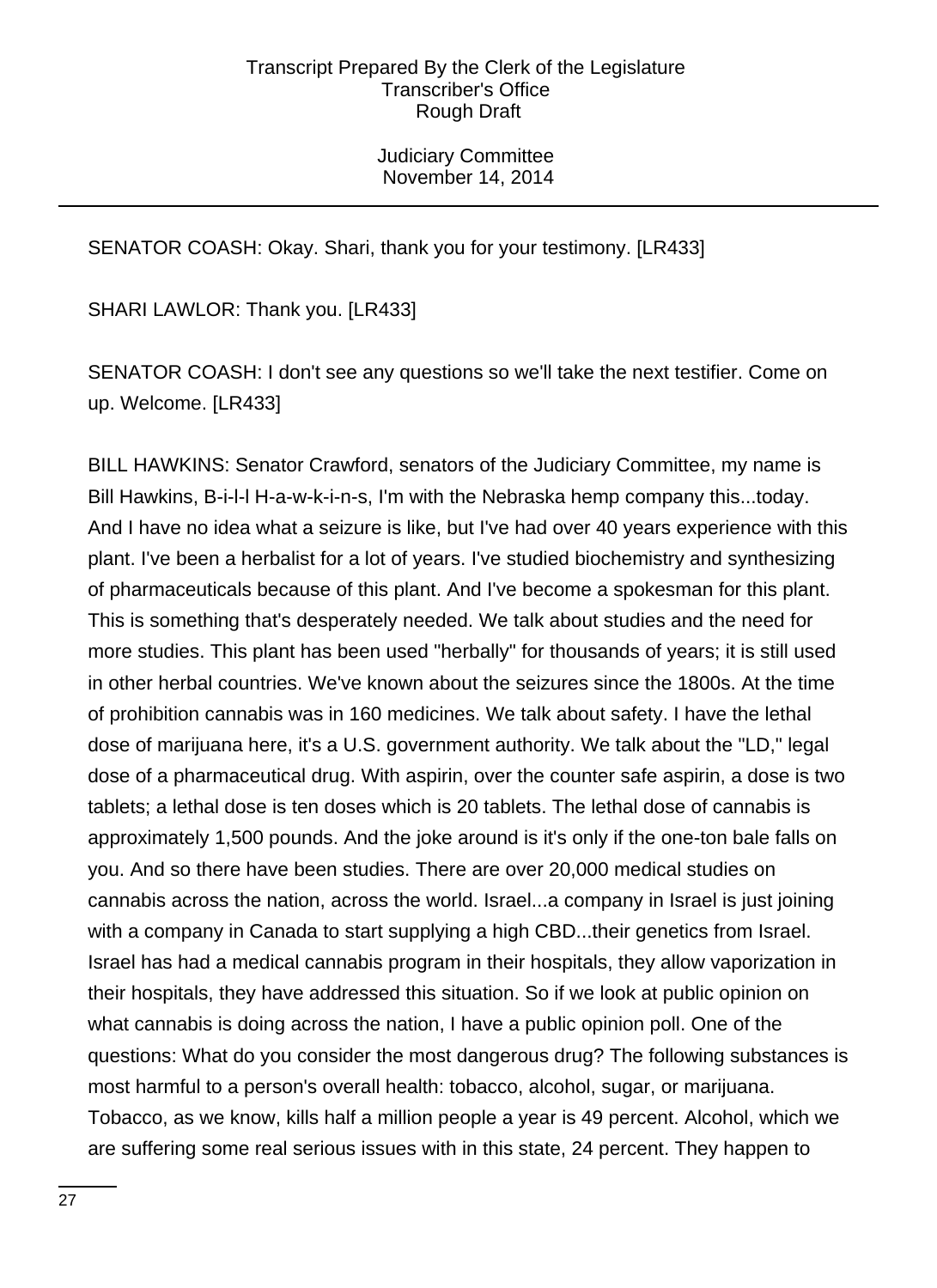Judiciary Committee November 14, 2014

come in number third, sugar at 15 percent. Marijuana is 8 percent of the people feel that marijuana is most harmful. So as a state body, you are representative of the people so I appreciate your interest in this and we are here to answer any questions. And we are here to provide this. As a company, we are ready to start production at any time with a safe extract of high CBD, so. [LR433]

SENATOR COASH: Thank you, Mr. Hawkins. I'm sure Senator Crawford will want to hear about that and we appreciate your testimony. [LR433]

BILL HAWKINS: Okay. I thank you for your time. And thank you. [LR433]

SENATOR COASH: I don't see any questions. Appreciate it. Okay, we'll take the next testifier. Why don't you come on up. I'll tell you what, if you're clear in the back and you want to testify, come take a seat up front. That way, you'll be ready. Welcome. [LR433]

BILL ACHORD: (Exhibit 8) Hello. I'm Bill Achord, I live at...it's B-i-l-l A-c-h-o-r-d, I live at 5114 Locust. I'm here to support this CBD bill for these children, but I want to go beyond that. And I don't want anything I say to take away from how important I think this bill is. Okay? I am a combat vet, honorably discharged, 100 percent disabled. A total and permanent disability from PTSD and the effects of Agent Orange. And projectcbd.org lists 51 human conditions that are helped by CBD and lists a plethora of research. Okay? There's a lot of research on this. Of the over 50 conditions, 15 of them pretty much apply to me and I've listed this on the thing that's handed out. I won't go through them. But I have a number of medical conditions that could be helped greatly by the CBD oil. And a lot of the veterans...my brother and sister veterans have it a lot worse than I do. My dad used to say, it could be worse. And I learned that from him with a lot of other good things. And I know he'd support what I'm here to ask of you today. One of the main things I want to say is that Nebraska is different. I'm proud to be born and raised in the state of Nebraska, proud to live in Nebraska. Nebraska has got the only Unicameral in this state. I'm going to ask you not...you're all...you look like loving,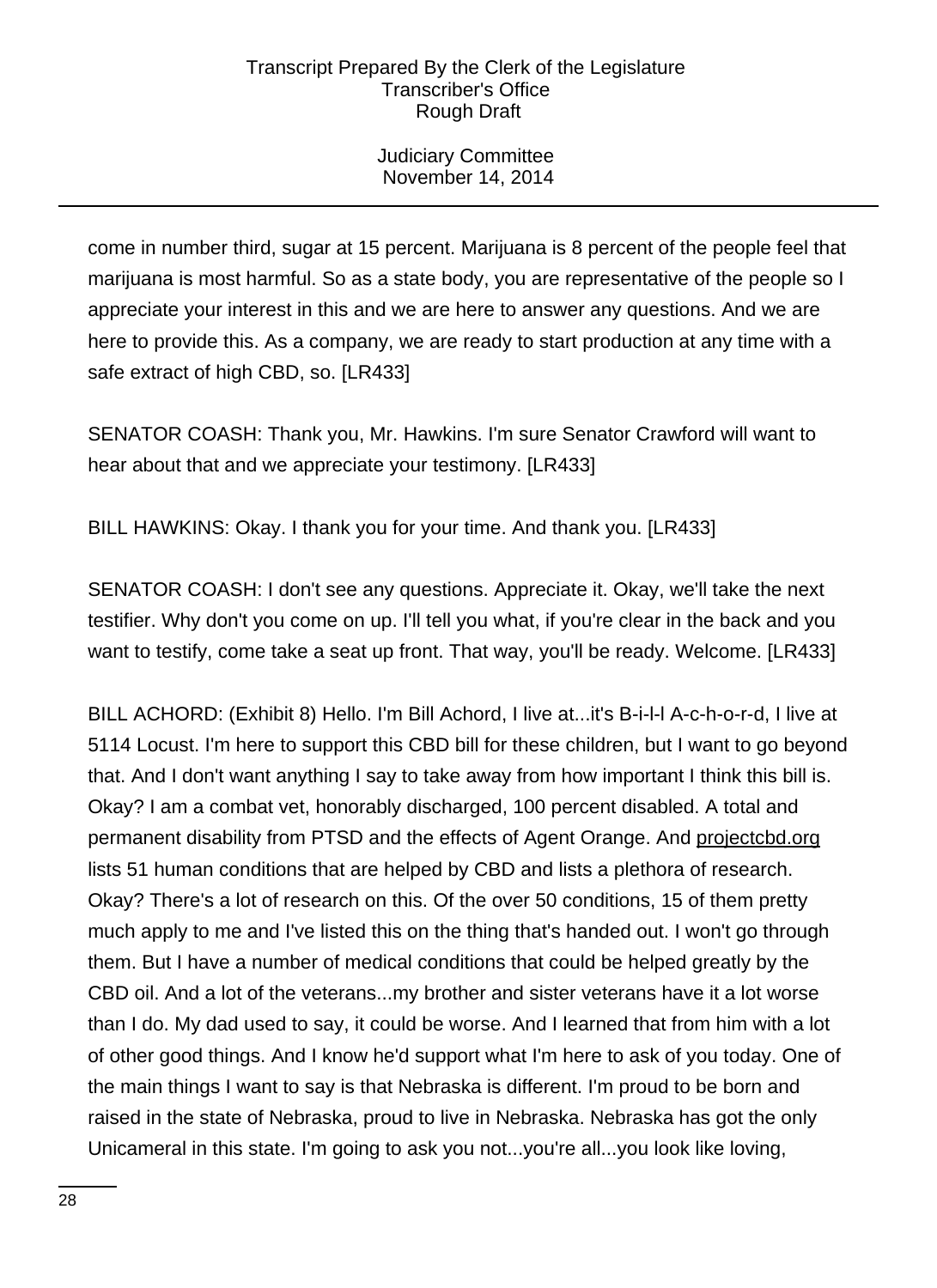Judiciary Committee November 14, 2014

caring, concerned people. You care about people. Don't make the same mistake that other state legislators have made. I think you heard on the report, none of those...none of the...what you're going to do, none of those are being used. They can't be used yet. None of them are functioning. And if they were, if you go to Realm of Caring or you go to other suppliers...I mean, I know Mike Bowman, I know the Stanleys. There's a huge list of people waiting to get CBD oil. Okay? So you pass this today, how long is it going to...or you pass it whenever, how long is it going to be? If you do it like everybody else has done, how long is it going to be before these people here that really need it are going to get it, and my brother and sister veterans who really could use this. Think of the children first, I beg of you. But think of all of us and broaden this thing and don't do it like all the other states have done. You'll be just like them. Three years from now, four years from now, we'll be saying the same thing. Why can't we get this? And why isn't there enough? Nebraska has a feral hemp resource that's been doing natural selection for 60 to 200 years in this state. We have what they have, what the Stanleys are growing. We just need to breed it, we need to grow it. In a few years we could have what they have and we could have a lot of it. So let us go out and harvest. We've got it, it's out there in the ditches. It doesn't like to be called ditch weed, it likes to be called feral hemp. It actually likes to be called feral cannabis, which is its accurate name, right? So we're not talking about medical marijuana, we're talking about medical hemp. It's real important, so. Thank you. [LR433]

SENATOR COASH: Thank you, Mr. Achord. [LR433]

BILL ACHORD: Do the right thing. [LR433]

SENATOR COASH: We appreciate the veterans' perspective on this issue very much. [LR433]

SENATOR McGILL: Well, thank you for your service. [LR433]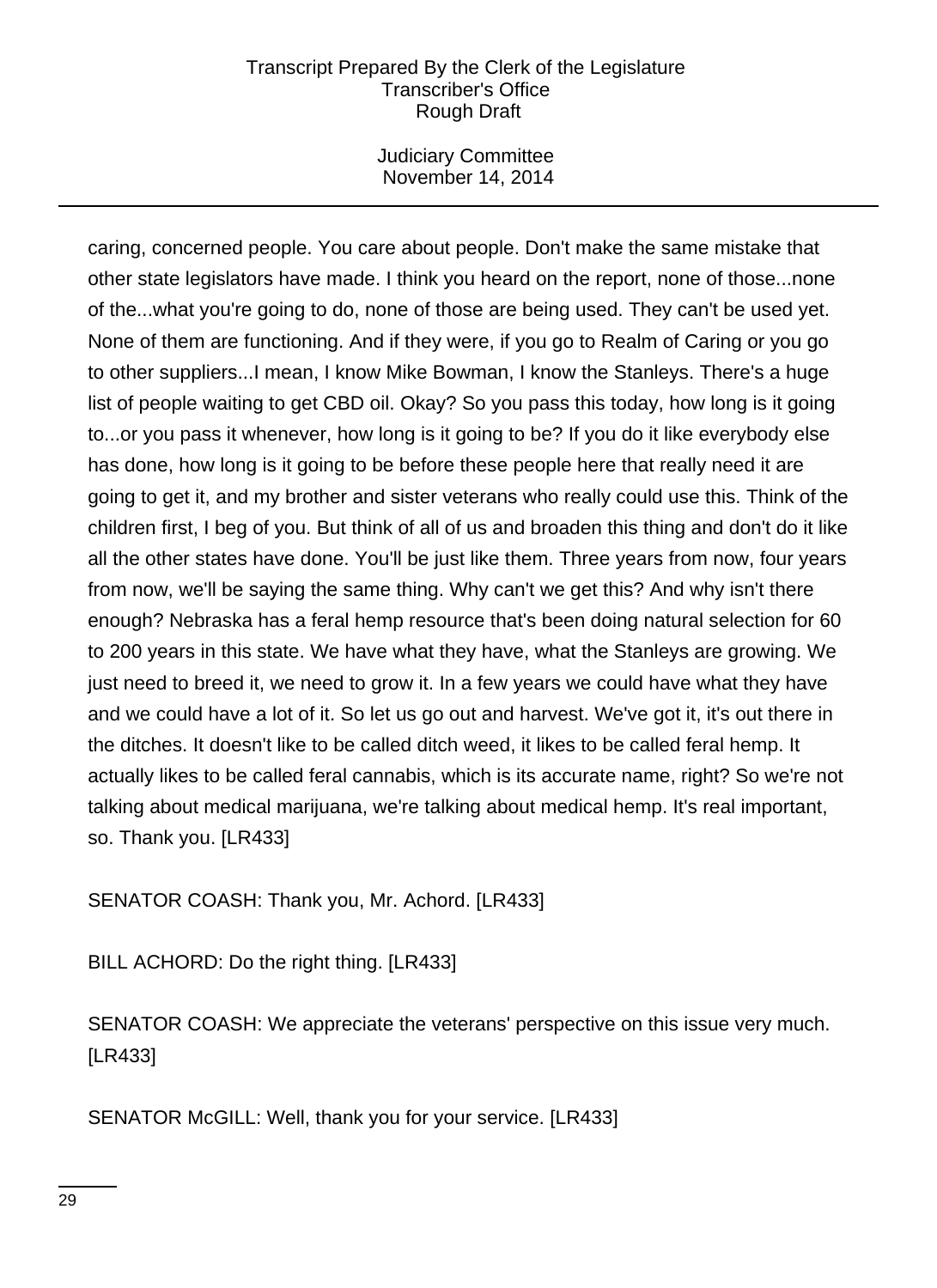Judiciary Committee November 14, 2014

# SENATOR COASH: Okay. Come on up. [LR433]

DIANE RENKER: Hi there. How are you guys this afternoon? [LR433]

SENATOR McGILL: Good. [LR433]

DIANE RENKER: Fantastic. Thank you so much for the lovely opportunity to come and speak for you today. This is overwhelming and awesome. My name is Diane Renker, D-i-a-n-e R-e-n-k-e-r, and I'm 45, married 21 years, have four kids, and in 2012...well, August 22 of 2000 was a really drastic day of my life. I was a happy dump truck driver and loved building, rebuilding, and fixing communities. Unfortunately, (inaudible) had other plans for me and I rolled my dump truck that day. I went through the windshield and bounced over what was left of my truck. I had the truck land on top of me and pin me to the ground for 51 minutes before life flight and several small town rescue squads could come and (inaudible) me and get me back to Lincoln. I broke my sternum, three ribs, fractured my pelvis in five places, scalped the back of my head, broke my collar bone and ended up with some really unique scars all over my body. Really, I shouldn't have lived. But somebody had other plans for me and I'm grateful. The problem is, I have a unique immune system and I am allergic to every prescribed medication that's legal. I can't take any of those medications. And the only three medications that I'm left able to take, I have to be hospitalized in order to take them. I can't afford that and still maintain a family. Marijuana is pain medication. It also controls the seizures that you're hearing so much about, because I'm also epileptic because of the accident. I can't take so many medications over and over and over again, because the side effects of the medication create problems with other parts of your body. Make sense? So every day that passes, I never know what my pain level is going to be, how many seizures I'm going to have. And I'm having up to three seizures a day. We need to find a medication or legalize the marijuana so I can be functioning because I don't want to be back in a wheelchair. I want a life. So please help us pass this bill so that way there we can get usage of the medications that we need for strength so we can...I don't want to have to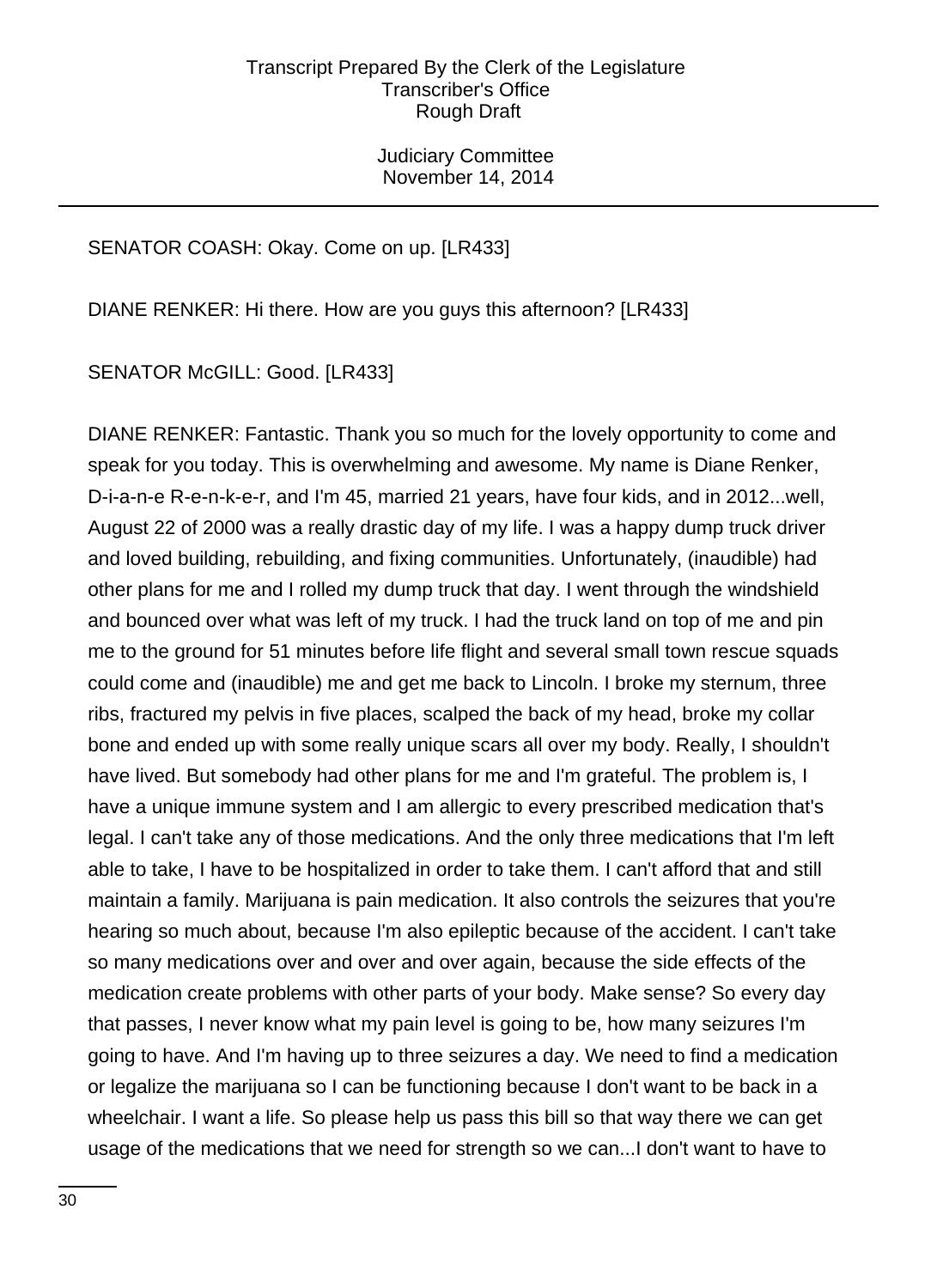Judiciary Committee November 14, 2014

look at my grandchildren and say you can't come see me because I'm scared to death I'm going to seizure on top of them and hurt them. Make sense? So thank you for allowing me the chance to talk to you all. [LR433]

SENATOR COASH: Thank you, Diane. [LR433]

DIANE RENKER: Do you have any questions for me? Anything you want clarification that I might have not been clear on? [LR433]

SENATOR COASH: I don't think so, but we have your contact information through the testimony. [LR433]

DIANE RENKER: Yep. [LR433]

SENATOR COASH: We've go that as part of the record. We appreciate your testimony. Thank you. [LR433]

DIANE RENKER: Perfect. Have a great day. [LR433]

SENATOR McGILL: Thank you very much. [LR433]

SENATOR COASH: All right. Why don't you come on up and then we'll have you go next. Okay? And you can go after that. [LR433]

ALLISON HOLMES: I apologize for the cell phone, but I have my template on there, so. Technology, right? My name is Allison Holmes, A-l-l-i-s-o-n H-o-l-m-e-s, I am a social work student at the Grace Abbott School of Social Work at UNO and I am also vice president of the university's chapter for Students for Sensible Drug Policy. First of all, thank you to the Judiciary Committee for being here today and considering the perspectives of the public regarding LR433. I want to say a special thank you to Senator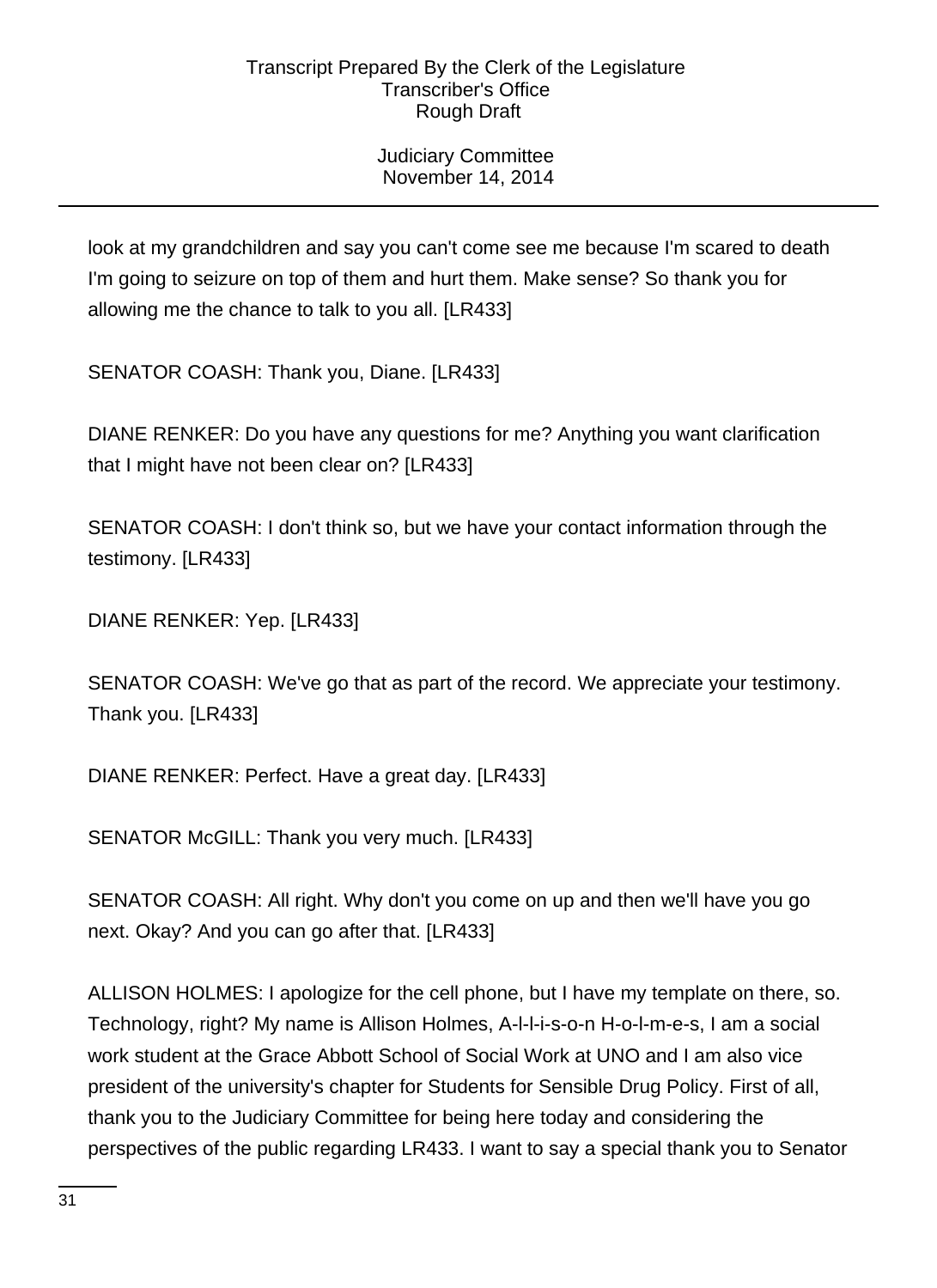Judiciary Committee November 14, 2014

Crawford for taking time to organize this hearing and for your leadership on this important study. Today I'd like to share a little information with you about multiple sclerosis and explain why it is relevant to today's legislative study. Current treatment of MS is primarily symptomatic, focusing on such problems as facticity, pain, fatigue, bladder problems, and depression. Although symptom-specific treatments exist, these are often associated with adverse effects. This has left many people suffering with pain without access to relief. I know this not only from research but also on a personal level, as my mom has been diagnosed with MS for 12 years. A multitude of studies published in peer review journals, indicates that cannabinoids have significant medical value in treating patients with serious conditions, including epilepsy. But the medicinal uses of cannabis are not limited to the treatment of epileptic seizures. Thousands of studies demonstrated that cannabis can be used as a beneficial medical treatment for AIDS, glaucoma, cancer, and chronic pain, as well as a variety of neurological disorders like multiple sclerosis, parkinsonism, and ALS. Anecdotal reports on the self medication of cannabis to treat the symptoms of MS are supported by recent advances in the understanding of the biology of cannabis and the cannabinoid receptors in the brain. As the daughter of a woman with multiple sclerosis and an advocate in my community, I want to encourage this committee to consider amending the study to include research for all profiles of cannabinoids, not just CBD. While I do have a close connection with someone suffering with MS, I don't know anyone currently suffering with ALS, cancer, or Parkinson's, but I'd venture to guess someone in this room does. It's people like them...people like my mom that could benefit from the medicinal and therapeutic effects of cannabis. That is why we must include the research for all cannabinoid properties in the study. The day may come when your neighbor, your son, your friend, your mother gets the diagnosis and you would want to do anything to relieve their pain too. By allowing this research to be more inclusive, we will ensure that their medicine of choice will be well studied by experts here in Nebraska and it will also permit patients to access effective treatment without being criminalized. Thank you. [LR433]

SENATOR COASH: Thank you, Allison. I don't see any questions from the committee.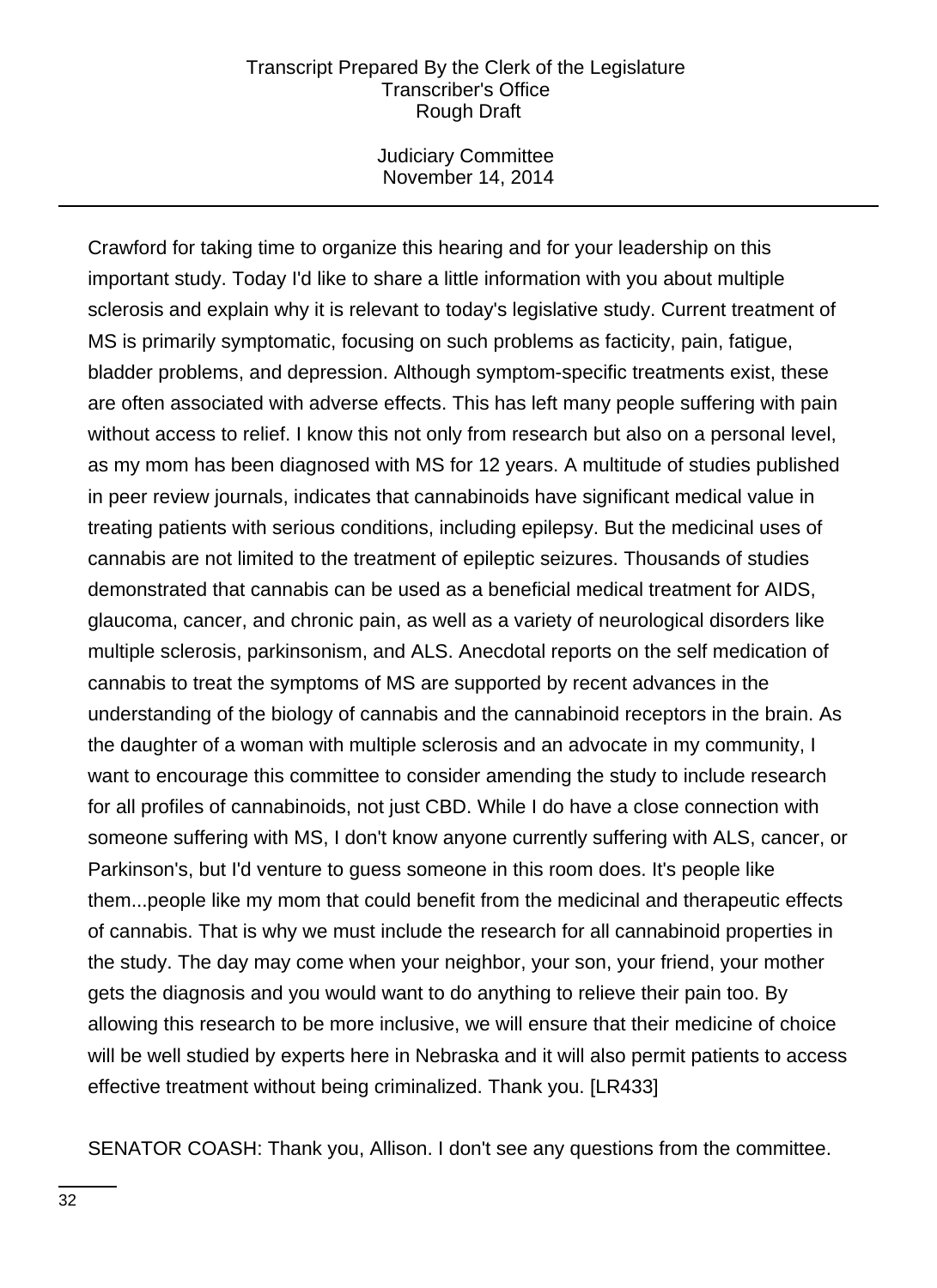Judiciary Committee November 14, 2014

We appreciate your testimony very much. [LR433]

ALLISON HOLMES: Thank you. [LR433]

SENATOR COASH: Why don't you come on up. Welcome. [LR433]

COURTNEY ALLEN-GENTRY: (Exhibit 9) Thank you. My name is Courtney Allen-Gentry, C-o-u-r-t-n-e-y A-l-l-e-n hyphen G-e-n-t-r-y, I'm an advanced practice public health nurse, holistic health nurse, integrative nurse coach specializing in cannabinoid science, and I am a veteran. I recently founded the center for integrative nursing and cannabinoid science here in Omaha, and my mission is to educate nurses, physicians, patients, and the public on the science of human cannabinoid system, its relationship to well-being, and the integration of exogenous cannabinoids into a holistic model of care. At the core of this debate is the ethical dilemma of whether the federal ban on the use of medical cannabis violates the basic tenets of the physician-patient relationship, patient autonomy, and patient beneficence. Patients have the right to expect full disclosure and discussion of all available treatment options from their physicians. Denying a patient knowledge of and access to a therapy that relieves pain and suffering, especially when the patient has a terminal disease or an intractable condition like epilepsy violates the basic duty of a physician and the moral obligation of society to relieve suffering. After reviewing the scientific data and grounding the issue in ethical principles like beneficence and nonmaleficence, I believe the argument for allowing physicians to prescribe the totality of exogenous cannabinoids, including cannabis oil for medical purposes is compelling. The human endocannabinoid system is a built-in network of receptors, keys, and metabolic enzymes representing the microcosm of the psychoneuroimmunology--commonly referred to as the "mind-body medicine" system--which governs self healing. Endogenous cannabinoids, CB1 and CB2 receptors are widely distributed in the central nervous system, peripheral nervous system. And CB2 receptors are present on cancer cells, thereby enabling the ability for CBDs, including THC--the psychoactive component--to bind to cancer cells, gain entry,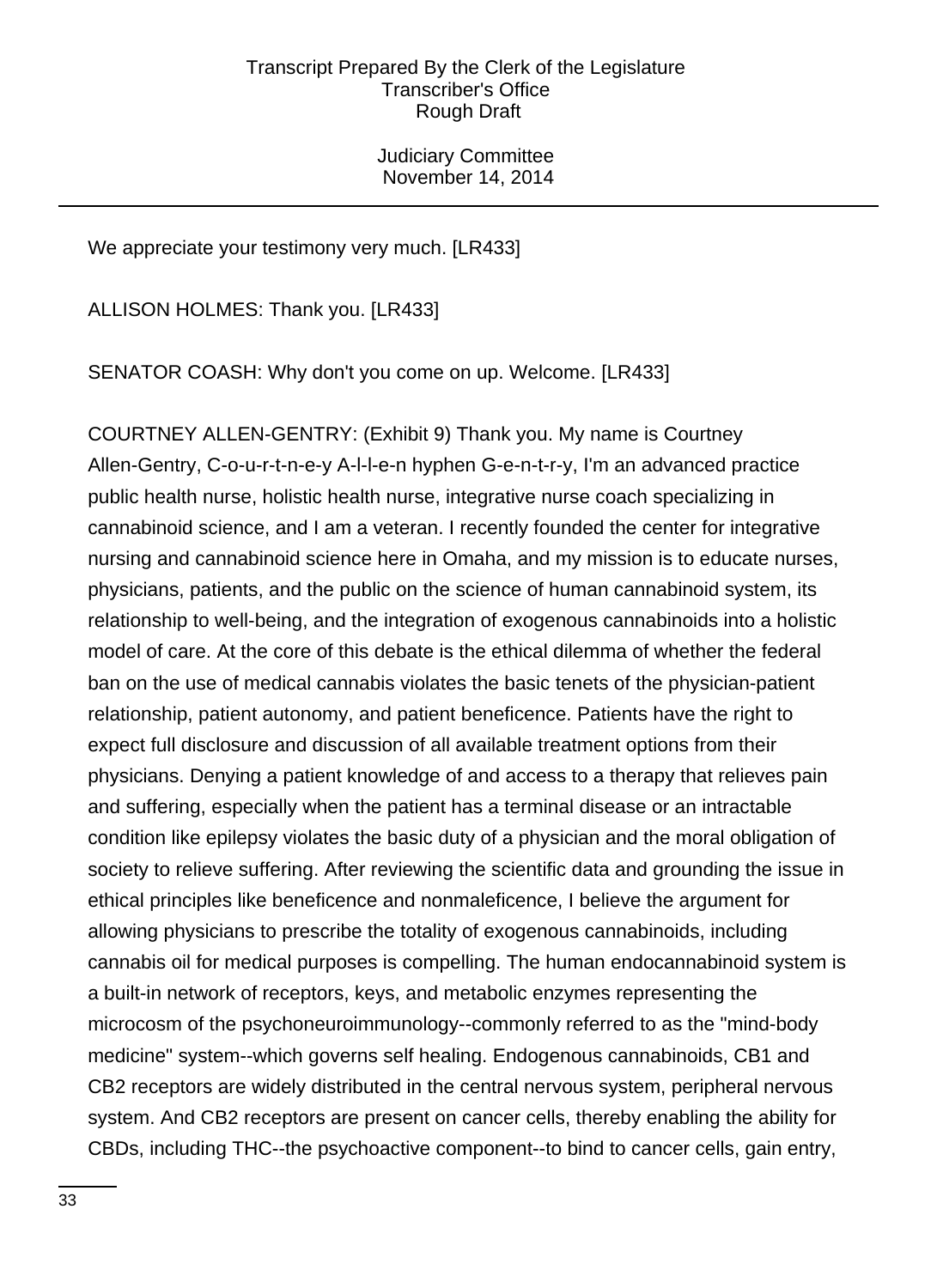Judiciary Committee November 14, 2014

and program cell death. This is why high doses of concentrated CBDs taken internally can cure cancers. Like endorphins, endogenous cannabinoids provide a feeling of bliss, reduce pain, and activate healing, yet go much further to help maintain homeostasis by allowing the body to relax, eat, sleep, forget, restore, and protect. The emerging field of cannabinoid science represents opportunity for the development of novel therapeutic agents for symptom relief or control of disease progression in numerous CNS pathologies. And current research demonstrates eCBs are critical to embryologic development, neuroplasticity, neuroprotection, and a variety of other things. Indeed, eCBs are thought so important that deficiency syndrome is now linked to multiple sclerosis, irritable bowel, fibromyalgia to name a few disorders. I've listed several studies. There's over 20,000 published and peer-reviewed research articles in the National Institutes of Health, U.S. government provides clear evidence of the studies. There are a list of conditions that are here. I urge you to consider the moral obligation that you have to all the residents of Nebraska who would benefit from cannabis therapeutics in addition to epilepsy. We have a state rich in feral hemp, an abundant natural resource high in CBD which is endogenous to the state. And I believe nurses at every level need to be involved. [LR433]

SENATOR COASH: Thank you very much for your testimony. [LR433]

COURTNEY ALLEN-GENTRY: Questions? [LR433]

SENATOR COASH: I don't see any. Thank you very much. Why don't you come up and then you can come next, okay? [LR433]

TOM VALDERAZ: Hello, my name is Thomas Valderaz, V-a-l-d-e-r-a-z, just here as a regular guy trying to change things in Nebraska. Senator Davis made the comment about the Charlotte's Web with this specific person having 300 seizures. This lady had 300 seizures a week and with the CBD oil at Charlotte's Web she went down to two or three seizures a month. The government has a patent number known as 6,630,507 for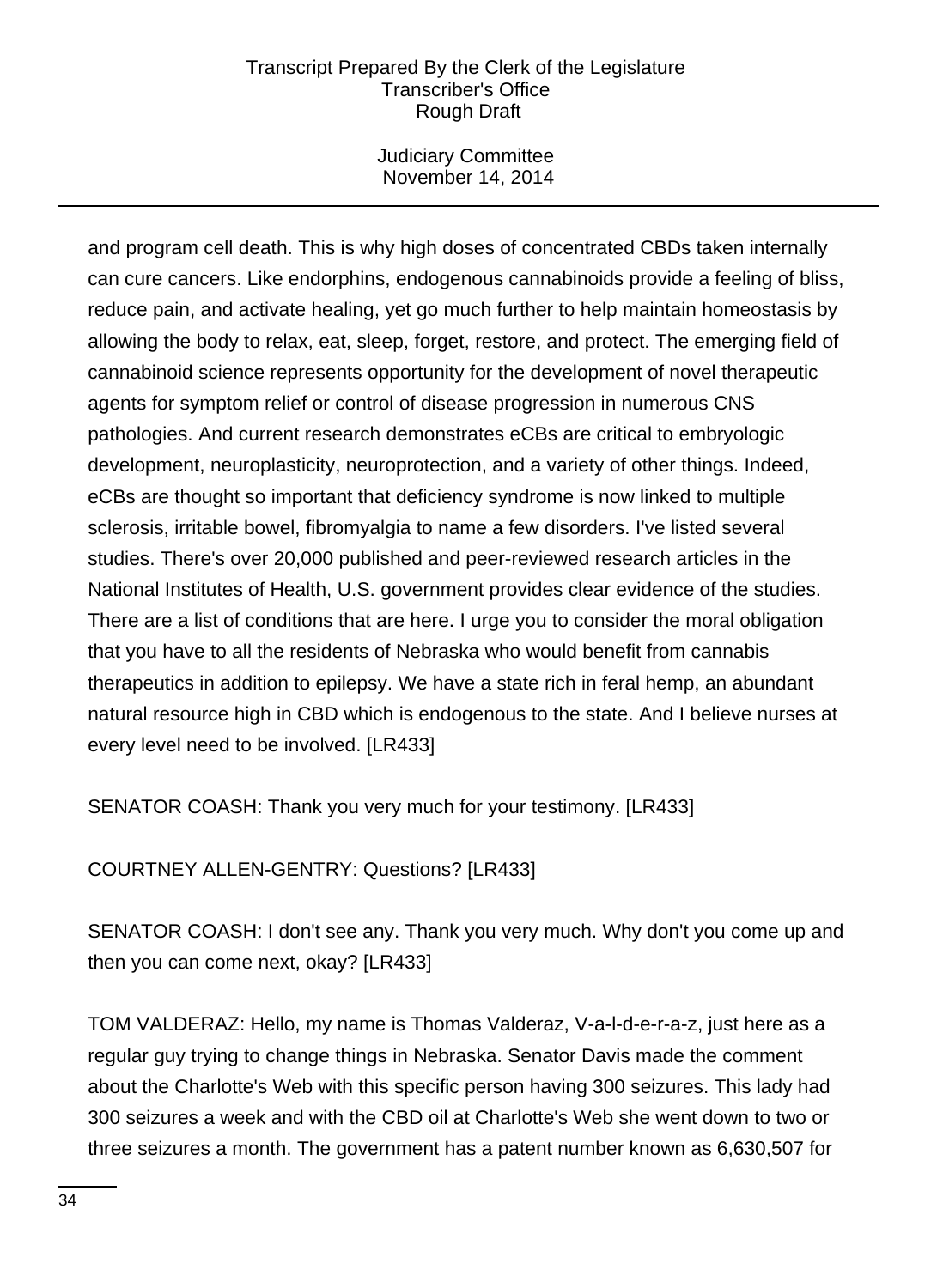Judiciary Committee November 14, 2014

this specific CBD oil. The simple fact that the government already knows that this is a benefiting thing and we, as Nebraskans, uphold the motto "The Good Life," "The Good Life" is kind of hypocritical. So I ask you to stand by the motto you are upholding, "The Good Life" and make this possible, so. Appreciate the time, thank you. [LR433]

SENATOR COASH: Thank you, Thomas. I don't see any questions. Why don't you come on up. Welcome. [LR433]

RALPH SMITH: (Exhibit 11) Good morning. Members of the Judiciary Committee, my name is Ralph A. Smith, that's R-a-l-p-h A. S-m-i-t-h. I was born in Omaha; I live in Louisville, Nebraska. I graduated from the University of Nebraska law school, admitted to practice in 1971. I began my legal career in Omaha with the city attorney's office, assigned to the criminal division. I and one other prosecutor prosecuted all the criminal cases in Omaha in those days. One of those cases that I prosecuted was possession of less than a pound of marijuana. I prosecuted very few of these because it was used primarily as a tool by law enforcement to harass the people that were protesting the war. Since that time, it's become my life's work. I've come to understand and feel that the continued unnecessary human suffering that occurs because prosecution of patients that seek relief from disease. I also have served as a former advisor, director, and legal counsel for Patients Out of Time, a nonprofit, educational organization dedicated to educating healthcare professionals with the latest evidence-based cannabis medicine and research. During that period of time, I presented on behalf of Patients Out of Time that research to both Iowa and Nebraska Boards of Pharmacy, which led the Iowa Board of Pharmacy to recommend removal of cannabis from Schedule I, thereby recognizing the medicinal value of cannabis. In 2013, I cohosted a continuing legal education seminar to educate criminal defense attorneys in Nebraska regarding how to deal with medical cannabis prosecutions. My own father died in 1996 without the benefit of the use of cannabis just because it was against the law. My dad and I worked together for 14 years. He, by the way, was the greatest office manager ever. He saw me defend hundreds of cannabis cases. He knew what a great class of clients I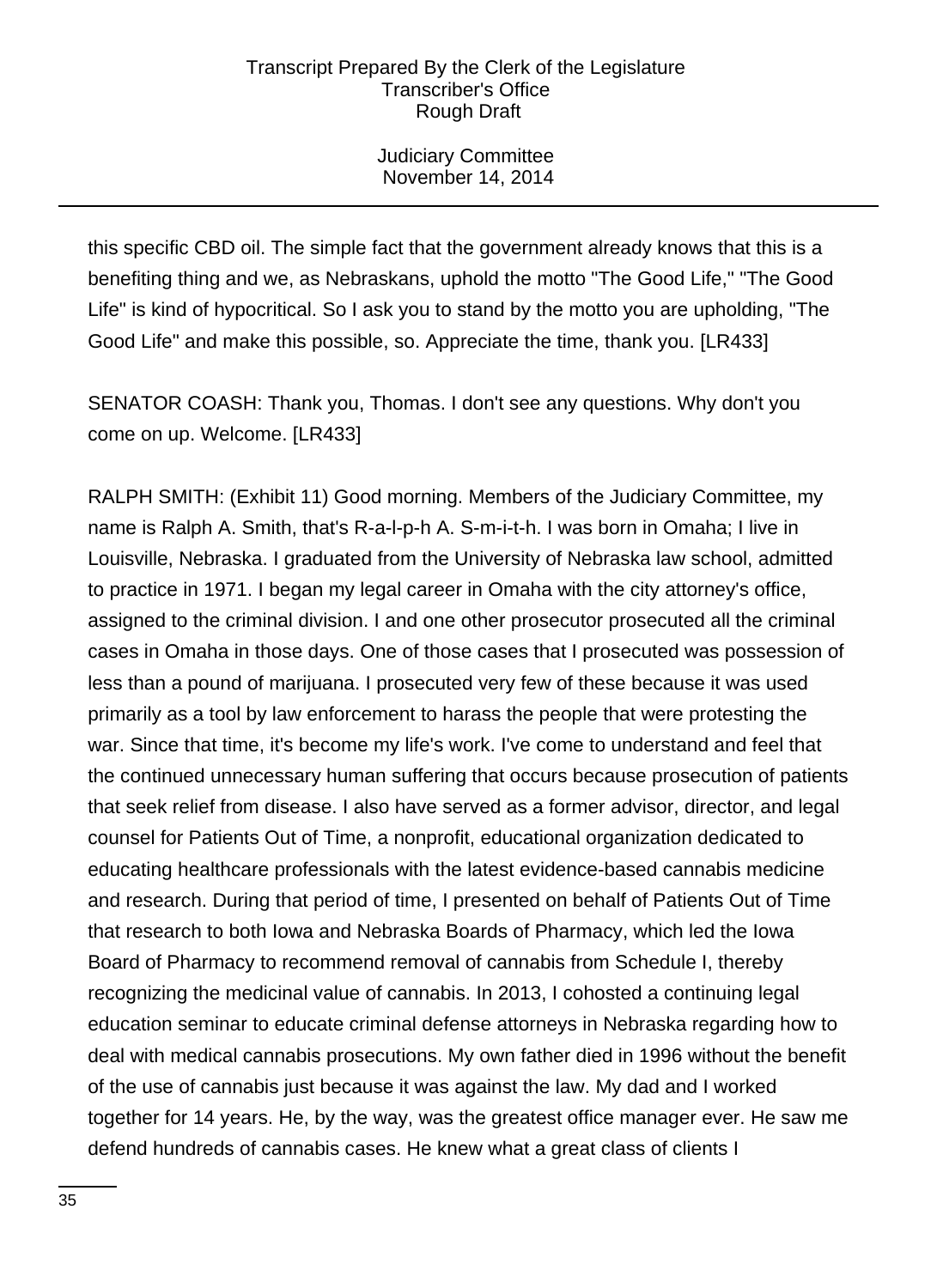Judiciary Committee November 14, 2014

represented. My client base were primarily the working-class hippies of Omaha who would prefer to smoke marijuana than to get drunk and hurt themselves other kinds of ways. So I have looked at...while working with Patients Out of Time, we put on seminars for...since 2000, bringing recognized experts from around the world to give their take on whatever study they had done or scientific study. I have looked at this situation of CBDs. I understand how it works, I understand how the endocannabinoid system works. And I'll tell you that you, as all other vertebras, are patients. You have a system that manufactures cannabinoids and this plant happens to have something that helps you balance your body when it comes out of balance. The problem with people dying from cannabis is...it just can't happen. You can't die from getting well. I have prepared...and again...and we have some hard drives or some thumb drives here that have access to science concerning cannabis, literally thousands of studies concerning CBDs and how they would help. [LR433]

SENATOR COASH: Okay. [LR433]

RALPH SMITH: I'd like to reiterate just a second for one other thing. [LR433]

SENATOR COASH: Give you...one comment and we're going to move on. [LR433]

RALPH SMITH: We have here in Nebraska this feral hemp that is high in CBD. It's 3 percent to 5 percent CBD and .03 percent THC. We have a wonderful resource that if Nebraskans were able to juice it and/or extract this resin, it could give us no psychoactive effect whatsoever, it would help many of us. I thank you for your time. [LR433]

SENATOR COASH: Thank you, Mr. Smith. We do appreciate it. If you've got some things for the committee, the page will help us out and you can pass that out. Why don't you come on up. Welcome. [LR433]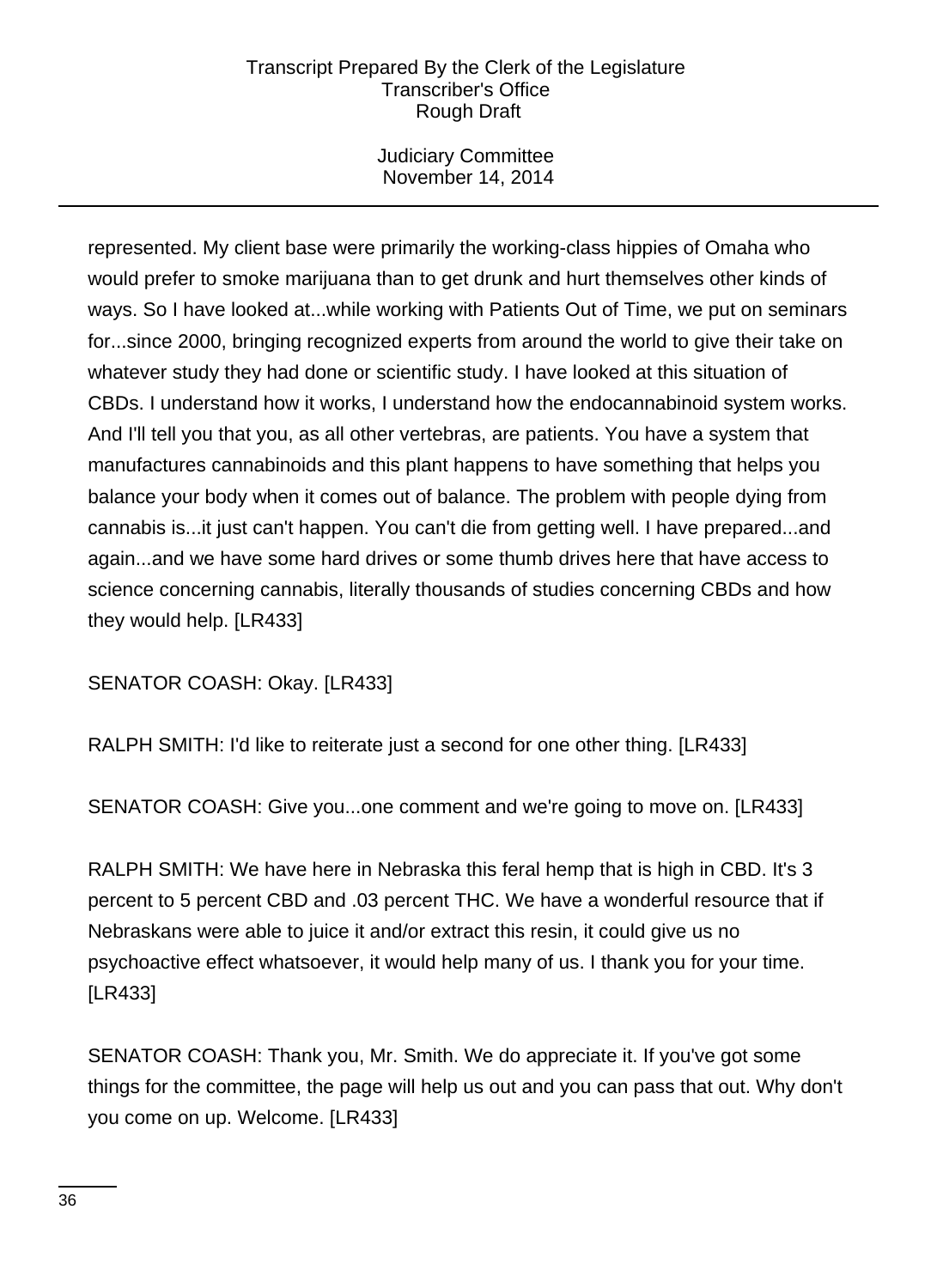Judiciary Committee November 14, 2014

ROXANN HAMILTON: Good afternoon, Senators. I'm Roxann Hamilton, R-o-x-a-n-n H-a-m-i-l-t-o-n, I live here in Lincoln, Nebraska. And this is my partner, Dart (phonetic.) I'm a retired college instructor and I am an advocate for persons who have disabilities. I want to commend each of you as you engage in this remarkable and compassionate endeavor. It's leaders like you that make me proud to be a Nebraskan. During my research in preparation to talk to you today, I found out many things that I had no clue about marijuana in general, marijuana used for medicine, marijuana used for the hemp oil for certain disorders, as well as the other states that have gone before you in legalizing its use, including District of Columbia. Each of those 23 states and the District of Columbia have legislated a medical marijuana just a little bit differently. But the common denominator has been to ensure that medical marijuana is an available option to patients with specific serious, horrific, painful, medical conditions. I don't have epilepsy nor do any of my adult children nor any of my grandchildren. I do have a few friends that have epilepsy and I have many clients and I've had many students that have epilepsy. It would be very helpful for them, as patients who have epilepsy that has not been treatable by traditional pharmaceuticals and other treatments, to have a medical marijuana or a hemp oil available as a treatment modality. Nebraska has an absolute rock-solid national and international reputation for delivering cutting edge healthcare to all residents and even visitors to the state of Nebraska. I strongly believe that taking on this endeavor will enhance the quality of life for people in Nebraska, further enhance Nebraska's commitment to providing the best healthcare, and eventually have significant positive fiscal impact for our great state. I support LR433. I support your work on this resolution and I'm asking that you continue the work on this resolution. After my travels and I'm coming home to Nebraska, I see the welcome to Nebraska sign at the state line. I get a huge smile on my face and nod my head and read aloud "The Good Life" and sigh with happiness to live in the great state of Nebraska. Thank you all for your time listening to my comments and thank you all for engaging in this remarkable and compassionate endeavor. Thank all of you for your continued work to indeed making living in Nebraska the good life. Thank you. [LR433]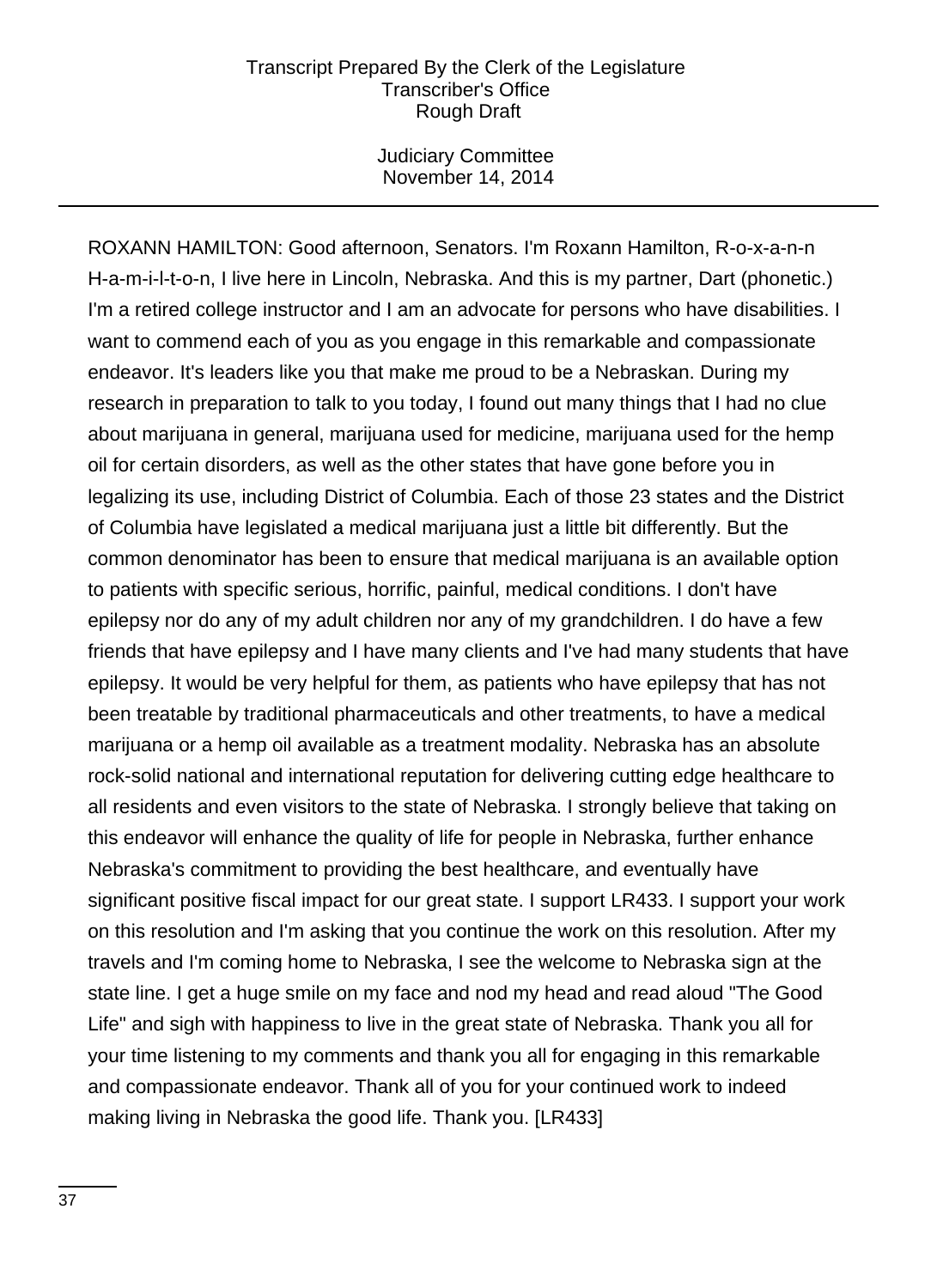Judiciary Committee November 14, 2014

SENATOR COASH: Thank you, Roxann. Appreciate your testimony. Thanks for bringing Dart (phonetic). [LR433]

ROXANN HAMILTON: Yep. He had a lot to say. [LR433]

SENATOR COASH: I see that. (Laughter) Okay, one... [LR433]

ROXANN HAMILTON: Just give me a second. It takes me a moment to get ambulatory. [LR433]

SENATOR COASH: Take your time. [LR433]

ROXANN HAMILTON: Let's go. [LR433]

SENATOR COASH: Welcome. [LR433]

JACOB NOWATZKE: Thank you very much. Good afternoon. My name is Jacob Nowatzke. It's N-o-w-a-t-z-k-e. I'm here today from California. I actually lived in Bellevue when my stepfather served at Offutt Air Force Base, in the Air Force, of course. And I graduated from Bellevue West High School and got my associate's at Metropolitan Community College in Omaha before moving to California where I'm studying for a bachelor's degree in cellular molecular biology. It's very nice to be back in the Unicameral, I must say. I can say that everything that has been said before me, up until right now, has very, very hard evidence to back it up. With the excuse of a little bit of terminology being mixed up along the way, everything that each person has said before me is very true. I take great pride in collecting the research on the endocannabinoid system, cannabinoids from cannabis, synthetic cannabinoids, cannabinoid research in general. I have over 13,000 references that I really enjoy reading through because it turns out that after looking at THC and CBD, which were discovered in the early '60s, that scientists came across endocannabinoid system, which you just recently heard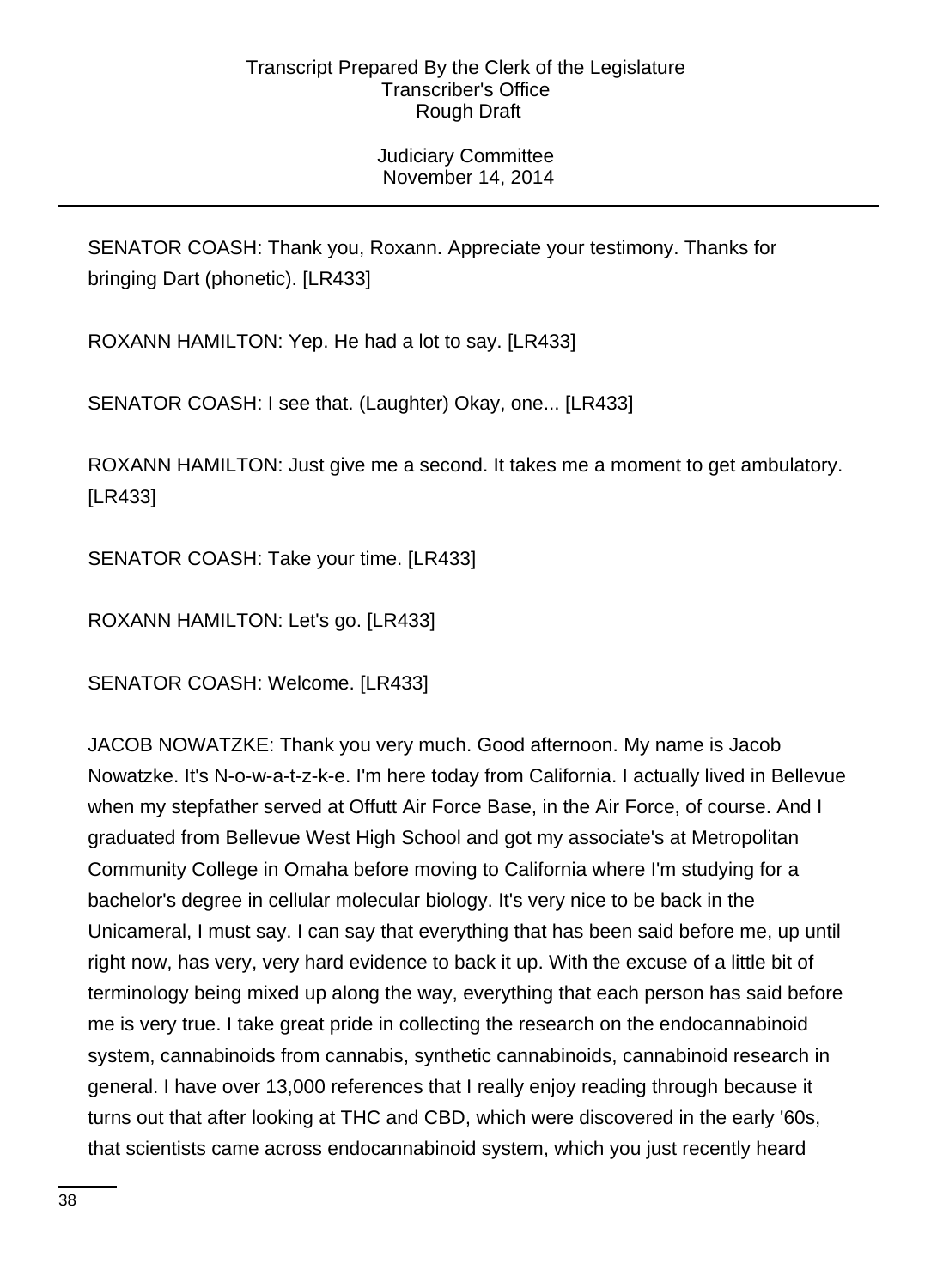Judiciary Committee November 14, 2014

about. You know, very quickly, it turns out that these cannabinoids in cannabis affect this endocannabinoid system and, as was recently stated in 2013, the endocannabinoid system may prove to be effective in treating nearly all human diseases. Now, as Raphael Mechoulam, who isolated CBD and THC in the '60s, from Hebrew University in Israel, he said that even if this is 90 percent true, 80 percent true, 50 percent true, there is great promise there. I must say that Raphael Mechoulam, as they say, isolated THC and CBD, also participated in the first clinical trial of cannabidiol with epilepsy in 1980. And there were only eight patients, but seven of those eight patients receiving CBD had an improvement in their epileptic seizures. Now he said at a conference last month in Bern, Switzerland, that I attended, that for 35 years almost, no more research went into cannabidiol. And that's quite alarming, especially as we're seeing all these families that are affected and may possibly benefit from cannabidiol. Last year a paper was just published, and it surveyed parents, families who have epileptic children and their use of cannabidiol, and found that over 80 percent of them, though there were only 19, 80 percent of them had a change in or a reduction in seizures. That's very, very promising. One thing I would like to very much focus in on is the fact that cannabidiol is very similar to THC. When you look at it, it's nearly the same thing, but it doesn't have the same effects of THC. It has almost nearly the opposite effects of THC. And it turns out that cannabidiol, as Ms. Gillen mention the side effects of epilepsy, the other things that affect Will, cannabidiol can treat all of those things as well. And I must say that after meeting Raphael Mechoulam, the professor at the Hebrew University--last year I flew to Israel to meet him--and cannabidiol is a very promising thing. And to offer it to children is very amazing. As a parent of a son, I know very well what it feels like to need cannabidiol. My son passed away in my arms in 2013 from brain trauma he received from a viral infection. And I know what it feels like to want CBD more than anything else in the world to treat my offspring with. And I must tell you that if there's one thing I want you to do, it's consider this use for anything that it treats. And right now epilepsy is on the table, but I promise you there will be much more to come after that. But for right now, please, treat these children, treat these patients with this medicine that's effective and shows no side effects when compared with the drugs currently used. Thank you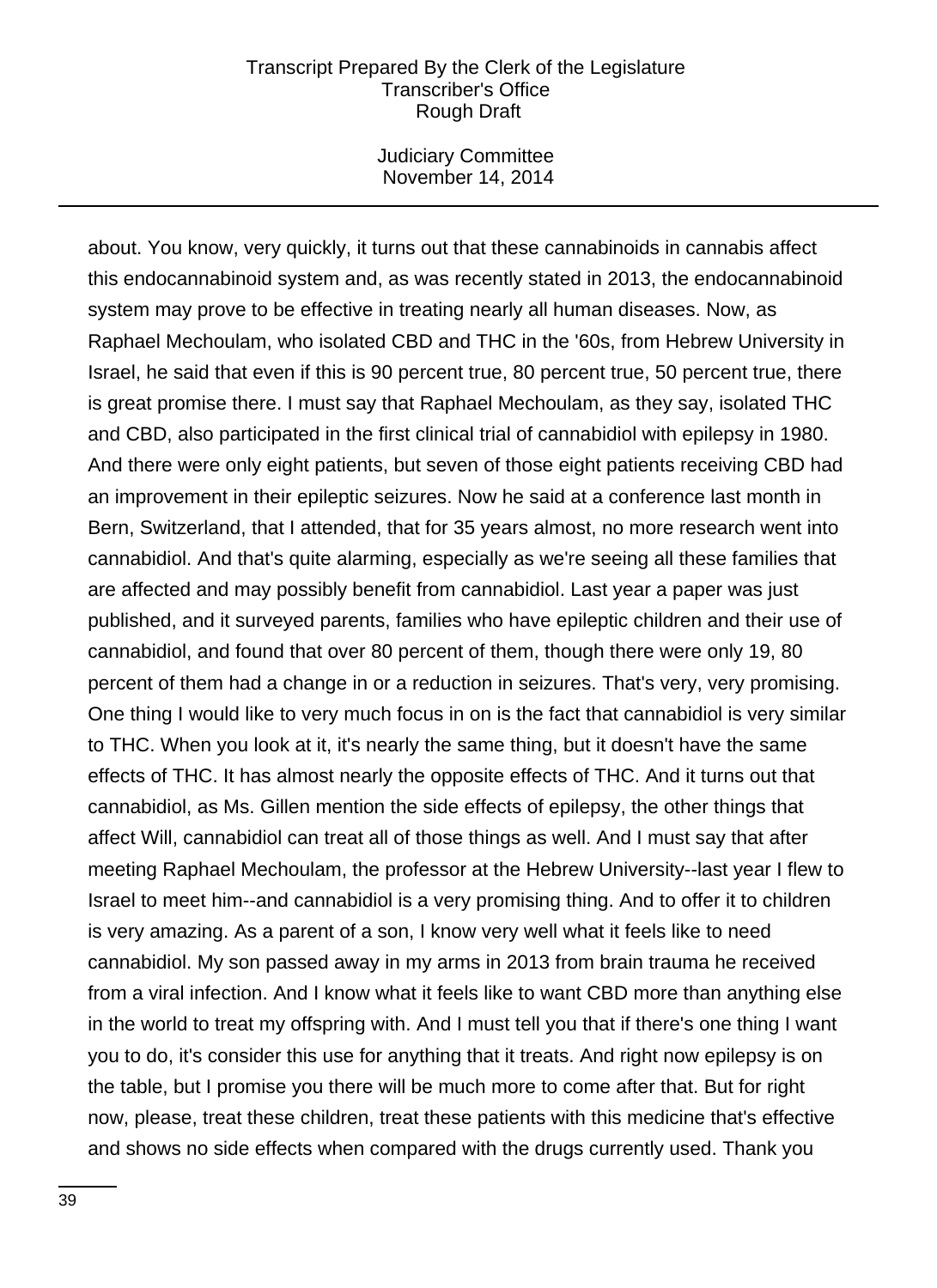Judiciary Committee November 14, 2014

very much. [LR433]

SENATOR COASH: Thank you, Jacob, for your testimony. Welcome. [LR433]

DEXTER SCHRODT: Hello. My name is Dexter Schrodt, D-e-x-t-e-r S-c-h-r-o-d-t. I am vice president of the University of Nebraska College of Law's Students for Sensible Drug Policy organization. I'm here with a story from Minnesota. Recently, a Minnesota mother was trying to get access for her child. The son had a debilitating condition with severe pain caused not at birth but due to sports injury. The mother traveled to Colorado to obtain CBD oil after the 18 prescribed medications she had tried had failed. Minnesota passed CBD, but it was not effective for the son because it was not strong enough, which begs the question of Nebraska looking into increasing the percentage available to students because the percentage considered does not treat all illnesses or debilitating conditions. The mother sought out the oil and her son improved dramatically. It wasn't until the school realized that the son had improved and was doing much better in school they became suspicious and actually turned the mother in for providing the oil to her son. This brings me to my next point which would stress, especially as if the state considers this, it's going to take years to implement. But these people back here cannot wait. People, the parents, they might be traveling to Colorado to seek the help they need, which is why, in the interim, Nebraska needs to pass an affirmative defense and get a system in place for these people to get prescriptions right away while they're waiting for the growth of marijuana in the state. I would refer the committee to Maryland's criminal code, specifically Section 5-601(c)(3)(iii). That statute says it is an affirmative defense that the defendant used or possessed marijuana because the defendant had a debilitating condition or is a parent, guardian, or caregiver of an individual who has a debilitating condition diagnosed by a physician and marijuana is likely to provide the individual with relief from the condition. It protects these parents behind me should they decide to seek help for their children in the meantime while this is being considered and the marijuana is being grown and a regulation system is being implemented. We must first seek the prescription system right away. And as soon as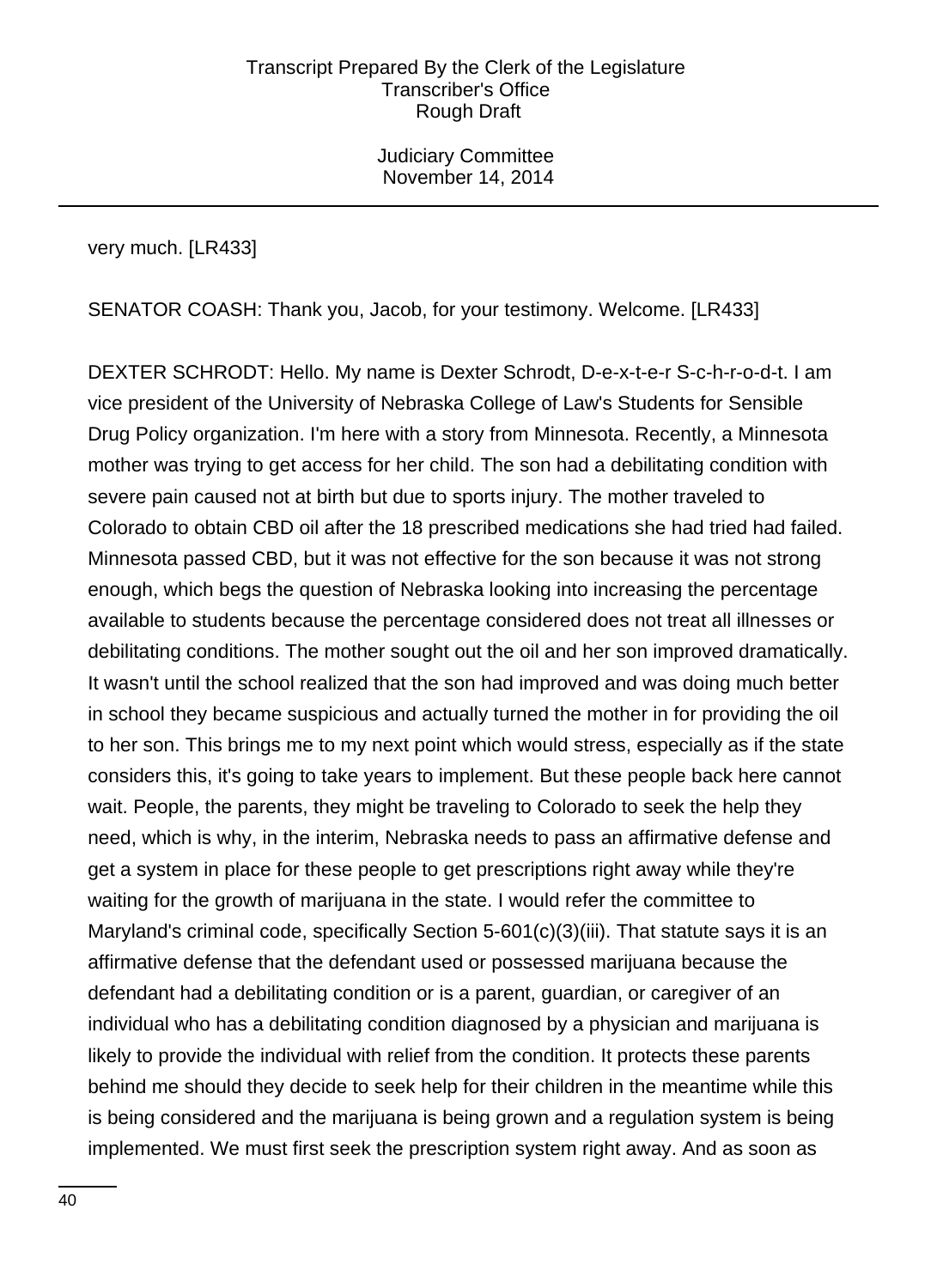Judiciary Committee November 14, 2014

that is implemented, the affirmative defense needs to happen so that they can seek the help that they need. Thank you. [LR433]

SENATOR COASH: Thank you, Dexter. Dexter, could you sit down for a second? We've got a question from Senator Seiler. [LR433]

DEXTER SCHRODT: Sure. [LR433]

SENATOR SEILER: Have you looked at the effect of a prescription, say a pharmacist licensed in Nebraska to...assume we passed a law saying they could dispense it, what effect that would have on his license regarding the federal law that's still sitting. [LR433]

DEXTER SCHRODT: To be honest, Senator, I have not looked at that issue. But I certainly can look at it for you if you want to provide me with your e-mail, and I will send you my results. [LR433]

SENATOR SEILER: Okay. [LR433]

DEXTER SCHRODT: Thank you. [LR433]

SENATOR COASH: Dexter, I'd say you want to keep in contact with Senator Crawford... [LR433]

DEXTER SCHRODT: Of course. [LR433]

SENATOR COASH: ...and make sure that she's got that information that she...this is the purpose of this hearing, is to gather that kind of information. [LR433]

DEXTER SCHRODT: Right. [LR433]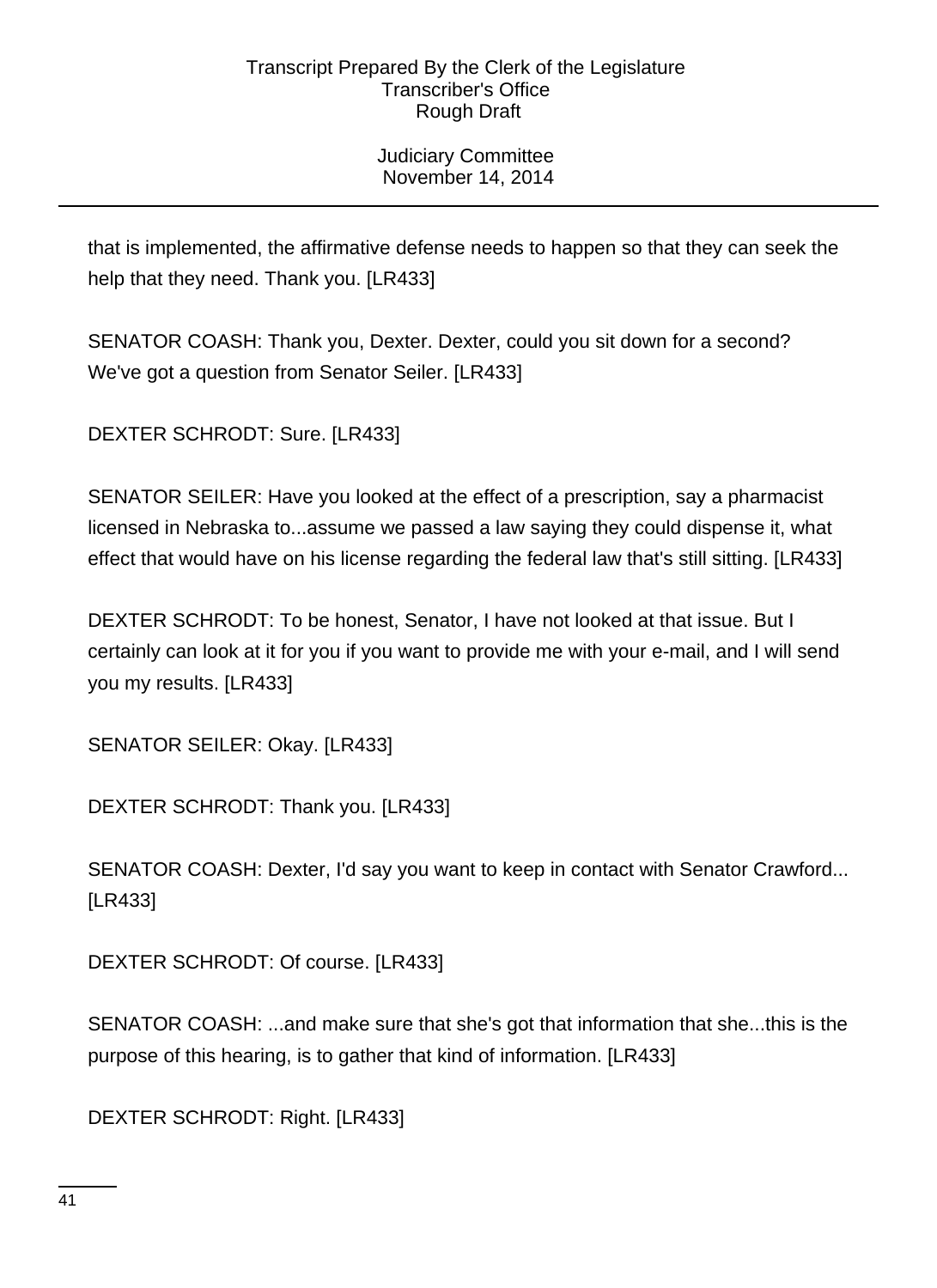Judiciary Committee November 14, 2014

# SENATOR COASH: I'm sure she'll want to hear that. [LR433]

DEXTER SCHRODT: Thank you. [LR433]

SENATOR COASH: Any other questions for Dexter? Seeing none, appreciate your testimony. We'll take the next testifier. How about one of you come up, and then you can go after. Welcome. [LR433]

TERESA MOBERLY: (Exhibit 12) Good afternoon. Thank you for having me. My name is Theresa Moberly, T-e-r-e-s-a M-o-b-e-r-l-y. September 18, 1996, is the date that changed our family's lives forever. That's the day our daughter Molly got a four-month DPT shot and began a life of seizures. Now, at 18, Molly ranges developmentally between a one- and a five-year-old, and requires round-the-clock care. She's had thousands of seizures, been on 20 medications, two diets, and has a vagal (sic) nerve stimulator implanted in her chest. Her seizures do not stop without intervention, so someone must be with her at all times, including at night. There are many triggers for her seizures, including illness, allergies, fatigue, excitement, heat, cold, and water. Yes, water is a big one for Molly. You can imagine how difficult it is to hold onto a seizing adult in the shower. Molly has been in status epilepticus numerous times. Status is any seizure or cluster of seizures lasting longer than 30 minutes. It's considered a medical emergency, and many do not survive it. Thankfully, Molly has made it through each one, but not without loss. The medications have their own set of negatives, from bone, kidney, liver, hair, cognitive, and gait problems to taking away her voice and personality and even causing coarse facial features. One of the medicines she is on can cause aplastic anemia and death. It is not FDA approved for children, yet she started it at age five. As a baby, Molly was so full of life and loved to giggle at her brother. At three, she was completely potty trained, talking in full and very clear sentences and extremely funny. She loved posing and making faces, so we always said she was going to be an actress. Around the age of five, everything was stripped away. She quit talking. She lost her toileting skills, began to regress, and stayed there for about eight years. At 16, after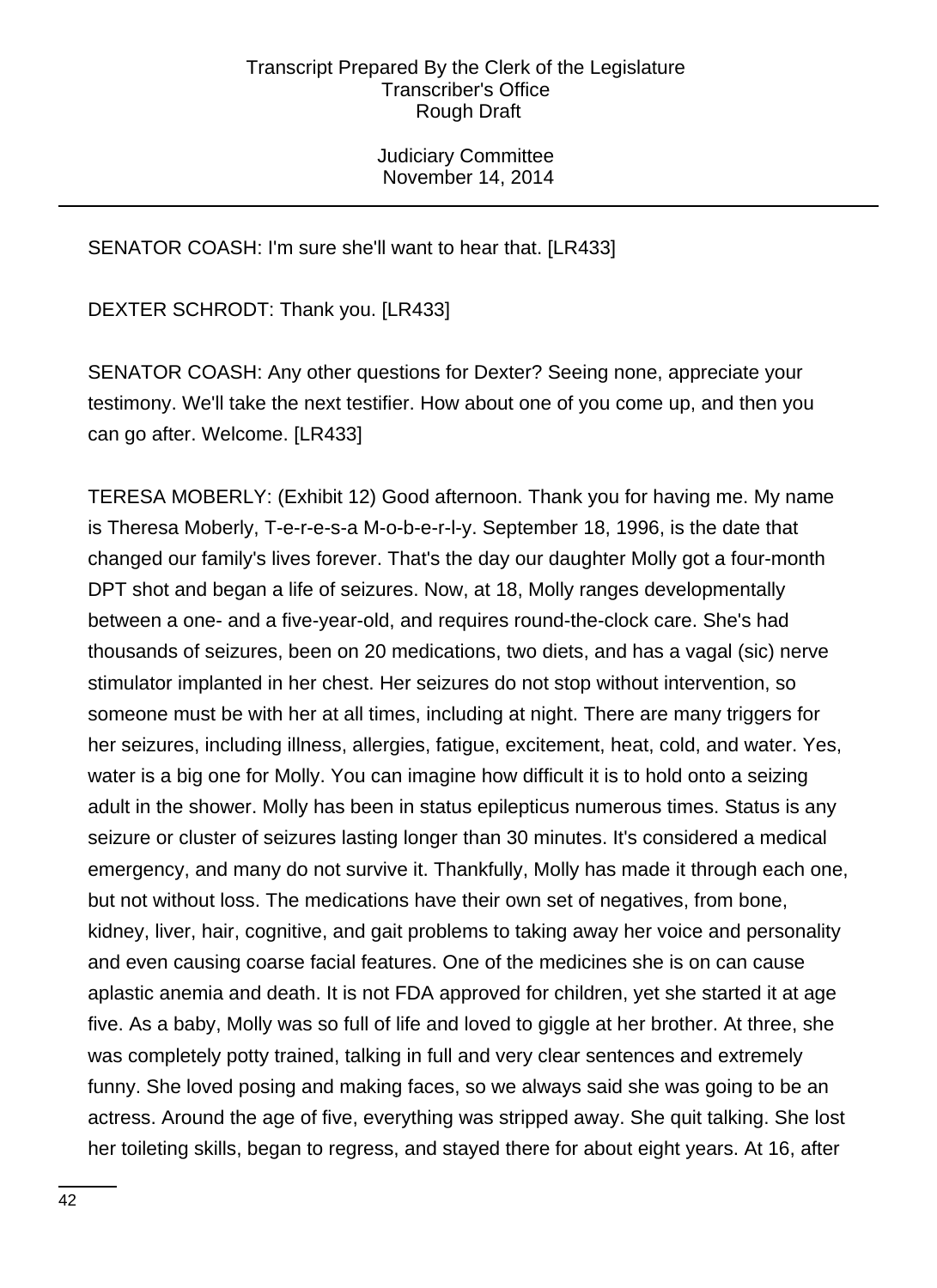Judiciary Committee November 14, 2014

going to a specialist in Minnesota, we determined that Molly had been in a constant state of subclinical seizure activity. That's when we decided to get the VNS implanted. Our hope was that the electrical impulses would reset the electrical imbalance she was in. We saw immediate improvement. She seemed to wake up and be with it. Unfortunately, that improvement was short lived and, just like the medication, she experienced a honeymoon period with it also. We have now maxed out the VNS and truly are at the end of the line for options--for legal options, that is, in the state of Nebraska. All along there has been an amazing plant that not only could keep Molly's seizures at bay but actually restore, repair, and heal her body. This plant is cannabis. Now that I'm aware of it and have witnessed it working firsthand, I want this for Molly. She is already at the top of the waiting list and could have it right now, but the law is keeping her from it. My son asked me yesterday: What do you think Molly would be like if she had been able to use CBD from the very beginning? Wow, what a thought. Many of the medicines she has been on have actually caused more seizures. The more seizures you have, the more your brain wears a path and makes a pattern for you to have even more. I know we can't change the past. But I implore you today to think about what part you can play in Molly's future, and not only Molly but all the others. Thank you. [LR433]

SENATOR COASH: Thank you, Teresa, for sharing your story and that of your daughter Molly. Appreciate it. [LR433]

TERESA MOBERLY: Thank you. [LR433]

SENATOR COASH: Is there anybody else wishing to testify? Come on up. [LR433]

CAROL KAYTON: Hi, Senators. [LR433]

SENATOR COASH: Welcome. [LR433]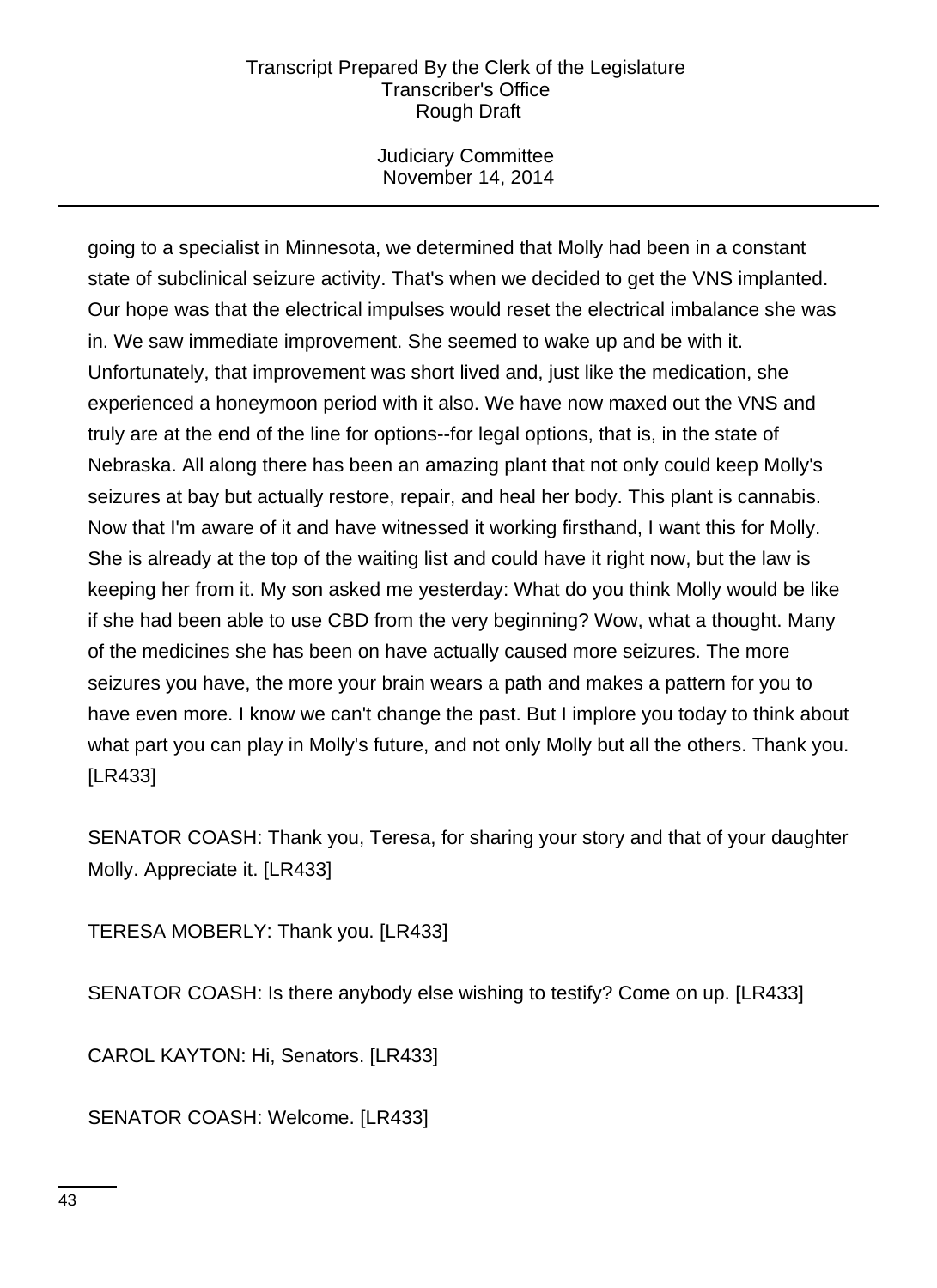Judiciary Committee November 14, 2014

CAROL KAYTON: I'm Carol Kayton, that's C-a-r-o-l K-a-y-t-o-n. And I just want to read what I wrote. It is well documented that cannabis oil shows great promise for kids with Dravet syndrome and also for pediatric brain cancer. I happen to know someone who works in a busy neurology clinic, and she recently told me how many pediatric patients they have. And I know that she supports the legalization of any medical treatment that would help these patients. Cannabis oil should be available to these kids and for their families, as it's been documented to be effective and to be without harsh side effects. I have a form of inflammatory bowel disease, and I stay informed of advances in treatment for it. And I've seen the research recently that showed that medical marijuana put a high percentage of Crohn's disease patients in remission, and an Israeli study, and for this reason I think it should be available for adults as well. Crohn's disease is a condition for which medicinal use is legal in states that have legalized it, and it is effective. And my husband has muscular dystrophy, is quite debilitated. And there are no treatments for him other than keeping him comfortable with pharmaceuticals. But I think it should be available for him and other people like him who suffer from terminal illnesses like that. That's all I have to say. [LR433]

SENATOR COASH: Thanks, Carol. You did a great job. [LR433]

CAROL KAYTON: Thank you. [LR433]

SENATOR COASH: Okay. Come on up. Welcome. [LR433]

JESSICA NATHAN: (Exhibit 13) Hi. I am Jessica Nathan, J-e-s-s-i-c-a N-a-t-h-a-n. And I have retractable seizures. I would like to speak not only for myself but for those unable to speak. I was diagnosed with epilepsy when I was 12 years old. I'm having absence seizures. I was 17 when I went on my first pharmaceutical medication in hopes of eliminating them completely so that I would be able to drive like a normal teenager. The medications helped for a short while before I started having seizures again and had my first of many grand mals. It was...it has been a long road of many different prescription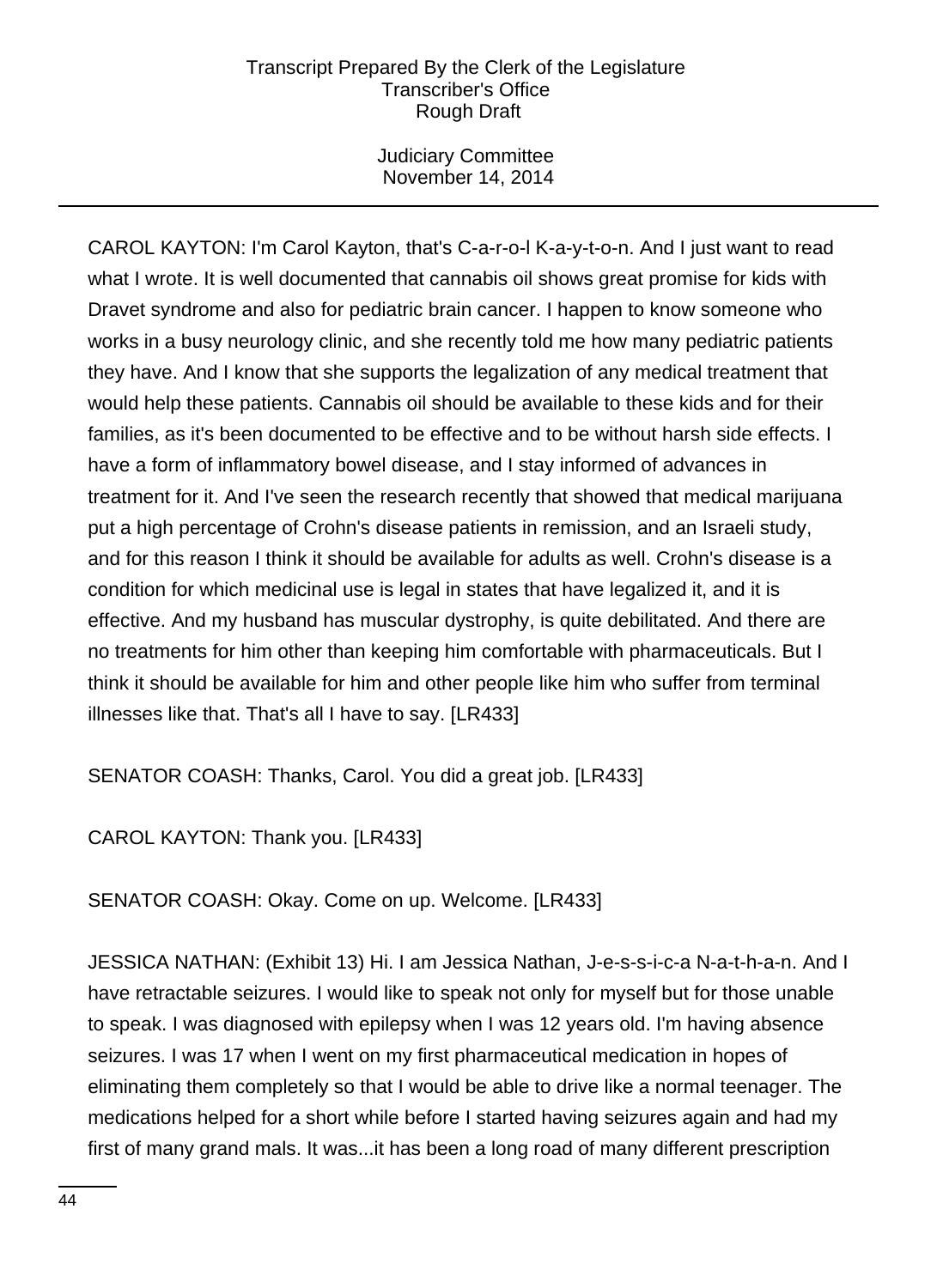Judiciary Committee November 14, 2014

medications that not only have all failed at keeping me seizure free but also have given me worse seizures and other health problems. I was even put on medications that made my absence seizures exponentially worse, to the point that I was having over 200 a day, which I found out was a side effect to one of the epileptic medications. Prescription medications have not seemed to be the answer, but creating a greater deficit in my case. I can tell that my energy, concentration, and motivation levels are nowhere near where they used to be. And yet I'm still having seizures. Switching medication is no easy task physically or mentally. I have felt tingly, dizzy, nauseous, and absolute carelessness about anything besides being able to make it to the next place to be able to sit down. This is not from my medication...this is from my medications, not from my seizures. All of my adolescent and adult life, all I've ever hoped and prayed for was to be seizure free, able to be able to live an independent life as my peers do, just to be able to drive myself to the grocery store instead of having to continuously rely on someone else. I cannot imagine how incredibly liberating that would feel, to achieve that seizure-free independent lifestyle that we all hope and strive for. This is why I have been through so many different medications. I am requesting the state of Nebraska to give epileptic patients like myself the option of using CBD oil. As a citizen of Nebraska, I should have the same rights as do the citizens of the other states who have access to CBD oil, which is proving better control and/or eliminating retractable seizures without the horrible side effects that medications give to me. Thank you for your time. [LR433]

SENATOR COASH: Thank you, Jessica, for sharing your story. We'll see if...don't have any questions from the committee. Thanks for coming out and testifying. You get to go next. [LR433]

JANET NATHAN: I...my...she...that's my daughter, so the papers that we gave out are also mine and my son Ryan Nathan, who is a premed student at UNL. [LR433]

SENATOR COASH: Why don't you start by giving us your name. [LR433]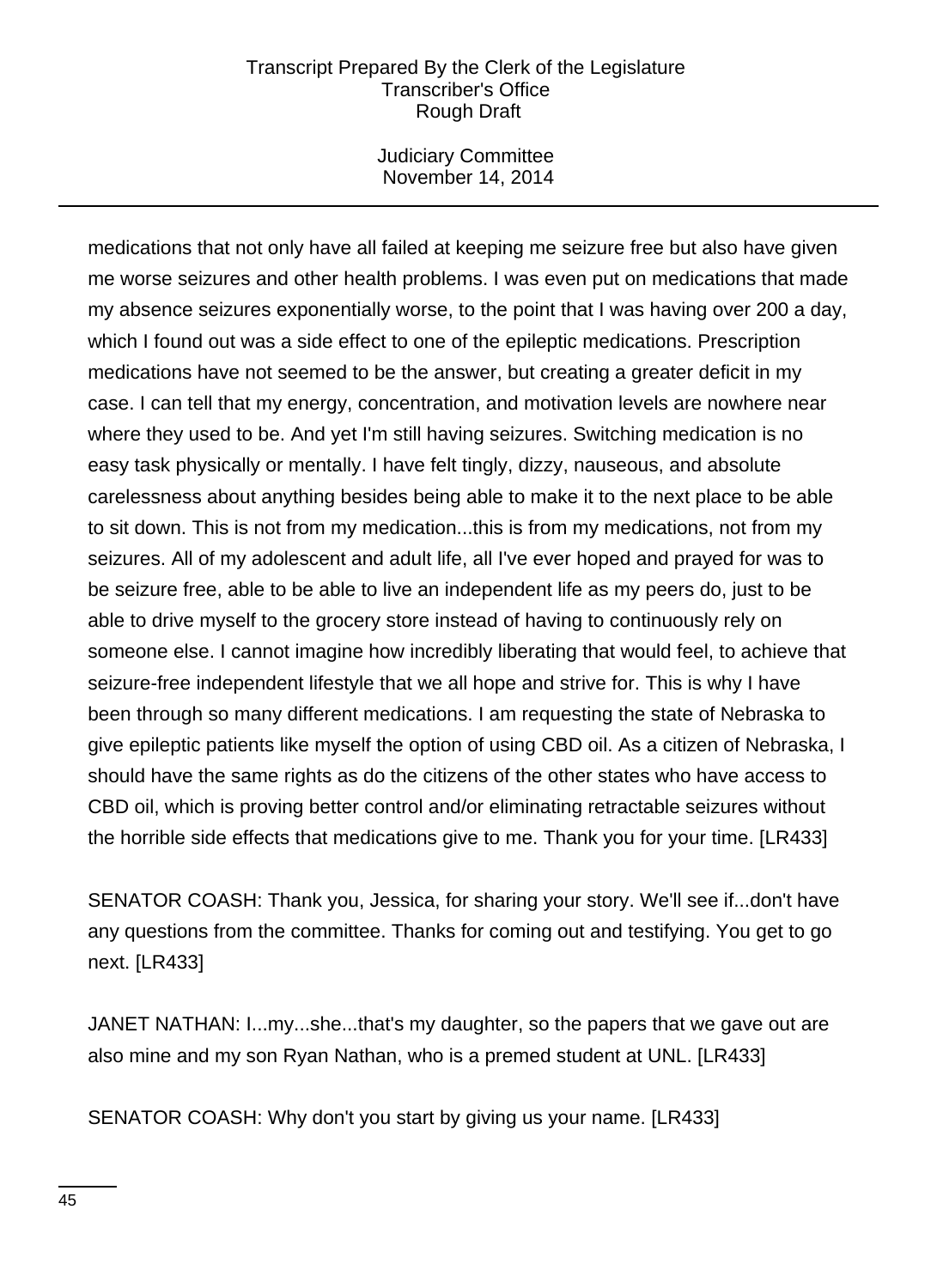Judiciary Committee November 14, 2014

JANET NATHAN: Okay. My name is Janet Nathan, J-a-n-e-t N-a-t-h-a-n. And the reason I wanted to add to my daughter's is so you know how high-functioning she was before she went on medication. Our daughter is 28. She has retract...intractable seizures. She has been having absence seizures since age 12. From age 12 to 17, we opted not to give her pharmaceutical drugs because of the side effects we were told she might have. She would go for days without any seizures, some days few; bad days, she would have several in an hour. During this time she was highly functional with no other health problems. She played the piano, saxophone, took dance lessons, participated in softball, volleyball, and track. She was a member of the Honor Society and graduated high school as valedictorian in 2005. Jessica received a B.A. from UNL in 2009. She is currently employed at the Buckle headquarters in Kearney as an assistant buyer and designer. When Jessica was diagnosed with absence seizures, we opted not to use the pharmaceutical drugs means after researching the side effects of these medications. The absence seizures were helped by our efforts but not stopped completely. We are grateful for...to have had this time. We were able to see what would stimulate her seizures and what would suppress them. We might have not realized her medications had made her seizures worse and been able to identify the side effects. We would have assumed it was from the progress of the epilepsy and not the medications. Also, Jessica would have never been able to achieve what she did academically or been able to participate in sports and dance as long as she did. Within a few weeks after her first medication, she had trouble recalling names, loss of appetite, her equilibrium was affected, she was no longer her bubbly self. Her emotions were flat at age 17. She struggled academically. This was due to her...not due to her epilepsy but the pharmaceutical medications given to prevent seizures. Since the introduction of medications, absence seizures were only controlled for the first eight months. After that, she had her first grand mal and other types of seizures. This, at times, makes small tasks very hard. Her health was...has declined. She has been in the ER with high blood pressure of 169/124. She has weekly debilitating headaches. She has lost her front tooth and part of her front jaw due to grand mal. She has been on ten different medications; all have failed her. While on medication VIMPAT, she was recorded by an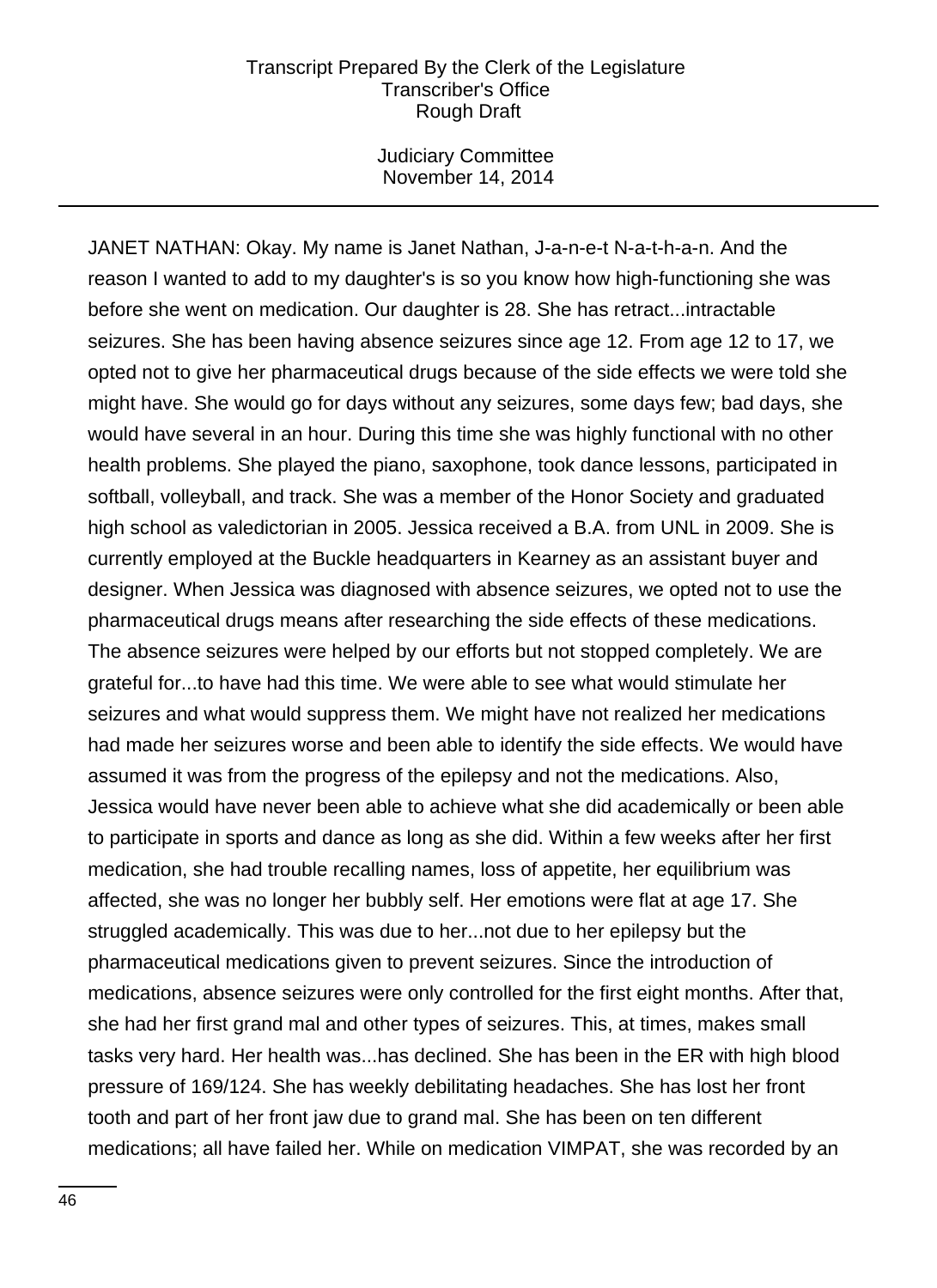Judiciary Committee November 14, 2014

EEG to have 200 absence seizures in an hour. She was in a zombie-like state. A side effect of VIMPAT is absence seizures. Recently, she has been admitted to Barrow Neurological Institute for a week-long study, an EMU, to find out if she was a candidate for surgery. She is not. A neurologist at Barrow told us she has patients who are using CBD oil and are reporting better seizure control and feel better than they were on anti-seizure medications. We... [LR433]

SENATOR COASH: Thank you, Janet. I'm sorry to cut you off. We're... [LR433]

JANET NATHAN: That's okay. [LR433]

SENATOR COASH: Just want to make sure everybody else gets an opportunity to testify. [LR433]

JANET NATHAN: Thank you. [LR433]

SENATOR COASH: We have your testimony in writing, so... [LR433]

JANET NATHAN: Yes, and my son's, who couldn't be here. [LR433]

SENATOR COASH: And your son's, so... [LR433]

JANET NATHAN: Thank you. [LR433]

SENATOR DAVIS: Thank you. [LR433]

SENATOR COASH: Jessica has a good team behind her; we appreciate that. Why don't you come on up. I see you've been trying to sneak up here. I want to make sure you get up here. Welcome. [LR433]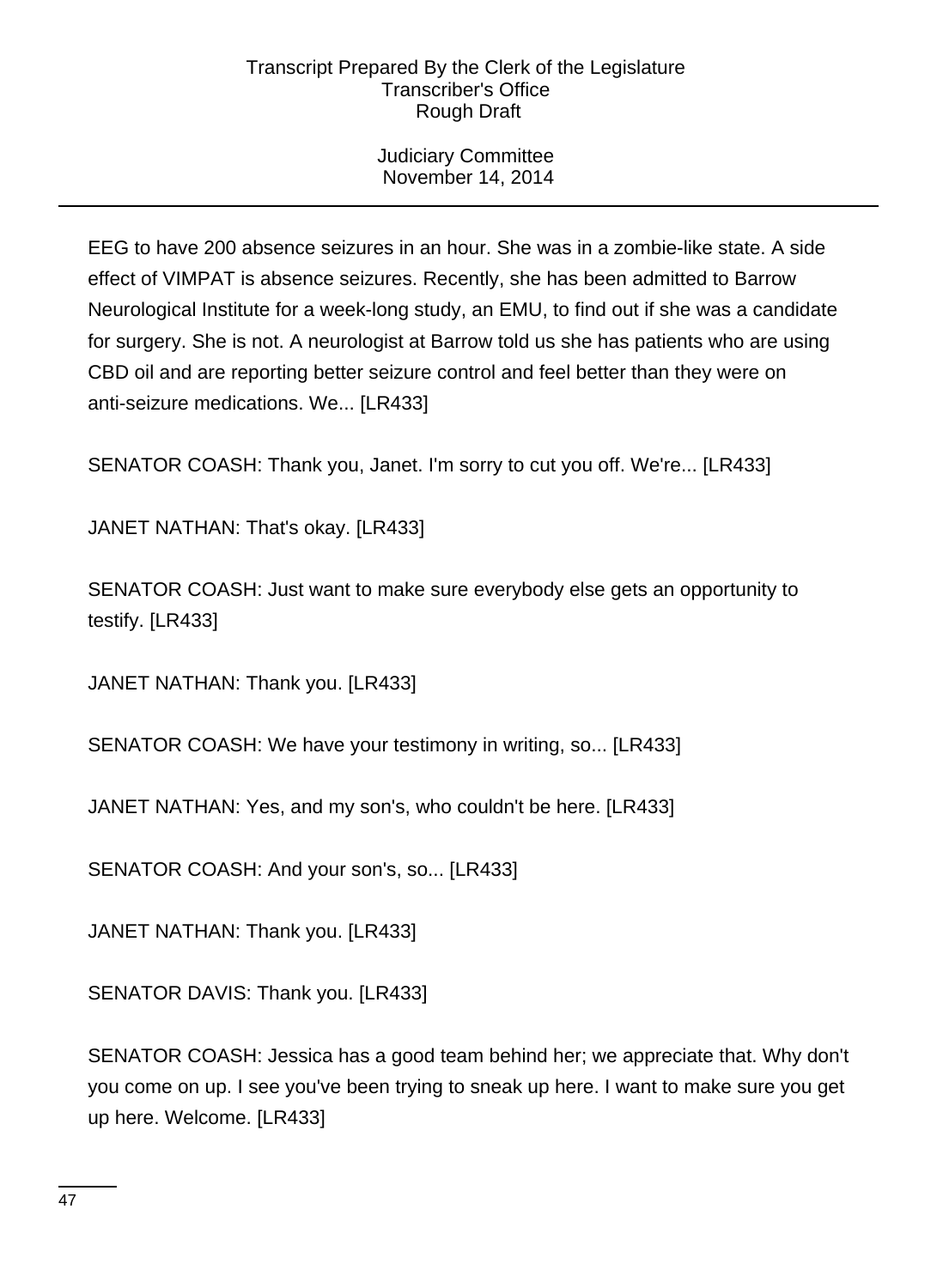Judiciary Committee November 14, 2014

TONJA PETERSON-WENDT: (Exhibit 14) Thank you. My name is Tonja Peterson-Wendt, T-o-n-j-a P-e-t-e-r-s-o-n-W-e-n-d-t. Thank you, Senators, for taking your time to consider better options for Nebraskans. I have been prescribed the same medications as those with seizures, to no avail. I use a typically epilepsy-prescribed diet to eat. I do not have epilepsy. I have a traumatic brain injury due to multiple concussions, MTHFR, Ehlers-Danlos syndrome, an uncontrolled migraine disorder, painful digestion issues, allergies, fibromyalgia, PTSD, and other issues. At the risk of alienating each of you, the conditions I have are currently under narcotic care. In fact, in addition to narcotic medications, I have to combine muscle relaxers, migraine medications, and nausea medications back to back many times, and then continue dosing all but the migraine medications to control the pain. I keep researching on my own because the medical community does not have the time or resources to spend hours upon end on the rare combination of issues that plague my everyday living. My neuro-optometrist, who was able to diagnose my brain injury, wondered how I'd made it all of these years without committing suicide. I was a puzzle he sought to help. People like me do not fit in a box, but we also need help. I need to take less damaging medications. I want access to medical marijuana, all of it, because it will likely mean gaining control of my migraines, minimizing my pain, and increasing my productivity. I know the feelings of wishing to die every day, with every agonizing breath. I'm here today not just for myself but for these children and for these adults who have various issues that are not able to thrive under today's pharmaceutical and medical current state of availability. I have some questions. I don't expect answers. Why would you focus on CBD low THC that only half of the kids with intractable epilepsy would benefit from, according to the Massachusetts GW Pharmaceuticals study? Preliminary results reported here...I've got the link for you there. Other states are already doing this, and results are having only 50 percent success. I have a friend in that study, and her child is one that does not receive any benefits. She has up to 100 seizures a day. After Nebraska would permit studies, what happens to the patients that the study helps? Do they get a pass that allows them and only them to continue on this treatment? Or are they still going to have to move to Colorado to get CBD low THC medication that works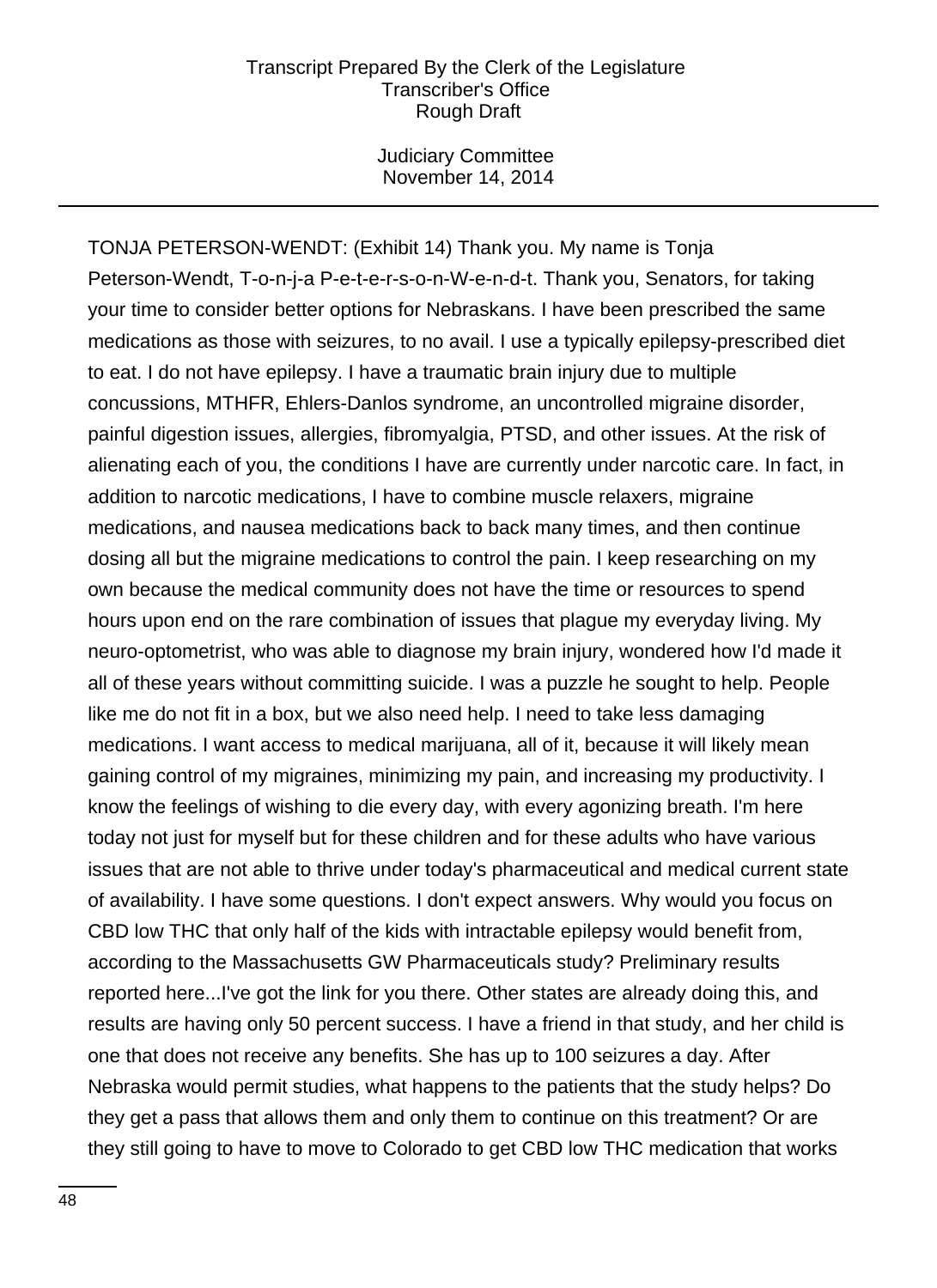Judiciary Committee November 14, 2014

for them? What options are you giving those who have medication-controlled seizures but whose livers are being damaged beyond repair due to their prescribed pharmaceuticals? Are you, Senators, as citizens and representatives of the state of Nebraska, going to say to yourselves, well, we've done all that we could for these kids, our conscience is clear, we don't want anything to do with THC because we don't want to have this conversation with our constituents? [LR433]

SENATOR COASH: Okay, Tonja, thank you for your testimony. You gave us a long... [LR433]

TONJA PETERSON-WENDT: Thank you very much. Yes, you have plenty more. [LR433]

SENATOR COASH: So it's all here. It's here. It's for the record. It's entered into the record. [LR433]

TONJA PETERSON-WENDT: Thank you. [LR433]

SENATOR COASH: I appreciate the enthusiasm, but the clapping interferes with our ability to get a clear record. So we'll ask you to refrain from that. Thank you, Tonja. We'll let the next testifier come on up. Sure. Welcome. [LR433]

JENNIFER ANTON: Thank you. I wasn't sure I was going to say anything today. I'm Jennifer Anton, J-e-n-n-i-f-e-r, Anton, A-n-t-o-n. I'm the baby of the family. My oldest brother is 44. He's with us today. He suffers from grand mal seizures. He had a brain tumor when he was seven, and so they removed the brain tumor. He had a stroke with a reaction from the blue dye that they injected into him and he...as a result, he had a stroke from it. He's had about seven surgeries on his brain. He's now 44. And now, as a result of his...of all the radiation that he has had as a small child, he is now having tumors growing in his brain and there's not much they can do for him. He's kind of...it's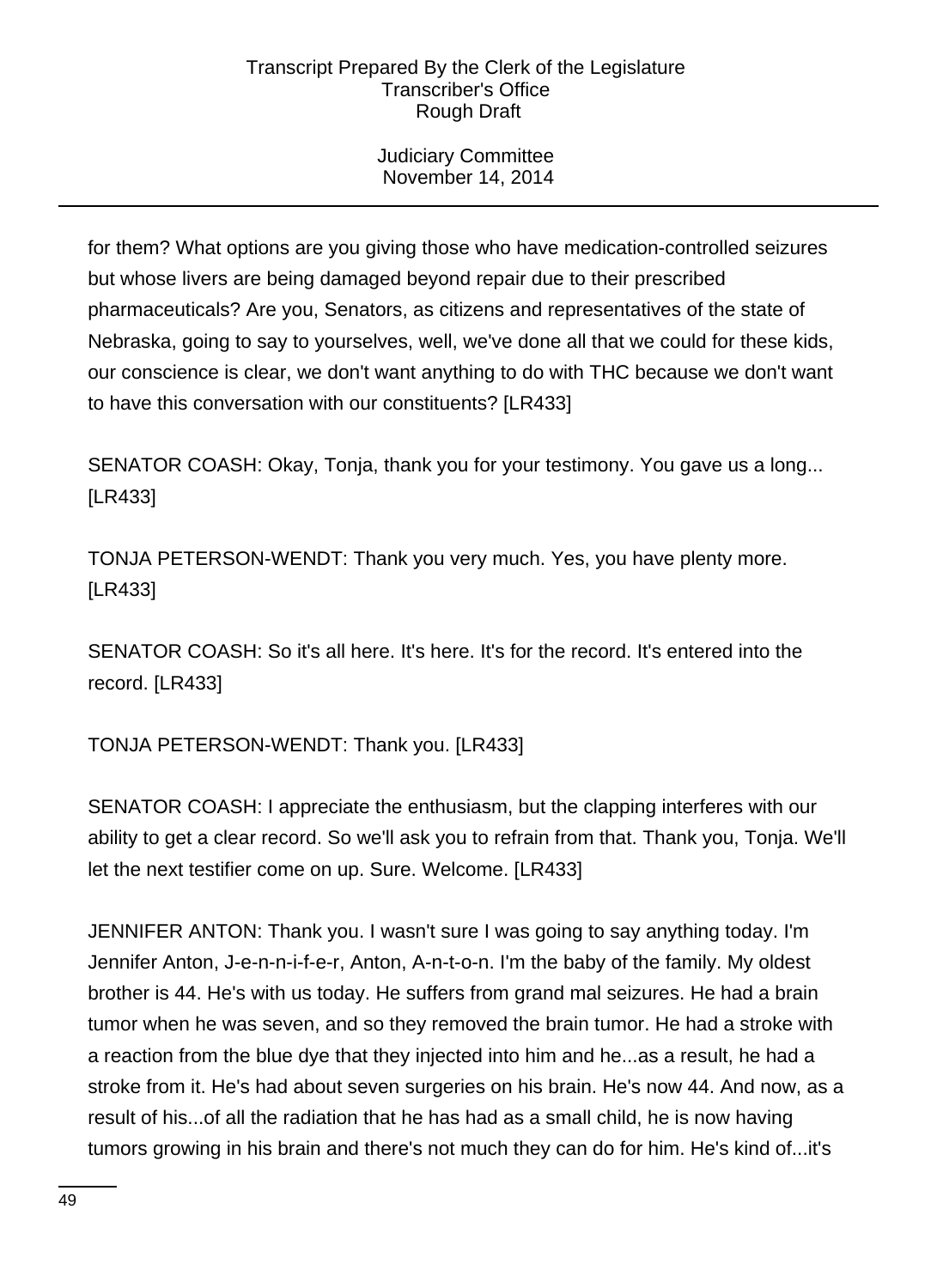Judiciary Committee November 14, 2014

almost like he's a helpless case. And we're so desperate. He's been living with this for 37 years. He has migraines every day of his life, and we don't know what to do. He suffers from depression badly. He watches everyone grow around him, live normal lives. And we try to explain to him, Chad (phonetic), life is hard. But he doesn't...he said, no, my life is miserable. We just, you know...so we're desperate to help him, but we don't want to go to prison to help him. We've gone to Colorado. But I have two babies. I can't cross the border and be thrown in prison for my brother. And we just want to save his life. So I'm here, I'm pleading. My mother also passed away. It will be three years. And she had cancer. And she just begged for one good day, could she just have one good day. We watched her die miserably of cancer. They finally gave her MARINOL. I don't know all the scientific studies, but it doesn't work. Absolutely not. And my mother was a woman of morals, and she wouldn't take marijuana because she didn't want to, you know...she thought maybe God wouldn't appreciate her breaking the law. Please, help my family. Thank you. [LR433]

SENATOR COASH: Thank you, Jennifer. Appreciate your testimony. Come on up. Welcome. [LR433]

KATHY SLATER: (Exhibit 15) Good afternoon. I'm very grateful and appreciative that you're taking your time to hear my testimony and that of all the other people who have been here. The one thing I have not heard is a testimony from a grandmother and... [LR433]

SENATOR COASH: Can we go ahead and start with your name? [LR433]

KATHY SLATER: All right. My name...I'm sorry. [LR433]

SENATOR COASH: That's okay. [LR433]

KATHY SLATER: My name is Kathy Slater, K-a-t-h-y S-l-a-t-e-r. William Dominic Gillen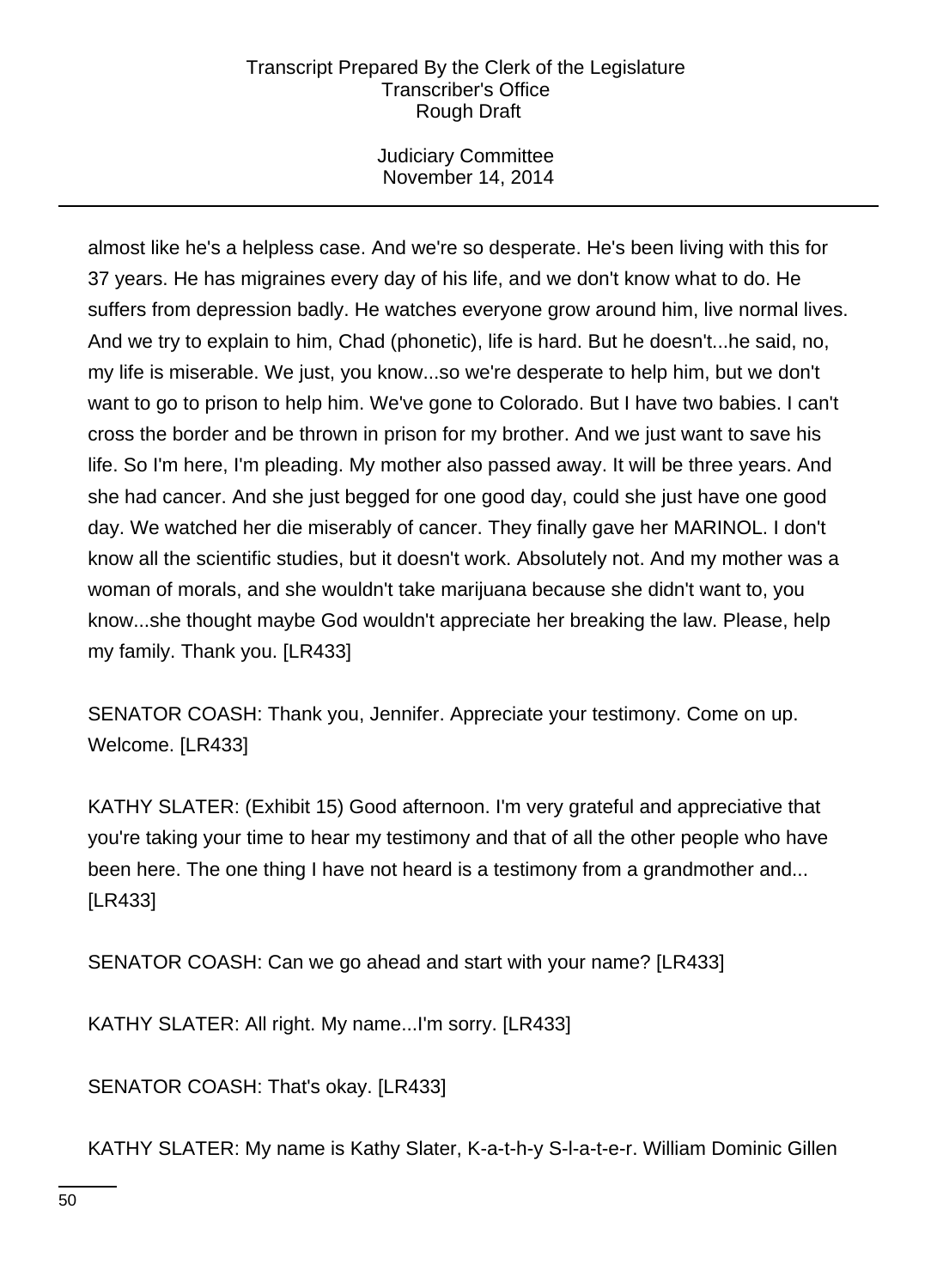Judiciary Committee November 14, 2014

is my grandson. When he was first born, I was on cloud nine and looking forward to watching him grow up as a healthy child with a long and happy life ahead of him. My dreams for my grandson have all been denied. When Will was four months old, my daughter, Shelly (phonetic) Gillen, witnessed him having odd jerking episodes while his eyes rolled back into his head. She took videos of the episodes to Will's doctor. An EEG was done, and Will's original diagnosis was infantile spasms, also known as IS and also known as West syndrome. The doctor explained that IS was so rare that a pediatrician might only see one case during their career, if ever. IS holds a significant risk of mortality and morbidity. The consequences of this condition are marked with severe developmental delay and mental retardation. The condition is extremely difficult to treat and can be fatal. As in Will's case, IS often develops into Lennox-Gastaut syndrome, another relentless form of epilepsy. Will's seizures are sudden, severe, and unpredictable. He falls to the floor without warning. I roll him on his side, and when my hand touches his chest I can feel his heart beating like a trip hammer. He convulses and jerks for what seems like an eternity. I try to soothe him and tell him it will be okay, although I know it will not. I pray to God to, please, make the seizures stop. Will's three siblings have witnessed his seizures all of their lives and offer him comfort when he is seizing. It is heartbreaking to watch. Our family, entire family, has been affected. Will functions at a two-year-old level. He plays with rattles and puts everything into his mouth. He has difficulty swallowing and cannot chew his food. Will's food requires hours of chopping and grinding and spoon feeding. Will is incontinent. When his parents take him out of the house, there are no changing stations to lay a growing 12-year-old child on. He has to be laid on a public rest-room floor to change his diaper. It is heartbreaking to change wet and soiled diapers on a young man not quite in his teens and take care of him as if he were a toddler. Imagine watching two generations of your own flesh and blood go through horrific seizure episodes as you stand helpless. It tears a grandparent's heart and soul in two. Will is unable to speak. I wish I could hear his voice and have a conversation with him. I am one of Will's voices. He has endured much suffering due to epilepsy, along with injuries and adverse side effects from harsh drugs, for too long. His parents have done everything they can think of to help Will have a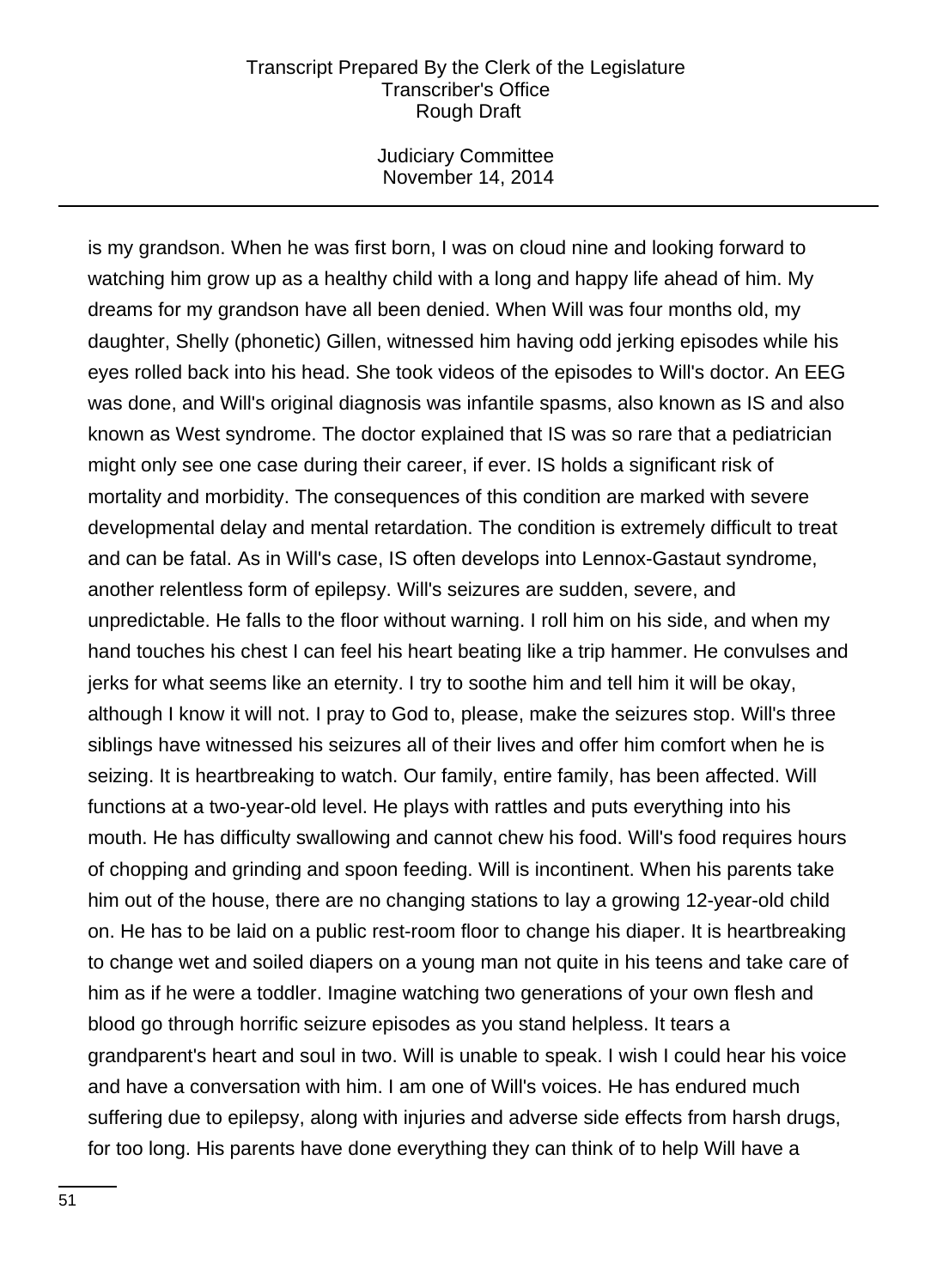Judiciary Committee November 14, 2014

better quality of life. Nothing I have heard about cannabidiol oil makes me afraid to have my grandson granted the right to be treated with it. It is a lot less scary than most of the other FDA-approved medicines he has taken over his 12-year life span. CBD oil is the major non-psychoactive ingredient in cannabis, and epilepsy patients who have used the CBD treatment have shown tremendous progress with a drastic reduction in seizures. As lawmakers, you have the power to legalize what 20 other states have already accomplished for their citizens that suffer with epilepsy and other catastrophic medical conditions. Many other states are following their lead. Please work to legalize CBD oil as a medical treatment in Nebraska. Our suffering citizens deserve to have this treatment option available to them without having to pick up and move to another state to be treated. Thank you. [LR433]

SENATOR COASH: All right, thank you. Thank you very much, Kathy. I don't see any questions. Is there anybody else wishing to testify today? Come on up. Welcome. [LR433]

LEN SCHROPFER: (Exhibit 16) Thank you. Good afternoon, Mr. Chairman, members of the Judiciary Committee. My name is Len Schropfer, L-e-n S-c-h-r-o-p-f-e-r. I'm a farmer in Fillmore County. I'm handing out copies of my one-page January 15 letter to the Legislature, and also copies of a reliable history of hemp prohibition from the Internet. The Ninth Amendment of the United States Constitution says that we have rights not enumerated. And the Tenth Amendment says the powers not delegated by it to the states are reserved to the states, respectively, or to the people. The hemp/cannabis/marijuana prohibition is a clear violation of the U.S. Constitution because there has been no amendment, as there had to be with alcohol. The Eighteenth Amendment, alcohol prohibition, ratified in 1919, and the Twenty-First Amendment repealing alcohol prohibition, ratified in 1933, are of binding precedent, since it can be proved that cannabis is less harmful than alcohol. We hear a lot about overregulation, get the government off our backs. Well, this is it. Although we certainly support cannabis treatment for epilepsy, this effort, as with so-called industrial hemp, is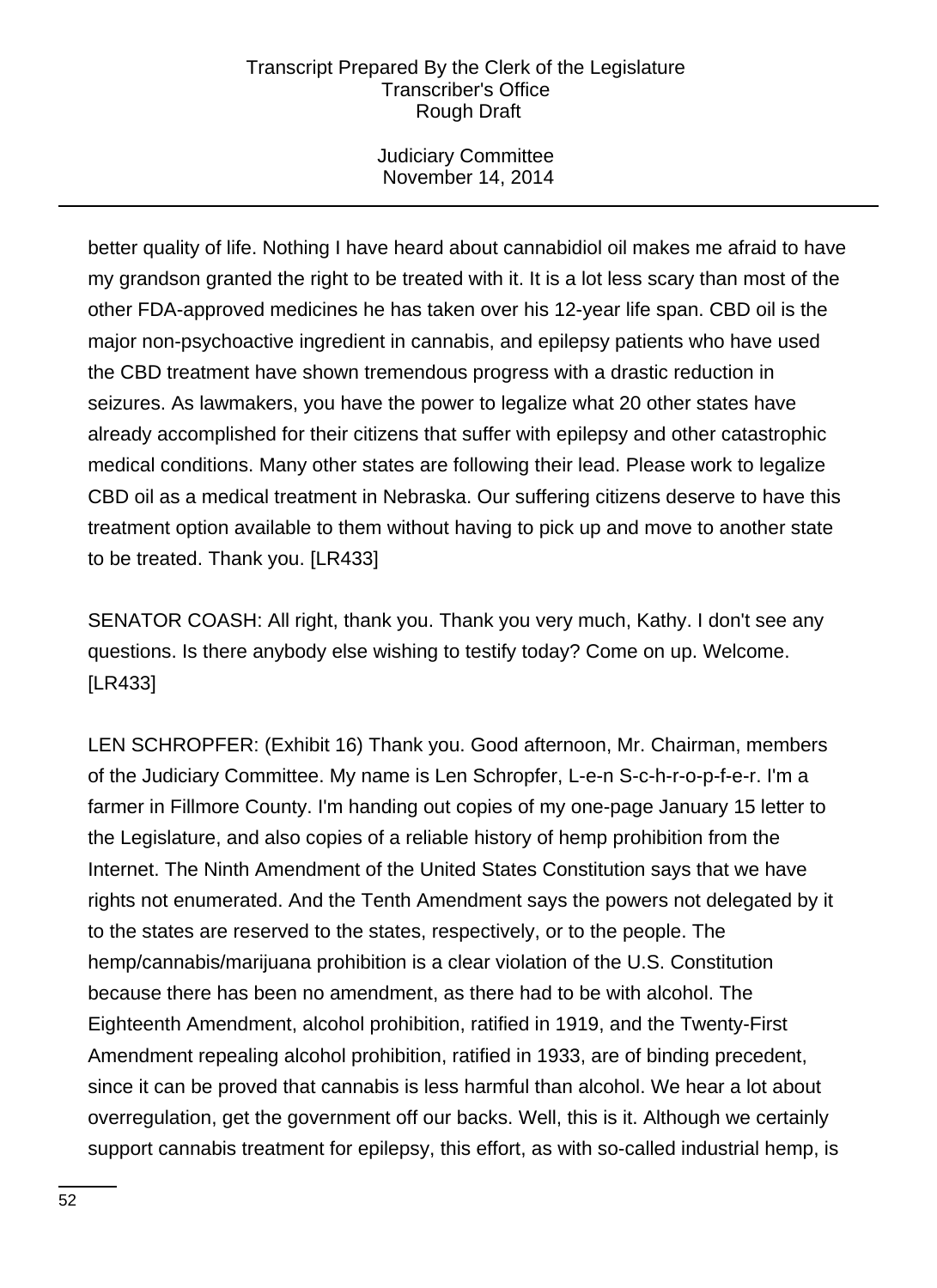Judiciary Committee November 14, 2014

just nibbling at the edges of a vast unconstitutional injustice. I urge you to look at the history I've handed out. Many influential people, including the vice chancellor for research at the University of Nebraska, do not know what happened. Hemp prohibition must be ended the way it was instituted in 1937: entirely. Thank you very much. [LR433]

SENATOR COASH: Thank you, Len. Seeing no questions. Okay. Is there anybody else that wishes to testify on LR433? This is your last chance. Okay, Senator Crawford, do you want to make some final comments? [LR433]

SENATOR CRAWFORD: (Exhibit 17) Yes, please. Well, I would like to thank everyone who came to testify today. I know for many people they were tough stories to share. And I just appreciate taking the time and effort and the bravery of sharing those stories with us today, and also thank Sheriff Davis from the law enforcement community, and Dr. Madhavan from the medical community for sharing their perspectives. And both of those communities are divided on this issue, and so I appreciate their courage in stepping forward and talking about that issue as well. I would like to mention--I don't think that you've mentioned yet, Senator Coash--that also provided to the committee, just for the record, there was a letter from the Nebraska Medical Association indicating that with proper precautions they supported moving forward in this direction. And so I was very happy to see that from the Nebraska Medical Association as well. So you may have noticed many people in the room wearing purple. I don't think it's because they're all Bellevue East fans or Bellevue West fans. It's actually Epilepsy Awareness Month, and so you probably might have noticed that color theme throughout the day today. So I wanted to respond just to a couple of the comments, for the record, and also again I want to emphasize that, since this is an interim hearing, that we really have the chance to listen to what people have said and we will get a transcript to make sure we have a good record of what people have said here. And I have been listening and taking notes, and I'm just appreciative that we have the chance to do this now, before the session, so that we can think about the ideas that were presented and figure out how to respond to them well. I particularly want to respond to the comment that was made by the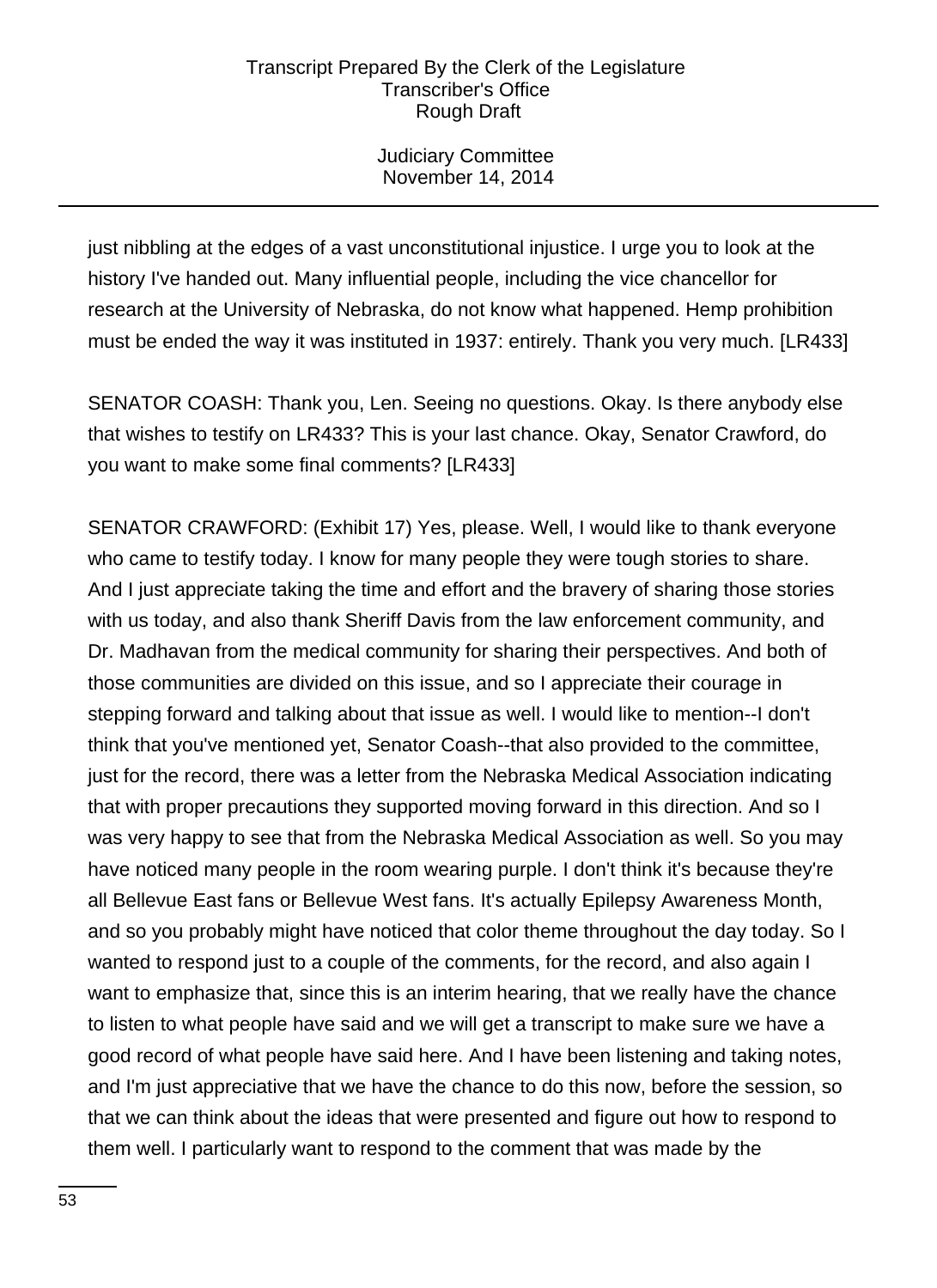Judiciary Committee November 14, 2014

gentleman saying don't do it like everyplace else because they, you know, have passed these bills and yet nothing has happened in those states yet. And I would have to say that was a serious concern that I had last year and one of the reasons that I pulled the bill last year. I saw it passing in other states, but I saw bills passing in other states that I was concerned did not consider some of these key issues we need to resolve, like supply, like federal prescription rules. And so while they were good politics, and the bills in the other states passed by wide margins for the most part, they are still...in those 11 states there are no children, as far as we know, that are benefiting from those policies yet. So my commitment in taking on the interim study was to make sure that we did the hard, detailed work first, to make sure that we tried to address the issues of supply and how to enable the doctors to actually provide the substance to the children so that we address...we asked those questions and tried to get answers to all those questions beforehand, so that when we pass something it will be something that actually will be in effect and we can actually get help to those children as quickly as possible. And I'm very grateful to UNMC, who has been helping us do some of those...ask some of those questions, answer some of those questions. We've had the pharmacy department involved as well. And I don't know if you were here when they were talking, when Dr. Madhavan was saying...I mean they're still working on a couple of different supply options to make sure that, when it passes, we can do it here. I mean, in some of the states, they have said that they'll be growing it in their universities. But obviously, it takes time for that to happen. And so the idea of a bill that is the pilot study bill is to make sure that we create something that can step in as quickly as possible. And again, a...the pilot study in which we delegate a lot of the responsibility to UNMC to manage access and quality allows us to get rolling quickly, whereas, if we were to develop a broad policy that required conversion into rules and regs, you know, that takes a long time. So I'd also like to respond to people who have mentioned, you know, the feral hemp that we have in Nebraska and their interest in making sure that we're taking advantage of that and building capacity, building this product in Nebraska, growing this product in Nebraska. And I just want to remind everyone and have on the record that we did pass a bill last year, Senator Norm Wallman...Senator Wallman's bill to allow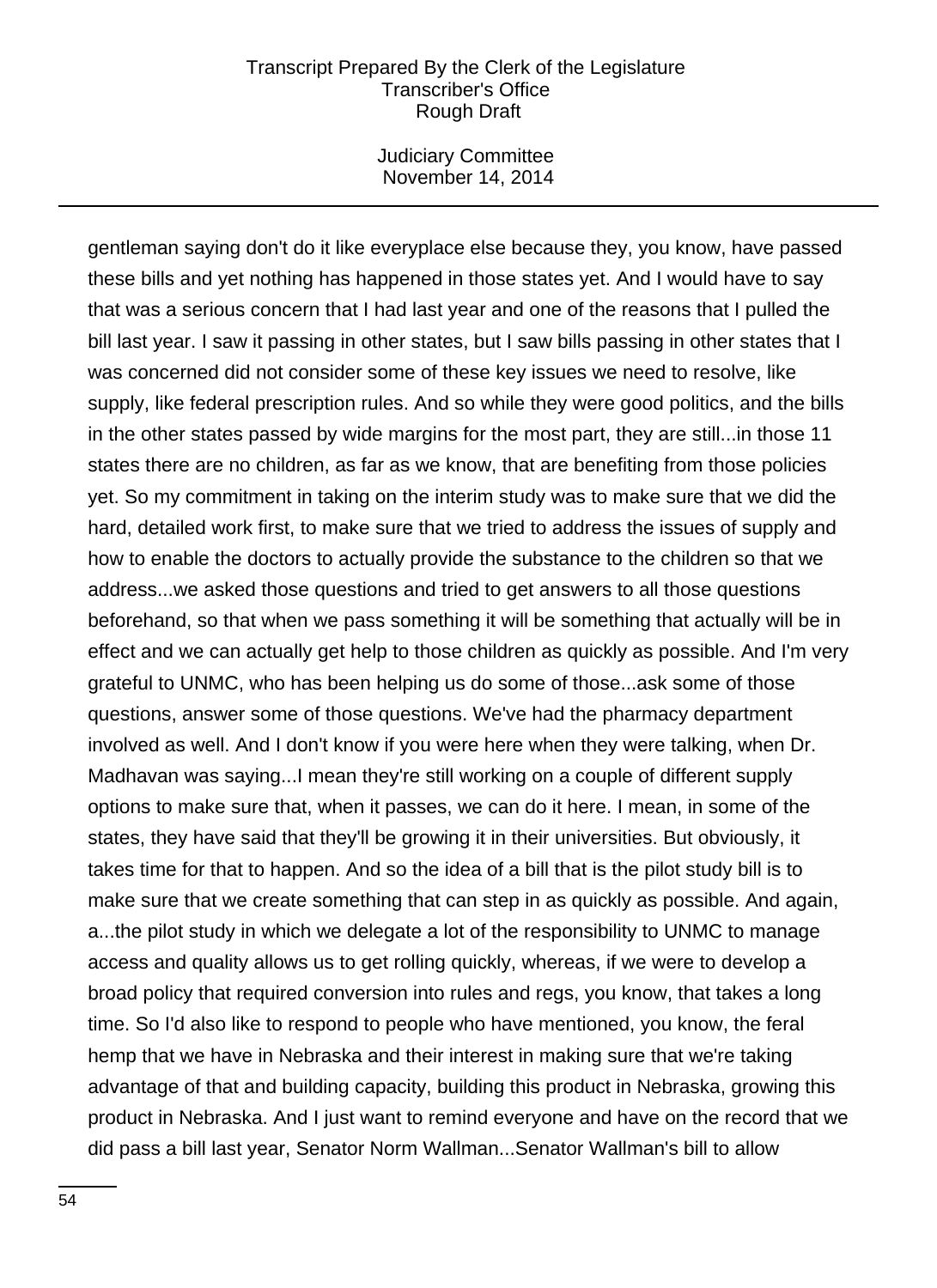Judiciary Committee November 14, 2014

research on hemp. And when we went to Colorado, Dr. Ismail Dweikat with the University of Nebraska-Lincoln, an agronomist there, was very interested in developing hemp in the state that would be high in CBD and low in THC. So there is a strong interest in the University of Nebraska-Lincoln in moving forward in this area. We passed the statute to allow it, but we're still waiting for the rules and regs to be developed from the department to allow this research to go forward. But those people who are interested in being engaged in that process, I encourage you to contact Jill Brown with the University of Nebraska-Lincoln to let her know that you're interested in this project and to get involved in those discussions that are happening about developing hemp products moving forward in the state of Nebraska. One of our challenges here as state lawmakers is that we are in a federal system and there are restrictions to how far we can go on our own because there are federal laws. And we saw that last year with the hemp bill. I think there was a broad and ambitious hemp development bill that was proposed that many of us supported, but in the end we felt that we could only go as far as the federal law allowed in terms of hemp research and development. And that's why it backed off to just research and development that was available through the universities or the state as the federal farm bill allowed. So similarly, as we proceed, our effort is to try to craft a pilot project that allows access to CBD in a manner that is compliant with federal law. And that is part of why it is a much narrower bill and why we have this emphasis on the substance that is low enough in THC to be the legal equivalent of hemp. So it is in an effort to make sure that we provide access as quickly as possible and as compliant with federal law as possible that has created the narrow focus of the pilot project to just the CBD product. I again would urge people who are interested in this issue to recognize that there are many federal law restrictions, and you have federal elected officials as well that you can contact to try to help remove some of those federal restrictions that are in the way of the development of CBD research in our state, as well as the development of other research for other uses of cannabis. So I feel that we will take into account the comments that are raised today, but our...my focus next year will be to craft a pilot project that is able to be implemented as speedily as possible and as compliant as possible with federal law. Thank you. [LR433]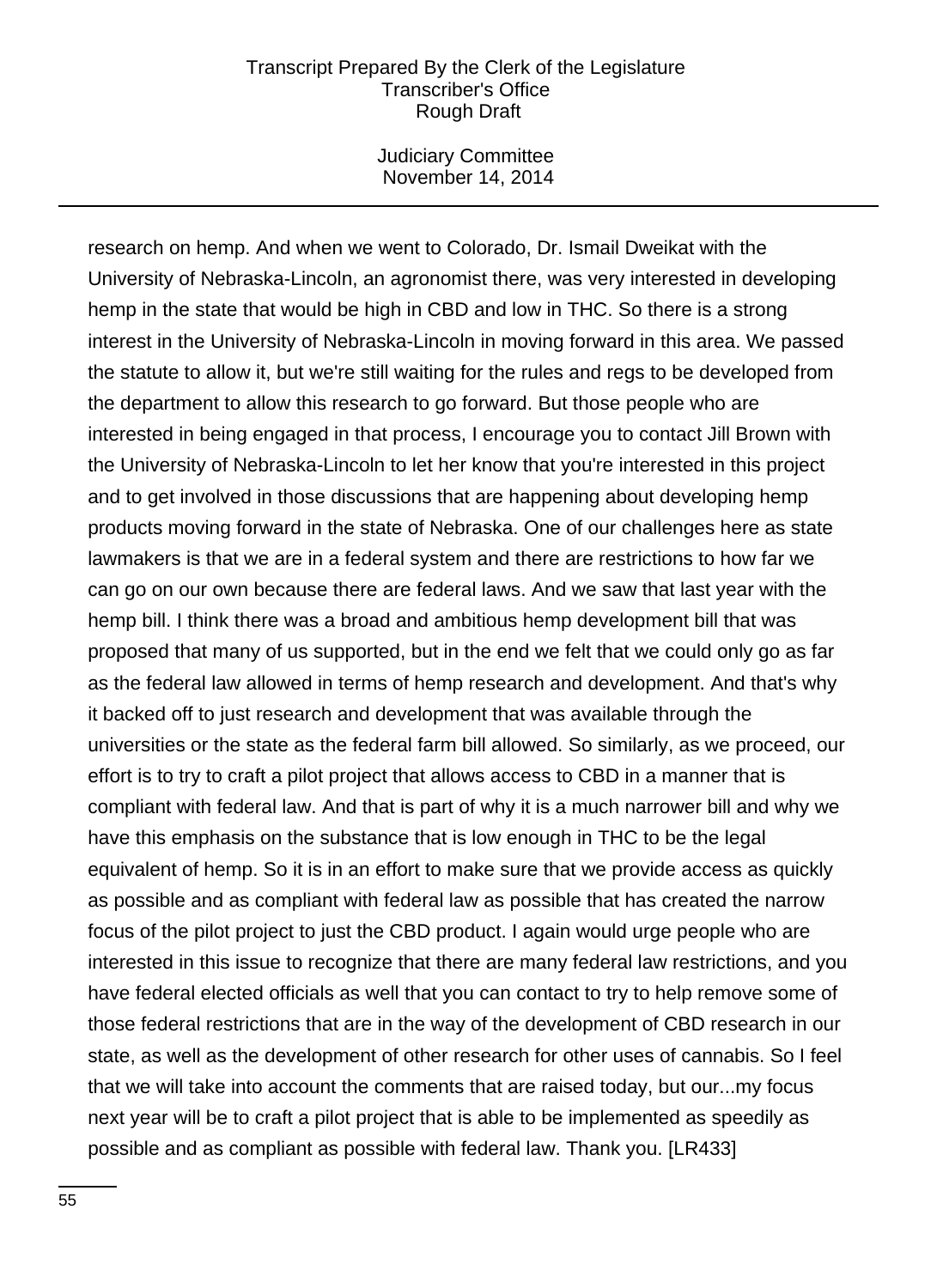Judiciary Committee November 14, 2014

SENATOR COASH: Speedily? [LR433]

SENATOR CRAWFORD: Speedily, that's a technical term. [LR433]

SENATOR COASH: Just get that on the record. One...before we let you off, Senator Seiler has a question. [LR433]

SENATOR SEILER: Senator, does the federal law...I know it's a Schedule I crime. But does it have parameters of above so many...they measured them in percentages and that if you came in below that, you would not apply to federal law. Do you know what those...what the Schedule I criteria is? Is it in pounds or is it in distribution? [LR433]

SENATOR CRAWFORD: I do not know all...I don't know what you'd...I don't know...I do not know or want to put on the record incorrect information about all of the details. So one of the issues that I emphasized in my testimony was that the farm bill, you know, allowed research on hemp and it defined hemp by its THC content. And so one of the things that we stressed was keeping the substance to be in a...keeping the substance at a low enough level of THC that it was legal equivalent to hemp was an important part of that, yeah. [LR433]

SENATOR SEILER: That's why I asked that (inaudible)... [LR433]

SENATOR CRAWFORD: Yeah, yeah, yeah. So it's a percentage of THC. [LR433]

SENATOR SEILER: Okay. Maybe the Schedule I has a percentage on it. [LR433]

SENATOR CRAWFORD: I don't know. There are also federal restrictions on prescribing authorities and other things that kick in, which has been a challenge in some of those states that, instead of having a study, have...like Alabama or Iowa, there are still...you